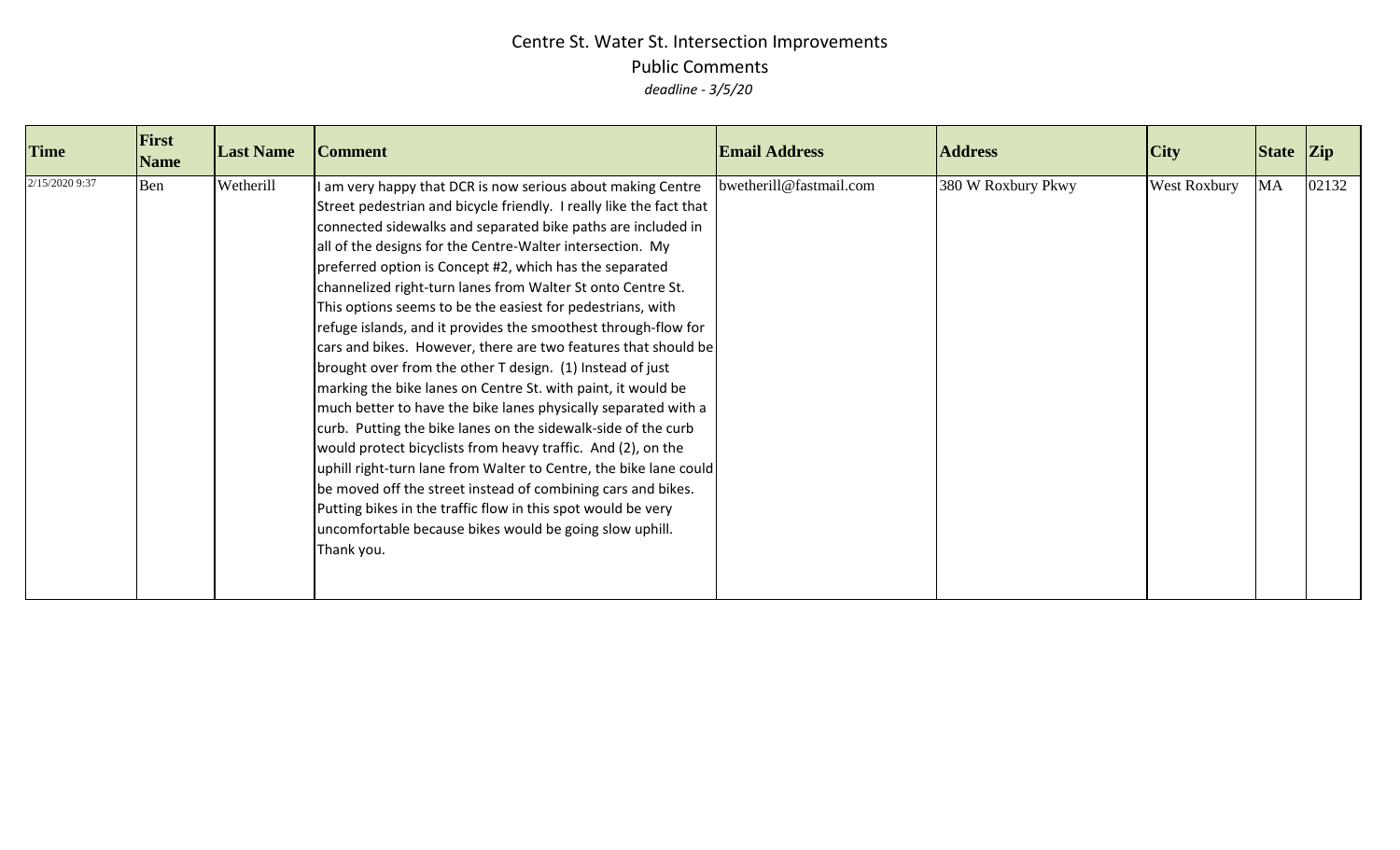| <b>Time</b>     | First<br><b>Name</b> | <b>Last Name</b> | <b>Comment</b>                                                                                                                                                                                                                                                                                                                                                                                                                                                                                                                                                                                                                                                                                                                                                                                                                                                                                                                                                                                                                                                                                                                                                                                                                                                                                                                                                                                                                                                                                                              | <b>Email Address</b> | <b>Address</b> | $\overline{C}$ ity | State Zip |       |
|-----------------|----------------------|------------------|-----------------------------------------------------------------------------------------------------------------------------------------------------------------------------------------------------------------------------------------------------------------------------------------------------------------------------------------------------------------------------------------------------------------------------------------------------------------------------------------------------------------------------------------------------------------------------------------------------------------------------------------------------------------------------------------------------------------------------------------------------------------------------------------------------------------------------------------------------------------------------------------------------------------------------------------------------------------------------------------------------------------------------------------------------------------------------------------------------------------------------------------------------------------------------------------------------------------------------------------------------------------------------------------------------------------------------------------------------------------------------------------------------------------------------------------------------------------------------------------------------------------------------|----------------------|----------------|--------------------|-----------|-------|
| 2/19/2020 10:48 | Melissa              | Vining           | I attended the public meeting on the Centre St/Walter St<br>intersection on Feb. 13. The officials stated that traffic studies<br>were done at this intersection in 2013, but no improvements<br>were ever made. That was 7 years ago! It's almost impossible<br>to cross the intersection, it's dangerous, and the sight-lines are<br>awful (for drivers, pedestrians, and cyclists). With the amount<br>of traffic both on Centre St and trying to cross onto Walter St,<br>it's unbelievable to me that it's not a real intersection with a<br>traffic light. Clearly, DCR has known this was a problem for<br>many years and neglected to do anything. It's completely<br>unacceptable. Moreover, the officials began the meeting on<br>Feb. 13 by saying something along the lines of "just so you<br>know, we are a parks organization, not a roads organization."<br>They stated that their mission is to "To protect, promote and<br>enhance our common wealth of natural, cultural and<br>recreational resources for the well-being of all" and that their<br>priorities for the project was to give people access to green<br>space. Yet, the entire purpose of roads and related<br>infrastructure is to get people safely from point A to point B.<br>These goals are not inherently tied to each other. There are<br>plenty of examples of people getting hurt or killed on DCR-<br>owned roads because they neglected to provide safe road<br>infrastructure. DCR SHOULD NOT OWN ROADS IN THE FIRST<br>PLACE. | mmv720@yahoo.com     | 70 Patten St.  | <b>Boston</b>      | <b>MA</b> | 02130 |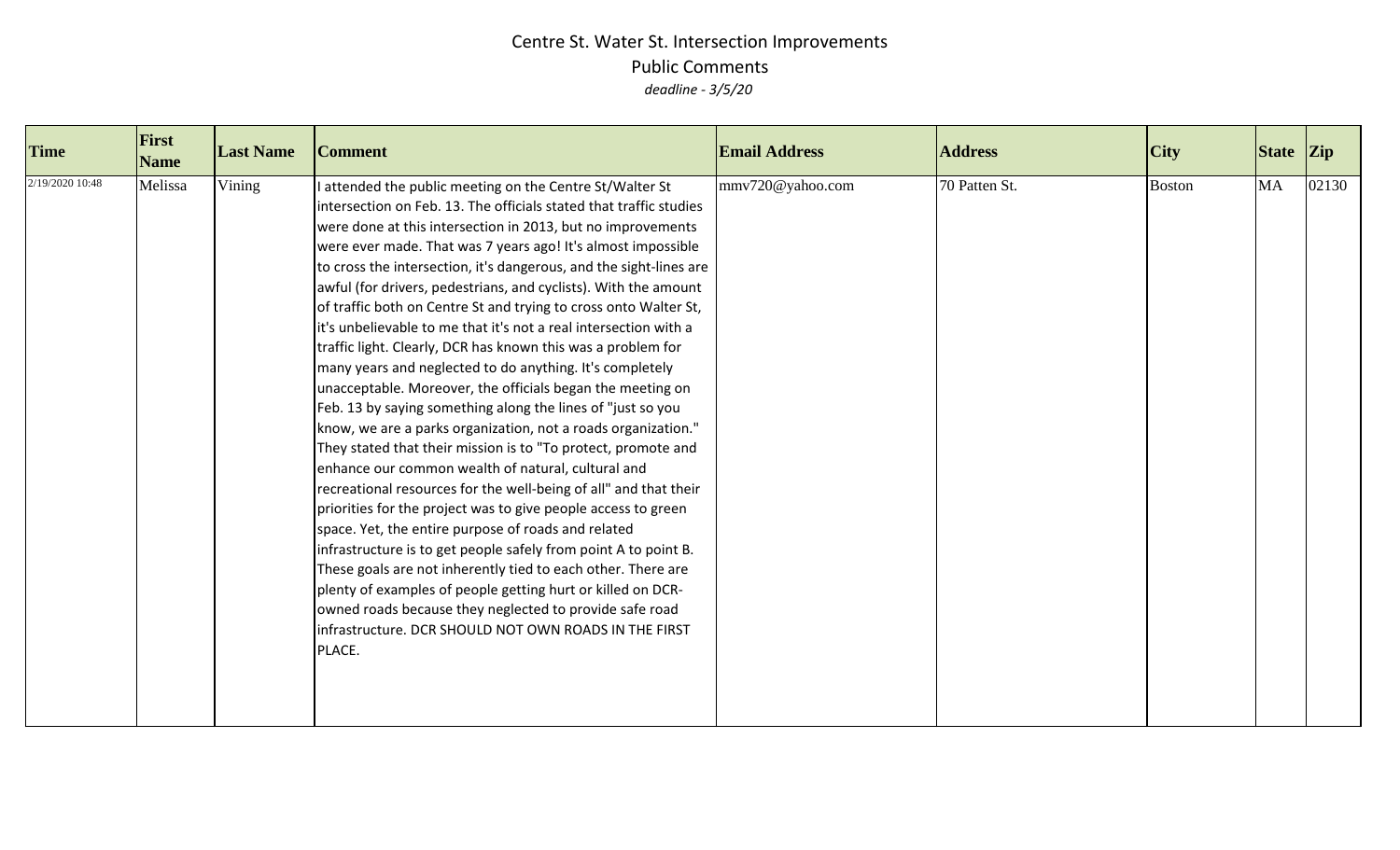| <b>Time</b>     | First<br><b>Name</b> | <b>Last Name</b> | <b>Comment</b>                                                                                                                                                                                                                                                                                                                                                                                                                                                                                                                                                                                                                                                                                                                                                                                                                                                                                                                                                                                                                                                                                                                                | <b>Email Address</b>     | <b>Address</b>       | <b>City</b>         | State Zip |       |
|-----------------|----------------------|------------------|-----------------------------------------------------------------------------------------------------------------------------------------------------------------------------------------------------------------------------------------------------------------------------------------------------------------------------------------------------------------------------------------------------------------------------------------------------------------------------------------------------------------------------------------------------------------------------------------------------------------------------------------------------------------------------------------------------------------------------------------------------------------------------------------------------------------------------------------------------------------------------------------------------------------------------------------------------------------------------------------------------------------------------------------------------------------------------------------------------------------------------------------------|--------------------------|----------------------|---------------------|-----------|-------|
| 2/19/2020 12:02 | Kyle                 | Vining           | Centre St and Walter Street needs major reform and traffic<br>calming to allow pedestrians and cyclists to safely access<br>parkways and adjacent green-space, while also allowing drivers<br>to safely turn and merge into traffic.<br>However, I have significant concerns that the public's interests<br>are not best represented by Mass DCR. Mass DCR should give<br>up this project to BTD or Mass DOT. Mass DCR does not have<br>the expertise or resources to adequately design roadways that<br>adhere to national and local highway safety guidelines. They<br>admitted in the public meeting last week that their mission is<br>focused on providing green-space for the public, not road<br>work. Mass DCR in recent projects (Park Dr in Boston) failed to<br>follow Boston 2030 or Vision Zero recommendations, which<br>puts the public at risk. Further, the prioritization of personal<br>vehicles by Mass DCR in their road designs threatens our<br>natural resources, by contributing to transportation pollution<br>emissions, which is the largest source of greenhouse gas<br>emissions in the state of Massachusetts. | viningk86@gmail.com      | 70 Pattten St Unit 1 | Jamaica Plain       | MA        | 02130 |
| 2/20/2020 10:37 | Victor               | DiModica         | i would like to see the first option adopted where there are<br>lights at the intersection and the road is squared off.                                                                                                                                                                                                                                                                                                                                                                                                                                                                                                                                                                                                                                                                                                                                                                                                                                                                                                                                                                                                                       | victordimodica@gmail.com | 45 Desoto Rd         | <b>West Roxbury</b> | MA        | 02132 |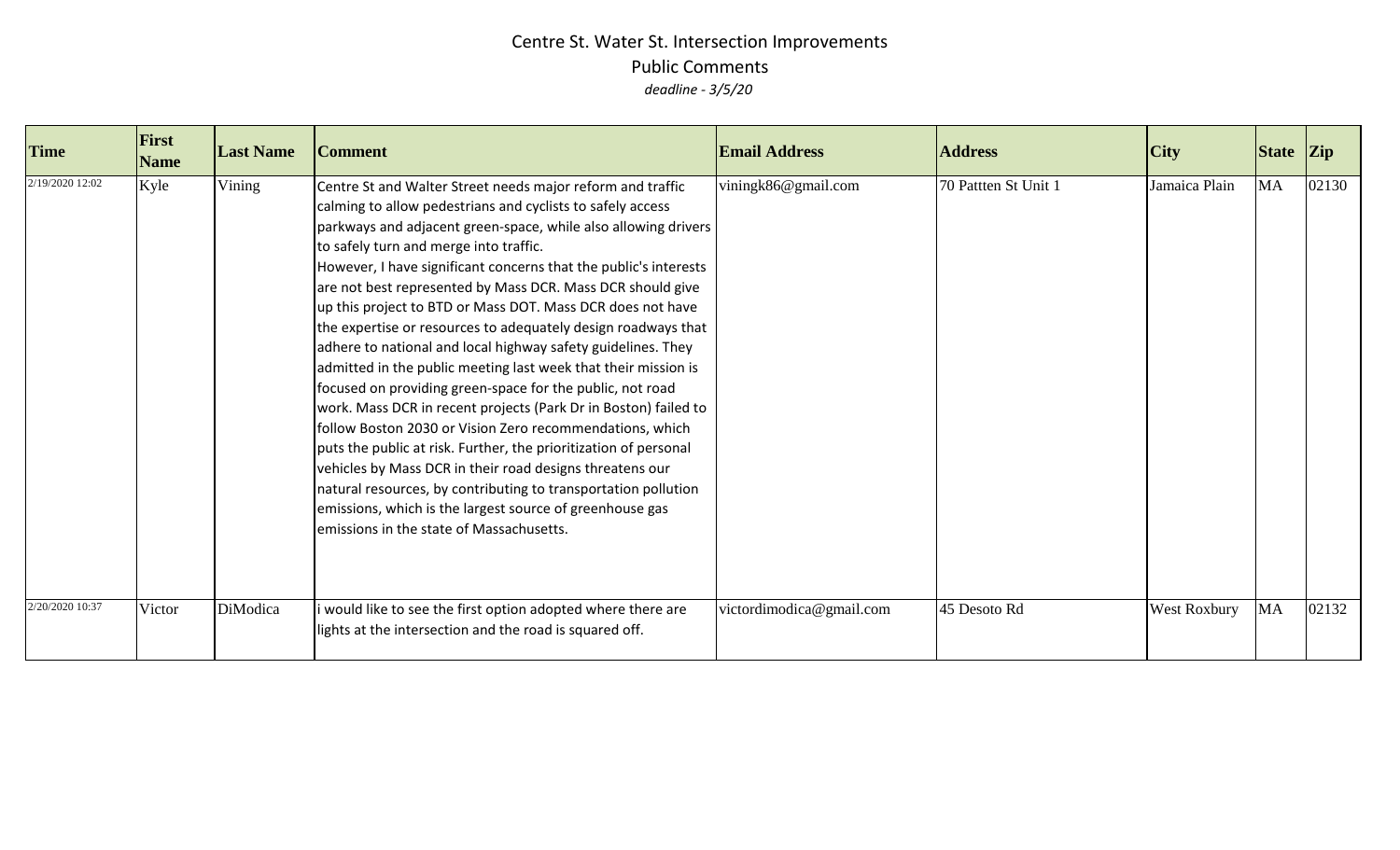| <b>Time</b>     | First<br><b>Name</b> | <b>Last Name</b> | <b>Comment</b>                                                                                                                                                                                                                                                                                                                                                                                                                                                                                                                                                                                                                                                                                                                                                                                                                                                                                                   | <b>Email Address</b> | <b>Address</b>  | City       | State Zip |       |
|-----------------|----------------------|------------------|------------------------------------------------------------------------------------------------------------------------------------------------------------------------------------------------------------------------------------------------------------------------------------------------------------------------------------------------------------------------------------------------------------------------------------------------------------------------------------------------------------------------------------------------------------------------------------------------------------------------------------------------------------------------------------------------------------------------------------------------------------------------------------------------------------------------------------------------------------------------------------------------------------------|----------------------|-----------------|------------|-----------|-------|
| 2/21/2020 11:04 | Jacob                | Walker           | Hello,<br>I'm a resident of Roslindale and frequently use this<br>intersection. Coming from the city of Boston and making a left<br>onto Bussey Street is often fraught; what is even worse is<br>making a left from Bussey Street to head towards, e.g., the<br>VFW Parkway. It often involves driving half way, then sitting<br>exposed in the median to complete the turn. I fully support the<br>decision to move forward with any one of these<br>improvements, which will be vastly preferable to the current<br>situation.<br>The roundabout proposal seems the best to me. There are<br>already so many roundabouts on the drive from the city that<br>adding one more is not likely to be disruptive or confusing. It<br>also seems to be the most efficient way of dealing with all of<br>the things that need to happen at that intersection - - people<br>continuing on or making turns of any kind. | jakewalker@gmail.com | 37 Beryl Street | Roslindale | MA        | 02131 |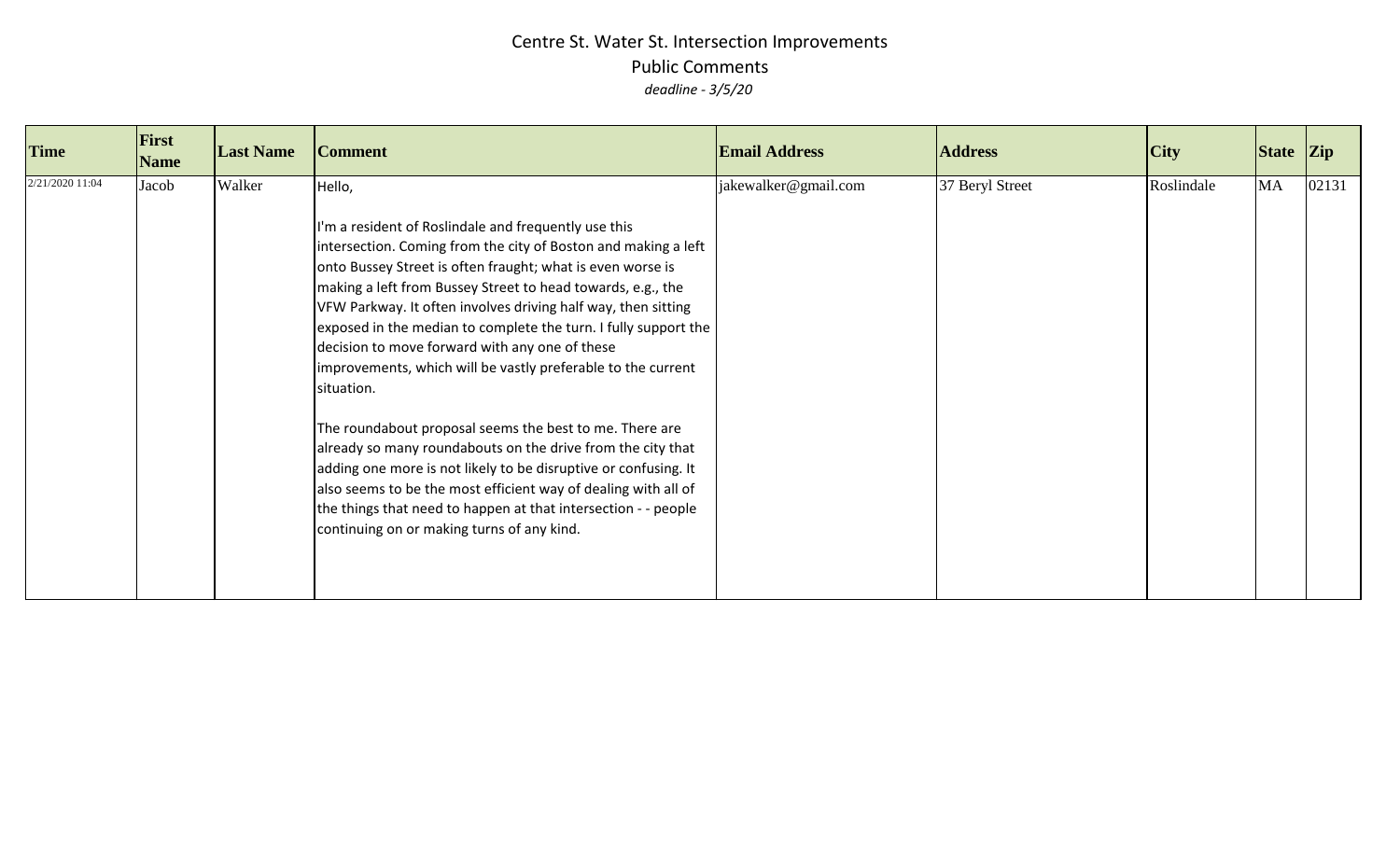| <b>Time</b>     | First<br><b>Name</b> | <b>Last Name</b> | <b>Comment</b>                                                                                                                                                                                                                                                                                                                                                                                                                                                                                                                                                                                                                                                                                                                                                                                                                                                                                                                                      | <b>Email Address</b> | <b>Address</b> | City       | State Zip |       |
|-----------------|----------------------|------------------|-----------------------------------------------------------------------------------------------------------------------------------------------------------------------------------------------------------------------------------------------------------------------------------------------------------------------------------------------------------------------------------------------------------------------------------------------------------------------------------------------------------------------------------------------------------------------------------------------------------------------------------------------------------------------------------------------------------------------------------------------------------------------------------------------------------------------------------------------------------------------------------------------------------------------------------------------------|----------------------|----------------|------------|-----------|-------|
| 2/21/2020 12:00 | Joseph               | DeMasi           | First, thank you for hosting the meeting.<br>Second, Bob Stathopoulos, the traffic engineer, was wonderful<br>at the meeting, great to talk to him, he was very receptive to<br>comments.<br>drive that intersection twice a day (home to work, and work<br>to home). I prefer the Signal Alternative II plan the best, in part<br>because the traffic islands allow for pedestrians to stop traffic<br>in one direction, walk to the island, and then stop traffic in the<br>other direction. This, we were told, would have the least<br>impact on traffic. The Signal Alternative I is also ok.<br>A major concern is outbound traffic the will be turning left<br>from Center to Walter backing up too far and blocking traffic.<br>do not like roundabout - I do not think it would be easy to<br>move from the inner lane to the outer lane.<br>And the sooner this intersection can be fixed, the better - it is<br>so dangerous!<br>Thanks. | joedemasi@gmail.com  | 39 Tyndale St  | Roslindale | MA        | 02131 |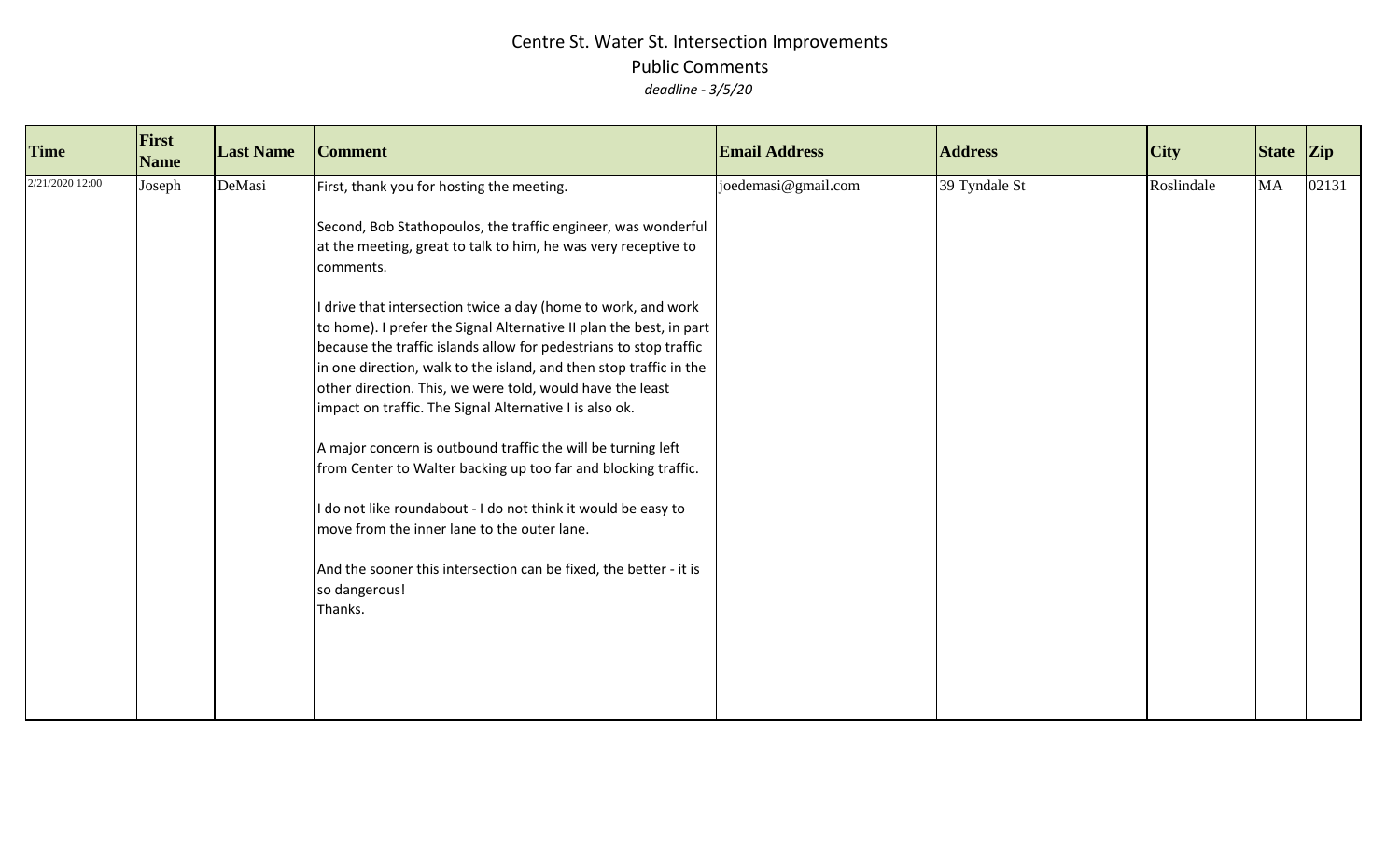| <b>Time</b>     | First<br><b>Name</b> | <b>Last Name</b> | <b>Comment</b>                                                                                                                                                                                                                                                                                                                                                                                                                                                                    | <b>Email Address</b>  | <b>Address</b>    | <b>City</b>   | State Zip |       |
|-----------------|----------------------|------------------|-----------------------------------------------------------------------------------------------------------------------------------------------------------------------------------------------------------------------------------------------------------------------------------------------------------------------------------------------------------------------------------------------------------------------------------------------------------------------------------|-----------------------|-------------------|---------------|-----------|-------|
| 2/21/2020 14:36 | Shahar               | Hecht            | I reviewed the proposal presented at the meeting on Feb 13<br>and posted on Next Door.<br>I pass through this intersection at least twice every day at least<br>once making the death defying left turn from Walter on to<br>Center St.<br>I strongly support one of the signaled solutions. Solution 1 that<br>provides the most protection for cyclists and seems to be the<br>cheapest and therefore most likely to be approved in my<br>lifetime is preferable in my opinion. | shaharli@hotmail.com  | 50 Northbourne Rd | Jamaica Plain | <b>MA</b> | 02130 |
| 2/22/2020 7:27  | Maria                | Zolotarev        | Option 1 gets my vote. I would like to try to keep it simple and<br>retain as much green space as possible!                                                                                                                                                                                                                                                                                                                                                                       | zolotarev.m@gmail.com | 60 Walter st      | <b>Boston</b> | <b>MA</b> | 02131 |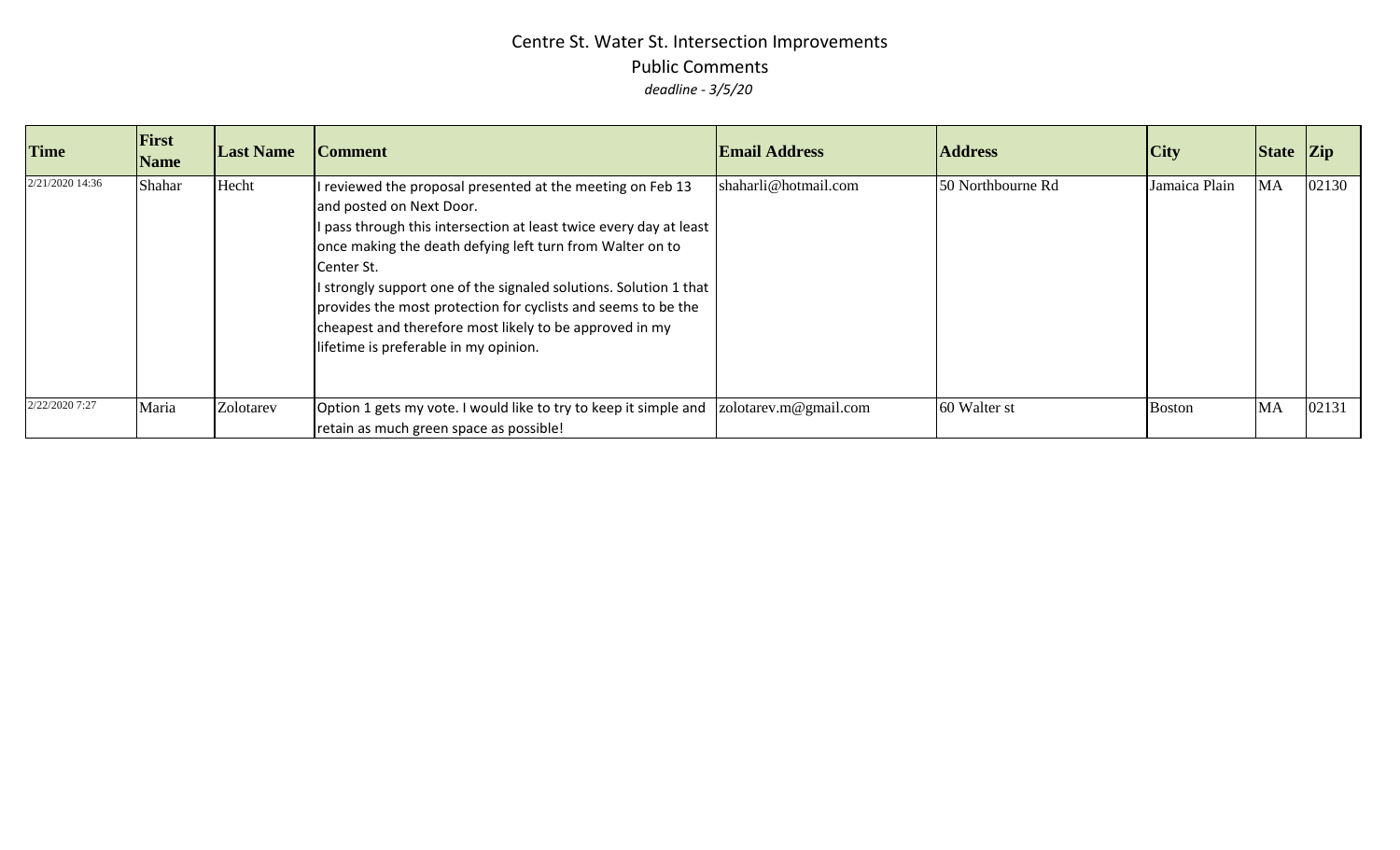| <b>Time</b>     | <b>First</b><br><b>Name</b> | <b>Last Name</b> | <b>Comment</b>                                                                                                                                                                                                                                                                                                                                                                                                                                                                                                                                                                                                                                                                                                                                                                                                                                                                                                                                                                                                                                                                                                                          | <b>Email Address</b>        | <b>Address</b> | City       | State Zip |       |
|-----------------|-----------------------------|------------------|-----------------------------------------------------------------------------------------------------------------------------------------------------------------------------------------------------------------------------------------------------------------------------------------------------------------------------------------------------------------------------------------------------------------------------------------------------------------------------------------------------------------------------------------------------------------------------------------------------------------------------------------------------------------------------------------------------------------------------------------------------------------------------------------------------------------------------------------------------------------------------------------------------------------------------------------------------------------------------------------------------------------------------------------------------------------------------------------------------------------------------------------|-----------------------------|----------------|------------|-----------|-------|
| 2/23/2020 10:57 | david                       | ascher           | 1. there is virtually no reason at all for anybody to walk across<br>this intersection. If the goal is to get to VFW PKWY there is<br>already a better pedestrian crossing near the other end of the<br>Hebrew Senior Life facility. If the goal is to get to Allandale St,<br>then there is a better pedestrian crossing at that intersection.<br>There should be NO pedestrian crossing at this intersection as<br>it will be used a few times a month at most but will cause<br>worse backups from this intersection toward Allandale St -<br>leading to it being virtually impossible for anybody to make a<br>right turn at the Allendale/ Center St. intersection.<br>2. Forget the rotary alternative. They do not work well with the<br>high volume of traffic in the area of this intersection - between<br>the VFW Pkwy and the traffic coming out of Faulkner into<br>Allendale, this would only make the current terrible traffic<br>situation even worse.<br>3. Signal Alternative 1 WITHOUT PEDESTRIAN CROSSING and<br>the lengthening of the traffic light cycle that brings is clear the<br>most desirable alternative. | real.david.ascher@gmail.com | 50 Symmes St.  | Roslindale | <b>MA</b> | 02131 |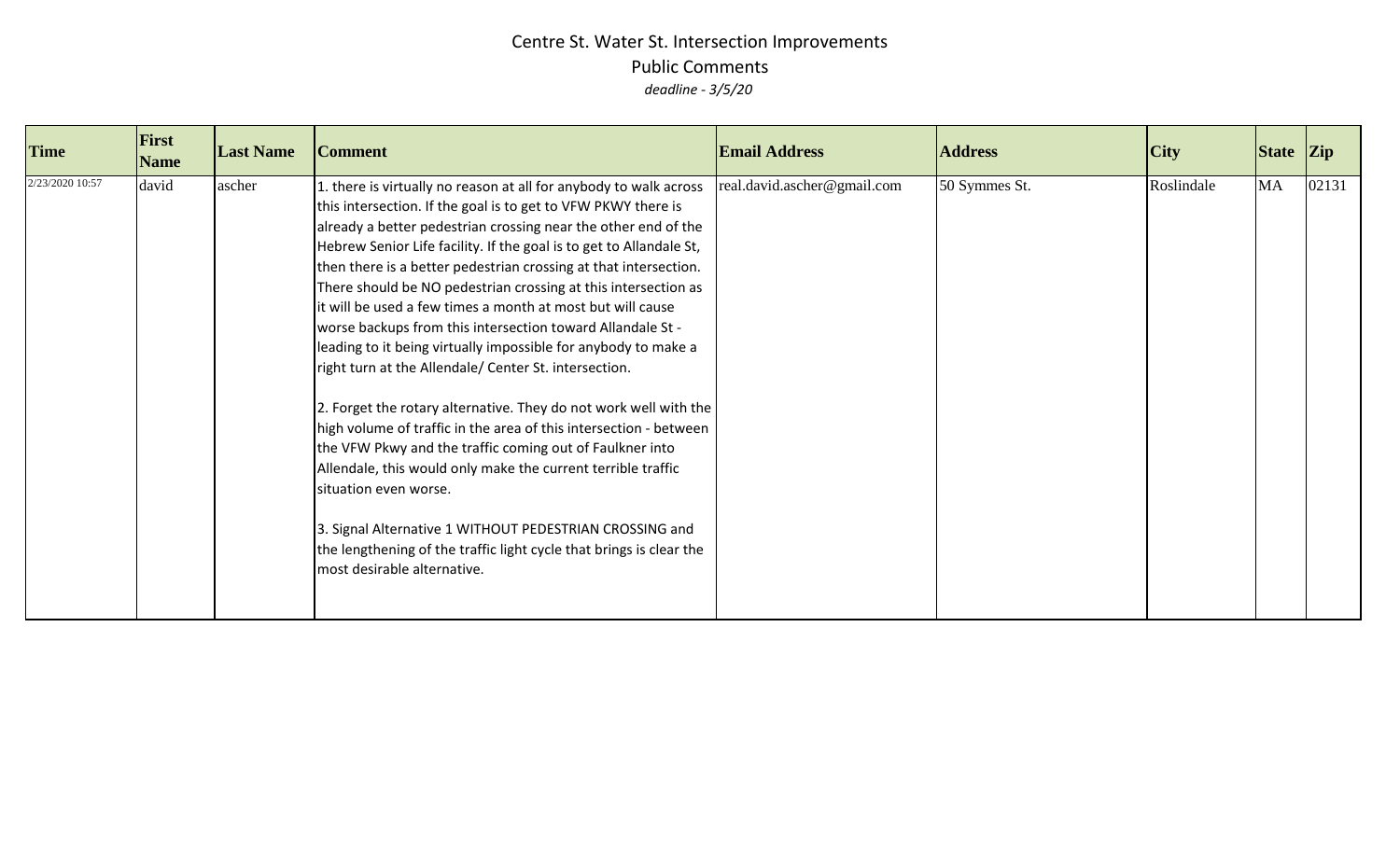| <b>Time</b>     | First<br><b>Name</b> | <b>Last Name</b> | <b>Comment</b>                                                                                                                                                                                                                                                                                                                                                                                                                                                                                                                                                                                                                                                                                                                                                                                                                                                                                                                                                                                                                                          | <b>Email Address</b> | <b>Address</b> | City          | State Zip |       |
|-----------------|----------------------|------------------|---------------------------------------------------------------------------------------------------------------------------------------------------------------------------------------------------------------------------------------------------------------------------------------------------------------------------------------------------------------------------------------------------------------------------------------------------------------------------------------------------------------------------------------------------------------------------------------------------------------------------------------------------------------------------------------------------------------------------------------------------------------------------------------------------------------------------------------------------------------------------------------------------------------------------------------------------------------------------------------------------------------------------------------------------------|----------------------|----------------|---------------|-----------|-------|
| 2/24/2020 15:54 | Robert               | Guptill          | I am the Director of Service Planning at the MBTA and I heard<br>about this project through my neighborhood contacts. This<br>project has bus stop implications that should be noted. Right<br>now, Route 38 has a stop prior to the intersection in both<br>directions. The plan should show what DCR plans to do with<br>the bus stops. The MBTA would generally advocate to move<br>these stops to the far-side of the intersection in both<br>directions. We prefer far-side stops to avoid delay caused by a<br>traffic signal. I would also advocate for what we call a "floating"<br>bus stop. This is a situation where the bus serves its stop from<br>the traffic lane (as buses do today), but the curb is bumped out<br>and the bike lane goes "behind" the bus stop to create a<br>"floating" bus stop. This keeps a stopped bus from blocking the<br>bike lane. Any of these designs would seem to accommodate a<br>floating bus stop.<br>Please feel free to reach out to me to continue the<br>conversation about bus stops. Thank you. | rguptill@mbta.com    | 45 High Street | <b>Boston</b> | MA        | 02110 |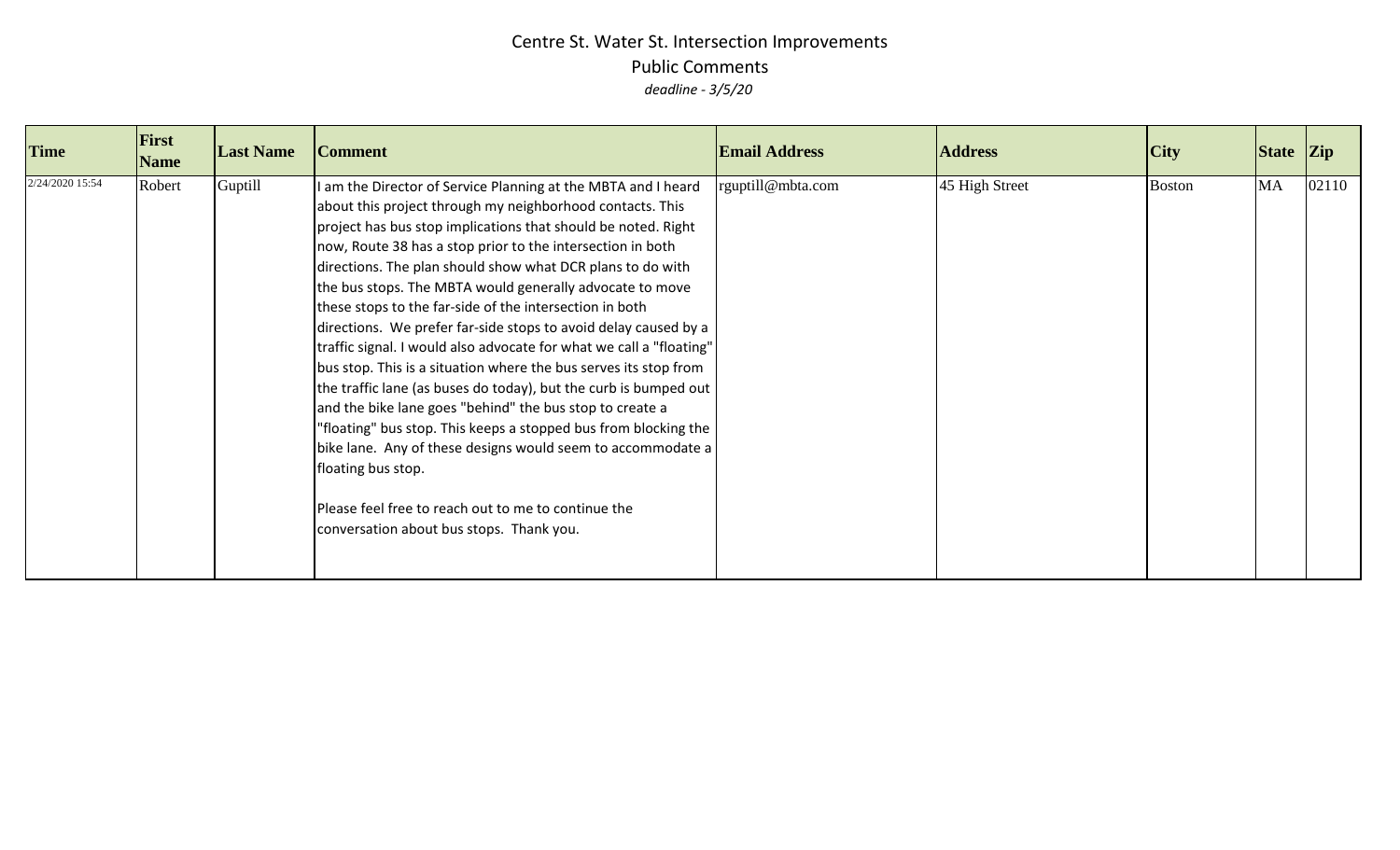| <b>Time</b>     | <b>First</b><br><b>Name</b> | <b>Last Name</b> | <b>Comment</b>                                                                                                                                                                                                                                                                                                                                                                                                                                                                                                                                                                                                                                                                                                                                                                                                                              | <b>Email Address</b> | <b>Address</b> | $\overline{C}$ ity | $\left  \right $ State $\left  \right $ Zip |       |
|-----------------|-----------------------------|------------------|---------------------------------------------------------------------------------------------------------------------------------------------------------------------------------------------------------------------------------------------------------------------------------------------------------------------------------------------------------------------------------------------------------------------------------------------------------------------------------------------------------------------------------------------------------------------------------------------------------------------------------------------------------------------------------------------------------------------------------------------------------------------------------------------------------------------------------------------|----------------------|----------------|--------------------|---------------------------------------------|-------|
| 2/25/2020 16:09 | Michael                     | Schofield        | I hope that the team considers eliminating entirely the break in<br>the Centre Street median at Walter St. Walter Street is not<br>designed to be used as the parkway it has become. The<br>density, pedestrian traffic, and children using what has become<br>a cut-through to Walworth and points south are a recipe for<br>disaster.<br>I suggest no additional signals, continue to allow Walter Street<br>(northbound) to feed into Centre, eliminate the break so<br>vehicles stay on the thoroughfares of Centre and the Parkway<br>as appropriate.<br>I would also suggest that a sidewalk along Walter on the<br>Hebrew Rehabilitation side be installed to ensure greater<br>pedestrian safety. To have no safe walking surface between<br>Centre and the Walter Bussey at this location is another<br>tragedy waiting to happen. | rutledge15@gmail.com | 30 Knoll St    | Roslindale         | MA                                          | 02131 |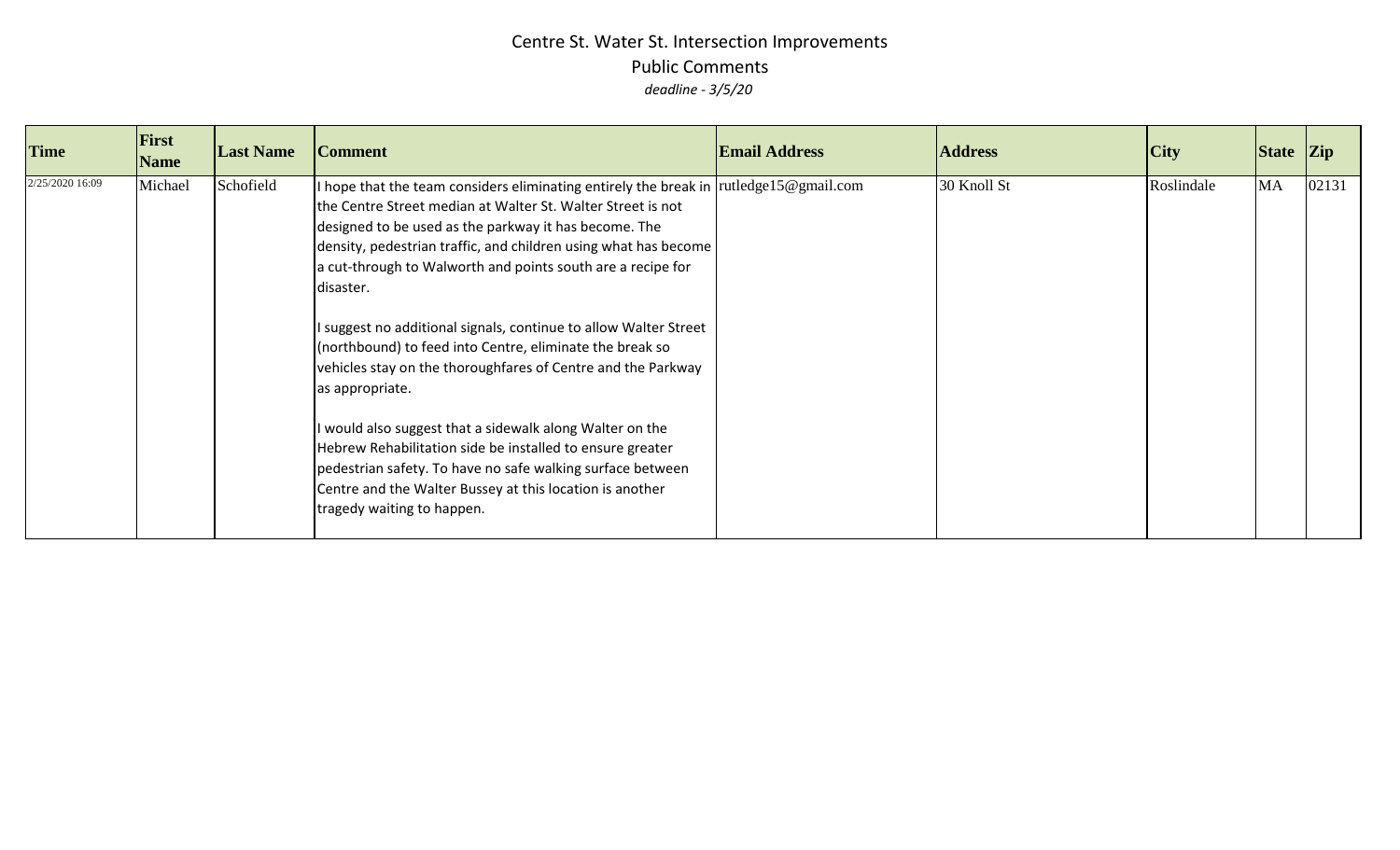| <b>Time</b>     | First<br><b>Name</b> | <b>Last Name</b> | <b>Comment</b>                                                                                                                                                                                                                                                                                                                                                                                                                                                                                                                                                                                                                                                                                                  | <b>Email Address</b> | <b>Address</b>    | $\overline{C}$ ity | State Zip |       |
|-----------------|----------------------|------------------|-----------------------------------------------------------------------------------------------------------------------------------------------------------------------------------------------------------------------------------------------------------------------------------------------------------------------------------------------------------------------------------------------------------------------------------------------------------------------------------------------------------------------------------------------------------------------------------------------------------------------------------------------------------------------------------------------------------------|----------------------|-------------------|--------------------|-----------|-------|
| 2/25/2020 20:53 | Renée                | Scott            | I'd like to comment on Draw 7 but the only option for this drop $\left  \text{rts}02143@ \text{gmail.com} \right $<br>down box is Centre Street and Walter Street Intersection. Can<br>you tell me how to comment on Draw 7? I'll tell you here, in<br>case you can put it into the Draw 7 pile.<br>The Great Lawn seems large. I suggest designing it smaller but<br>planting the surrounding area with a low mow grass that could<br>be mowed shorter. If the lawn gets used a lot, the surrounding<br>low mow could be turned into lawn. If it isn't, the low mow<br>could be allowed to encroach on the lawn to make the mowed<br>area smaller. This way we can make it exactly what we need.<br>Thank you. |                      | 63 Boston St., #2 | Somerville         | <b>MA</b> | 02143 |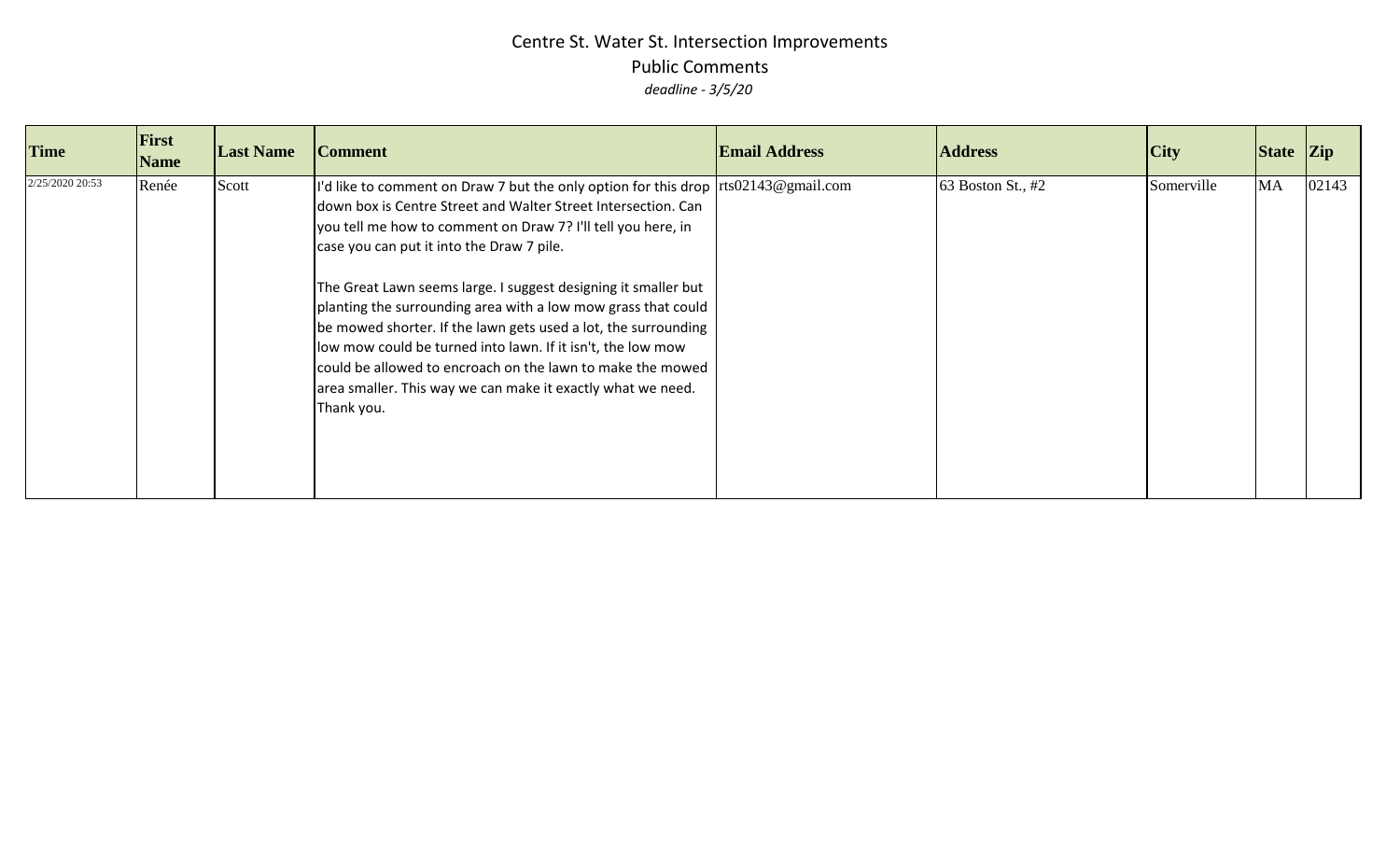| <b>Time</b>     | First<br><b>Name</b> | <b>Last Name</b> | <b>Comment</b>                                                                                                                                                                                                                                                                                                                                                                                                                                                                                                                                                                                                                                                                                                                                                                                                                                                                                                                                                                                                                                                                                                                                      | <b>Email Address</b>   | <b>Address</b> | City          | State Zip |       |
|-----------------|----------------------|------------------|-----------------------------------------------------------------------------------------------------------------------------------------------------------------------------------------------------------------------------------------------------------------------------------------------------------------------------------------------------------------------------------------------------------------------------------------------------------------------------------------------------------------------------------------------------------------------------------------------------------------------------------------------------------------------------------------------------------------------------------------------------------------------------------------------------------------------------------------------------------------------------------------------------------------------------------------------------------------------------------------------------------------------------------------------------------------------------------------------------------------------------------------------------|------------------------|----------------|---------------|-----------|-------|
| 2/26/2020 18:07 | Kate                 | Hutchinson       | drive through this intersection almost daily on my way to<br>work, and I make the left down Walter street most days in<br>order to get to my son's daycare on the way home. I also drive<br>through this intersection at least once on the weekends on my<br>way to run errands. I dislike this intersection greatly, and have<br>had more narrow misses for accidents than I care to<br>remember. After reviewing the available options, I would<br>prefer Intersection Alternative Option 2. This area has to<br>process a lot of traffic, and it causes backup far beyond the<br>usual rush hours in morning and evening. While I always like to<br>see more green space, I think in this case, particularly since it's<br>between several hospital/health care facilities, it's important to<br>keep traffic flowing at greatest capacity to allow for emergency<br>vehicles to get through.<br>also like Option 2 because it's not a major re-routing of traffic,<br>and will cause the least disruption to those of us who use this<br>intersection daily by not making us learn a very different traffic<br>pattern. Please select Option 2. | kehutchinson@gmail.com | 5 Lennoco Rd   | <b>Boston</b> | <b>MA</b> | 02130 |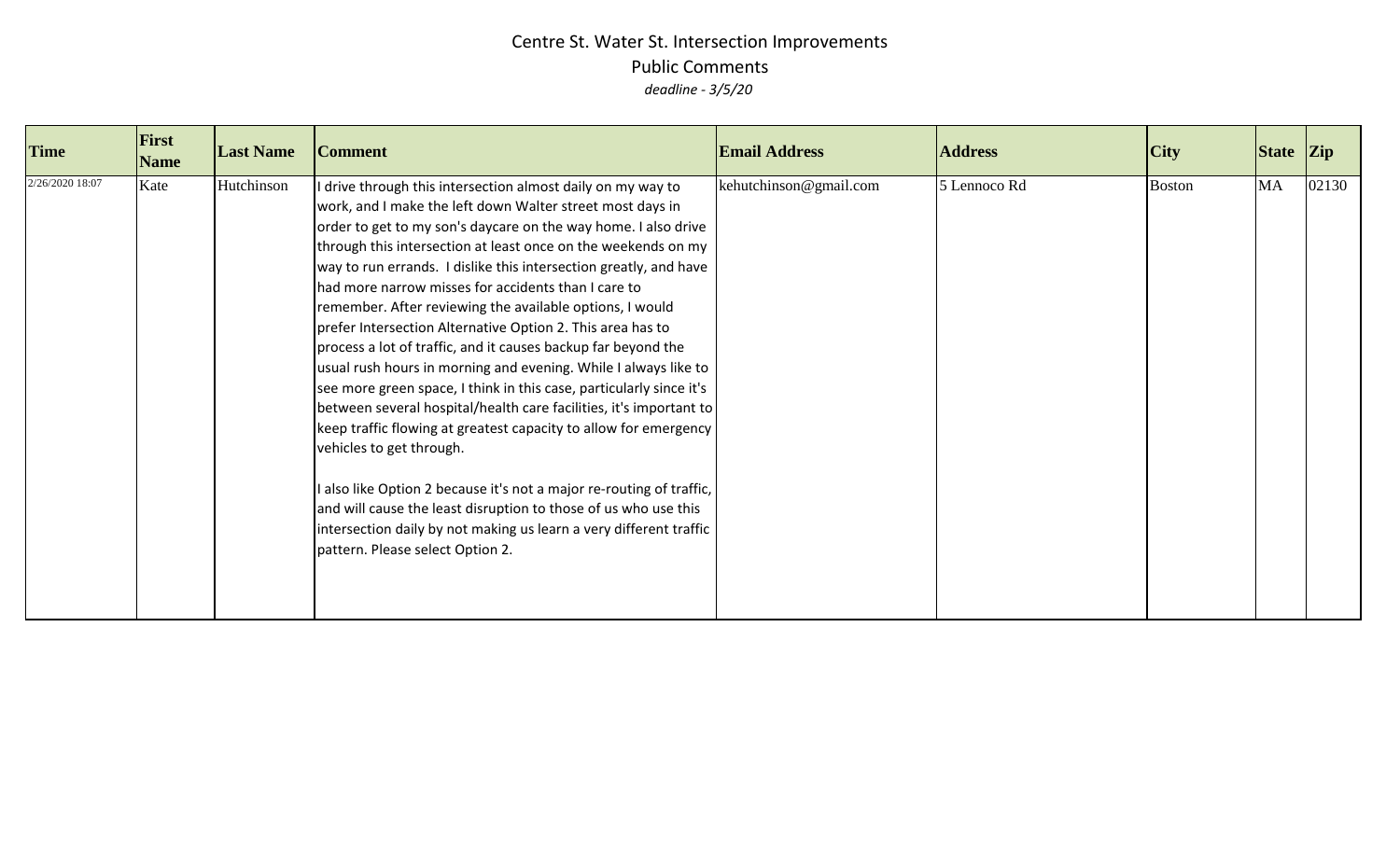| <b>Time</b>                        | First<br><b>Name</b> | <b>Last Name</b> | <b>Comment</b>                                                                                                                                                                                                                                                                                                                                                                                                                                                                                                                                                                                                                                                                                                                                                                                                                                                                                                                                                                                                                                                                                                                                                                                                                                                                                                                                                                                                                                                                                                                                                                                                                                                                                                                                          | <b>Email Address</b>   | <b>Address</b>     | $\overline{C}$ ity | <b>State</b> | $ _{\mathrm{Zip}}$ |
|------------------------------------|----------------------|------------------|---------------------------------------------------------------------------------------------------------------------------------------------------------------------------------------------------------------------------------------------------------------------------------------------------------------------------------------------------------------------------------------------------------------------------------------------------------------------------------------------------------------------------------------------------------------------------------------------------------------------------------------------------------------------------------------------------------------------------------------------------------------------------------------------------------------------------------------------------------------------------------------------------------------------------------------------------------------------------------------------------------------------------------------------------------------------------------------------------------------------------------------------------------------------------------------------------------------------------------------------------------------------------------------------------------------------------------------------------------------------------------------------------------------------------------------------------------------------------------------------------------------------------------------------------------------------------------------------------------------------------------------------------------------------------------------------------------------------------------------------------------|------------------------|--------------------|--------------------|--------------|--------------------|
| 2/26/2020 19:55<br>2/26/2020 19:57 | Martin               | Coster           | I am a parent of a toddler utilizing the Little Blessings daycare, dropping off<br>and picking up at peak traffic times. While I am enthusiastic for a redesign of<br>this intersection due to the current dangerous conditions of accessing this<br>building (and also for the children taking walks outside to the Arboretum), I<br>am extremely concerned that none of the proposed plans seem to account at<br>all for traffic into and out of Little Blessings (/Trinity Church) other than<br>coming from a Jamaica Plain direction and leaving towards West Roxbury. This<br>parking lot is also used for Faulkner Hospital employee parking and so sees a<br>lot of traffic. The traffic study presented does not appear to have even looked<br>at traffic into and out of the Little Blessings parking lot.<br>Commuters and parents coming to Little Blessings from West Roxbury or from<br>Walter Street currently have a protected median in which to wait to make a<br>left turn into the Little Blessings parking lot. None of the plans provide for this<br>access, and it is unclear where these drivers would be expected to make a U-<br>turn. The Allandale intersection would be the most likely place, but this<br>intersection and the traffic light pattern is not set up for easy U-turns. Drivers<br>leaving the Little Blessings parking lot can similarly currently wait in the<br>protected median to turn left, but in the new plans, only the roundabout<br>option would provide a way to head in a Jamaica Plain direction, by travelling<br>around the roundabout.<br>urge the DCR to consider access to the Little Blessings parking lot - from all<br>directions as a vital component to this intersection re-design. | martincoster@gmail.com | 155 Moss Hill Road | Jamaica Plain      | <b>MA</b>    | 02130              |
|                                    | Shelly               | Elmore           | We prefer alternative 1 option with the least cost.<br>https://documentcloud.adobe.com/link/track?uri=urn%3Aaaid<br>%3Ascds%3AUS%3A97906d12-3c44-4d14-b905-b8395a11419b                                                                                                                                                                                                                                                                                                                                                                                                                                                                                                                                                                                                                                                                                                                                                                                                                                                                                                                                                                                                                                                                                                                                                                                                                                                                                                                                                                                                                                                                                                                                                                                 | smarti313@gmail.com    | 33 Hillcroft Rd    | Jamaica Plain      | <b>MA</b>    | 02130              |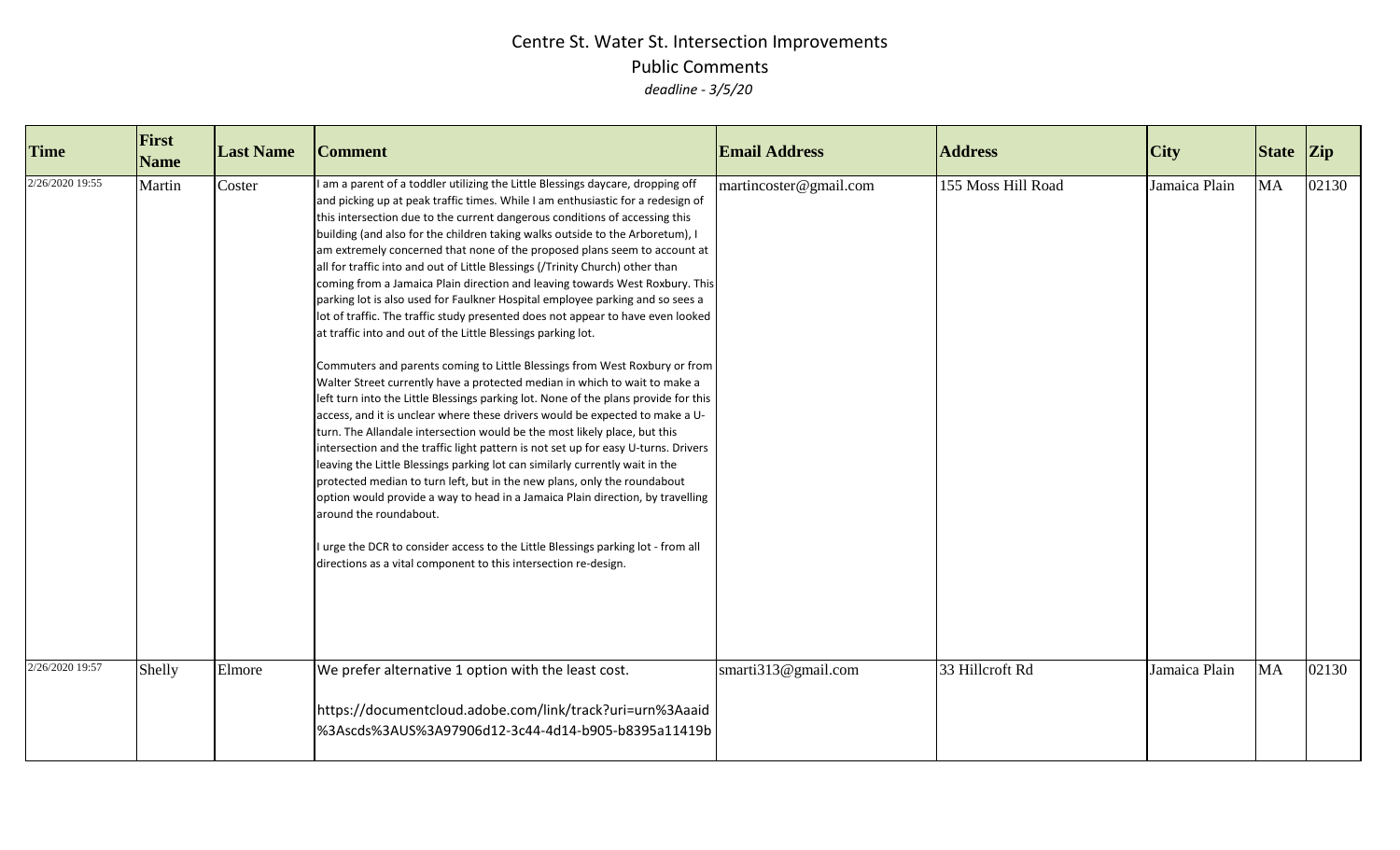| <b>Time</b>     | First<br><b>Name</b> | <b>Last Name</b> | <b>Comment</b>                                                                                                                                                                                                                                                                                                                                                                                                                                                                                                                                                                                                                                                                                                                                                                                                                                                                                                                                                                                                                                                                                                                                                                                                                                                                                                                                                                                                                                                                                                                                                                                                                                                                                                                                                                                                                                                                                                                                                                                                            | <b>Email Address</b> | <b>Address</b>    | <b>City</b> | State Zip |       |
|-----------------|----------------------|------------------|---------------------------------------------------------------------------------------------------------------------------------------------------------------------------------------------------------------------------------------------------------------------------------------------------------------------------------------------------------------------------------------------------------------------------------------------------------------------------------------------------------------------------------------------------------------------------------------------------------------------------------------------------------------------------------------------------------------------------------------------------------------------------------------------------------------------------------------------------------------------------------------------------------------------------------------------------------------------------------------------------------------------------------------------------------------------------------------------------------------------------------------------------------------------------------------------------------------------------------------------------------------------------------------------------------------------------------------------------------------------------------------------------------------------------------------------------------------------------------------------------------------------------------------------------------------------------------------------------------------------------------------------------------------------------------------------------------------------------------------------------------------------------------------------------------------------------------------------------------------------------------------------------------------------------------------------------------------------------------------------------------------------------|----------------------|-------------------|-------------|-----------|-------|
| 2/26/2020 20:18 | Colleen              | Manna            | As a parent who has a child at Little Blessings, and drops him off and picks him $ $ colleen.manna @gmail.com<br>up every day during rush hour traveling to and from downtown Boston, I have<br>significant concerns about my ability to safely (if at all) enter and exit the Little<br>Blessings parking lot during both the morning and late afternoon.<br>The Roundabout option appears to provide a way to exit Little Blessings and<br>go east towards Boston; however, there does not appear to be a way to enter<br>coming from West Roxbury without going all the way to Faulkner Hospital and<br>making a U-turn. (The light at Faulkner does not currently allow for a U-turn<br>so that would have to be changed to make this feasible.)<br>With Alternative 2, I again do not see any way to enter Little Blessings coming<br>from the direction of West Roxbury, and I'm unable to tell from the drawing if<br>I can exit and head east on Centre Street towards Boston. Similar<br>questions/concerns with Alternative 1.<br>Since Sophia Snow appears to have much better access in all three of the<br>proposed alternatives, I believe the best option is for DCR to provide access to<br>the Little Blessings parking lot somehow through the Sophia Snow entrance /<br>parking lot.<br>Also note that there are dozens and dozens of people who work at Faulkner<br>Hospital (including my husband) and have a sticker to park in the Little<br>Blessings lot. I assume there will be significant concerns from all of those<br>healthcare providers who rely on that parking lot because there is no available<br>parking at the Hospital itself.<br>Please propose another alternative that doesn't disregard us working families<br>who already struggle every day to get our children back and forth to their<br>daycare provider, sit in traffic, and juggle parenting with long work days.<br>Adding a hardship such as what these alternatives are proposing will be<br>greatly unappreciated. |                      | 106 Orange Street | Roslindale  | <b>MA</b> | 02131 |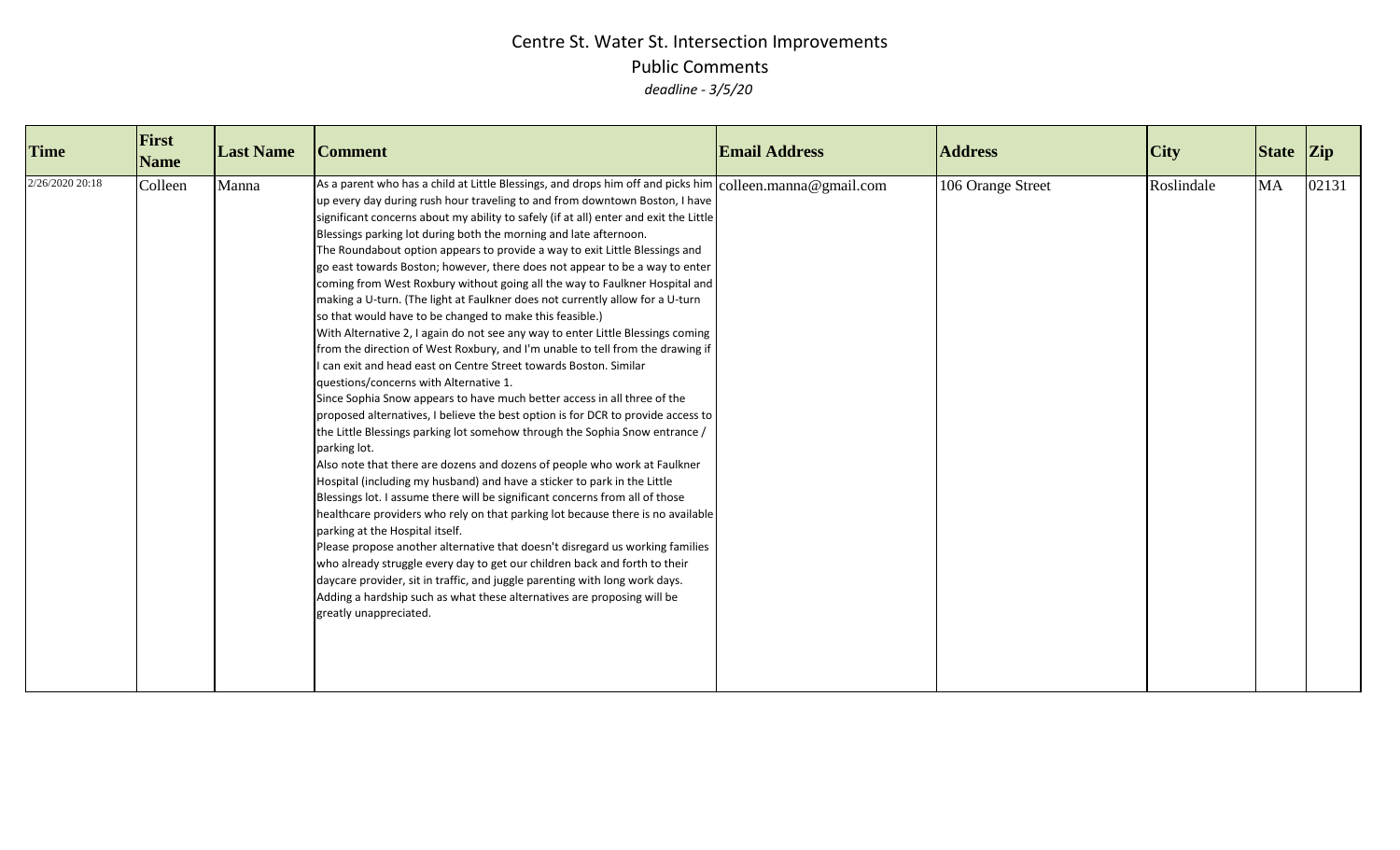| <b>Time</b>     | First<br><b>Name</b> | <b>Last Name</b> | <b>Comment</b>                                                                                                                                                                                                                                                                                                                                                                                                                                                                                                                                                                                                                                                                                                                                                                                                                                                                                                                                                                                                                                                                                                                                                                                                                                                                                                                                                                                                                                                                                                                                                                                                                                                                                                                                            | <b>Email Address</b>       | <b>Address</b> | <b>City</b> | State Zip |       |
|-----------------|----------------------|------------------|-----------------------------------------------------------------------------------------------------------------------------------------------------------------------------------------------------------------------------------------------------------------------------------------------------------------------------------------------------------------------------------------------------------------------------------------------------------------------------------------------------------------------------------------------------------------------------------------------------------------------------------------------------------------------------------------------------------------------------------------------------------------------------------------------------------------------------------------------------------------------------------------------------------------------------------------------------------------------------------------------------------------------------------------------------------------------------------------------------------------------------------------------------------------------------------------------------------------------------------------------------------------------------------------------------------------------------------------------------------------------------------------------------------------------------------------------------------------------------------------------------------------------------------------------------------------------------------------------------------------------------------------------------------------------------------------------------------------------------------------------------------|----------------------------|----------------|-------------|-----------|-------|
| 2/26/2020 20:52 | Kimberly             | Bartlett-Ra      | I am a parent of a toddler utilizing the Little Blessings daycare, dropping off<br>and picking up at peak traffic times. While I am enthusiastic for a redesign of<br>this intersection due to the current dangerous conditions of accessing this<br>building (and also for the children taking walks outside to the Arboretum), I<br>am extremely concerned that none of the proposed plans seem to account at<br>all for traffic into and out of Little Blessings (/Trinity Church) other than<br>coming from a Jamaica Plain direction and leaving towards West Roxbury. This<br>parking lot is also used for Faulkner Hospital employee parking and so sees a<br>lot of traffic. The traffic study presented does not appear to have even looked<br>at traffic into and out of the Little Blessings parking lot.<br>Commuters and parents coming to Little Blessings from West Roxbury or from<br>Walter Street currently have a protected median in which to wait to make a<br>left turn into the Little Blessings parking lot. None of the plans provide for this<br>access, and it is unclear where these drivers would be expected to make a U-<br>turn. The Allandale intersection would be the most likely place, but this<br>intersection and the traffic light pattern is not set up for easy U-turns. Drivers<br>leaving the Little Blessings parking lot can similarly currently wait in the<br>protected median to turn left, but in the new plans, only the roundabout<br>option would provide a way to head in a Jamaica Plain direction, by travelling<br>around the roundabout.<br>I urge the DCR to consider access to the Little Blessings parking lot - from all<br>directions as a vital component to this intersection re-design. | kimberlybartlett@gmail.com | 31 Beryl St    | Roslindale  | <b>MA</b> | 02131 |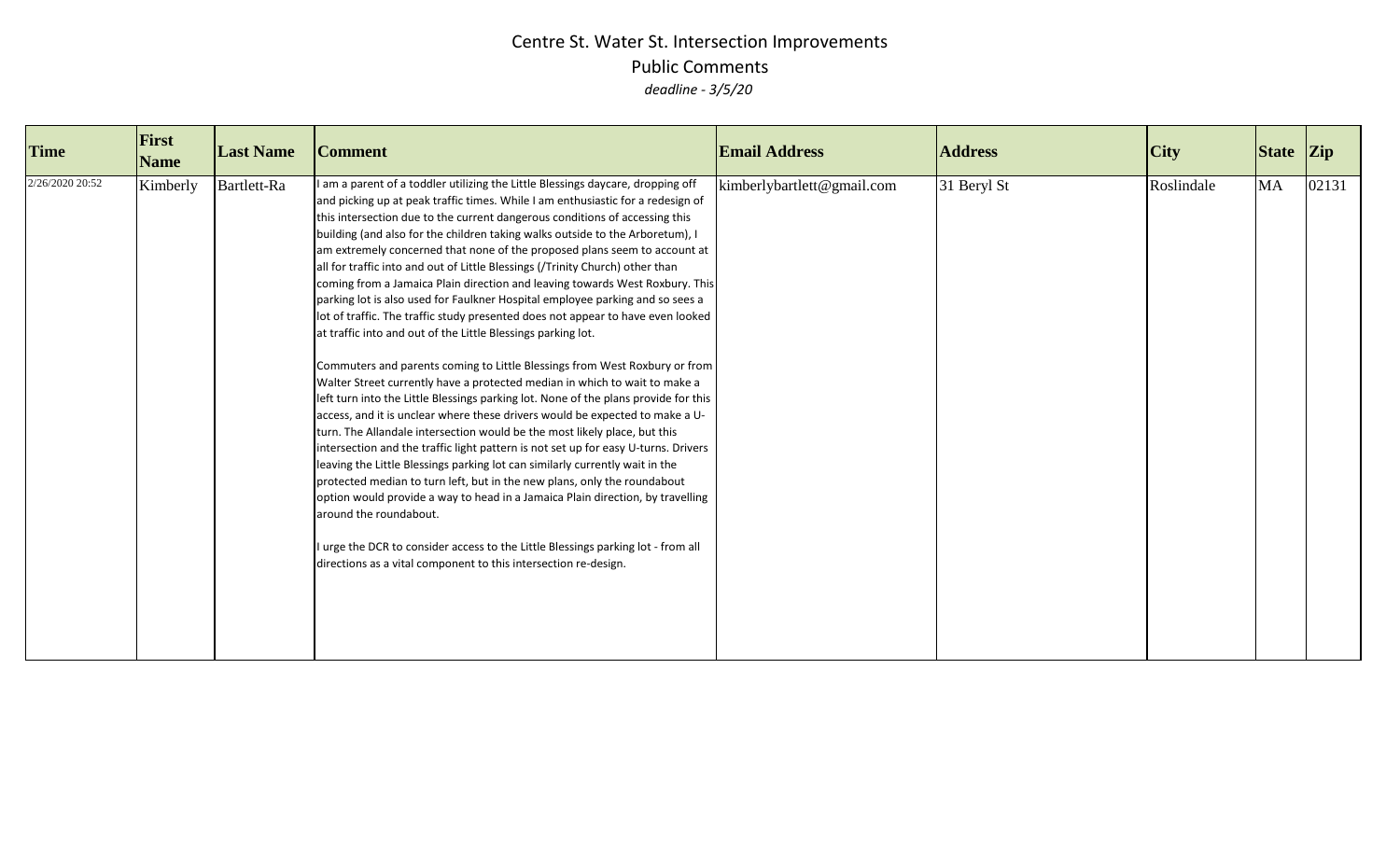| <b>Time</b>     | <b>First</b><br><b>Name</b> | <b>Last Name</b> | <b>Comment</b>                                                                                                                                                                                                                                                                                                               | <b>Email Address</b> | <b>Address</b> | <b>City</b>   | State Zip |       |
|-----------------|-----------------------------|------------------|------------------------------------------------------------------------------------------------------------------------------------------------------------------------------------------------------------------------------------------------------------------------------------------------------------------------------|----------------------|----------------|---------------|-----------|-------|
| 2/26/2020 21:41 | Marni                       | Centor           | If think Alternative 1 would be a simple, efficient solution to the $ $ mcentor@comcast.net<br>current issues at the intersection. Adding signals and<br>crosswalks will solve most of the problems there. Alternative 2<br>would be my second choice. Please do not install another<br>rotary. They are traffic nightmares. |                      | 233 Pond St.   | Jamaica Plain | <b>MA</b> | 02130 |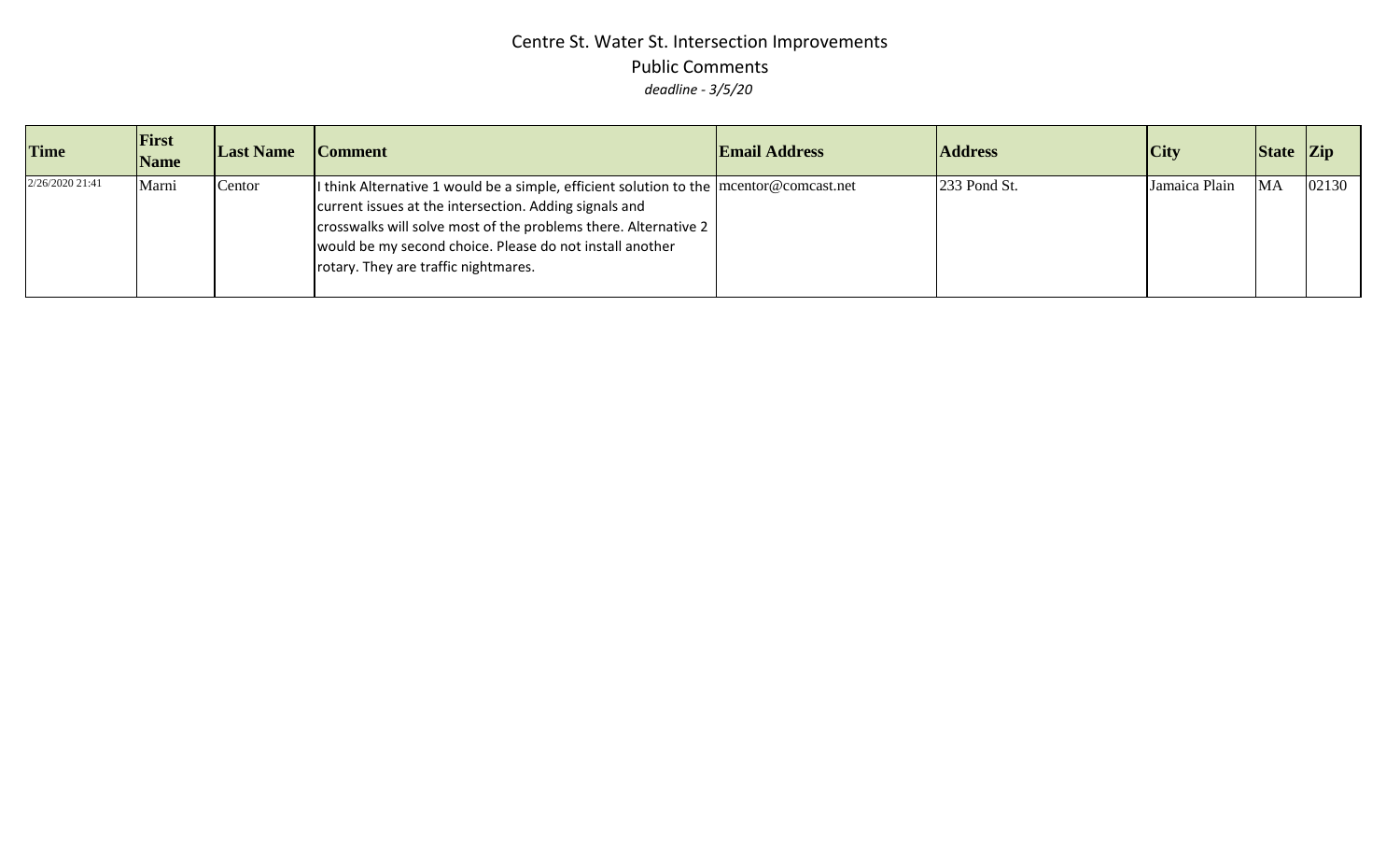| <b>Time</b>    | First<br><b>Name</b> | <b>Last Name</b> | <b>Comment</b>                                                                                                                                                                                                                                                                                                                                                                                                                                                                                                                                                                                                                                                                                                                                                                                                                                                                                                                                                                                                                                                                                                                                                                                                                                                                                                                                                                                                                                                                                                                                                                                                                                                                                                                                            | <b>Email Address</b> | <b>Address</b>   | <b>City</b>         | State Zip |       |
|----------------|----------------------|------------------|-----------------------------------------------------------------------------------------------------------------------------------------------------------------------------------------------------------------------------------------------------------------------------------------------------------------------------------------------------------------------------------------------------------------------------------------------------------------------------------------------------------------------------------------------------------------------------------------------------------------------------------------------------------------------------------------------------------------------------------------------------------------------------------------------------------------------------------------------------------------------------------------------------------------------------------------------------------------------------------------------------------------------------------------------------------------------------------------------------------------------------------------------------------------------------------------------------------------------------------------------------------------------------------------------------------------------------------------------------------------------------------------------------------------------------------------------------------------------------------------------------------------------------------------------------------------------------------------------------------------------------------------------------------------------------------------------------------------------------------------------------------|----------------------|------------------|---------------------|-----------|-------|
| 2/27/2020 9:20 | Hadiya               | Strasberg        | I am a parent of a toddler utilizing the Little Blessings daycare, dropping off<br>and picking up at peak traffic times. While I am enthusiastic for a redesign of<br>this intersection due to the current dangerous conditions of accessing this<br>building (and also for the children taking walks outside to the Arboretum), I<br>am extremely concerned that none of the proposed plans seem to account at<br>all for traffic into and out of Little Blessings (/Trinity Church) other than<br>coming from a Jamaica Plain direction and leaving towards West Roxbury. This<br>parking lot is also used for Faulkner Hospital employee parking and so sees a<br>lot of traffic. The traffic study presented does not appear to have even looked<br>at traffic into and out of the Little Blessings parking lot.<br>Commuters and parents coming to Little Blessings from West Roxbury or from<br>Walter Street currently have a protected median in which to wait to make a<br>left turn into the Little Blessings parking lot. None of the plans provide for this<br>access, and it is unclear where these drivers would be expected to make a U-<br>turn. The Allandale intersection would be the most likely place, but this<br>intersection and the traffic light pattern is not set up for easy U-turns. Drivers<br>leaving the Little Blessings parking lot can similarly currently wait in the<br>protected median to turn left, but in the new plans, only the roundabout<br>option would provide a way to head in a Jamaica Plain direction, by travelling<br>around the roundabout.<br>I urge the DCR to consider access to the Little Blessings parking lot - from all<br>directions as a vital component to this intersection re-design. | hadiya22@gmail.com   | 3 Emelia terrace | <b>West Roxbury</b> | MA        | 02132 |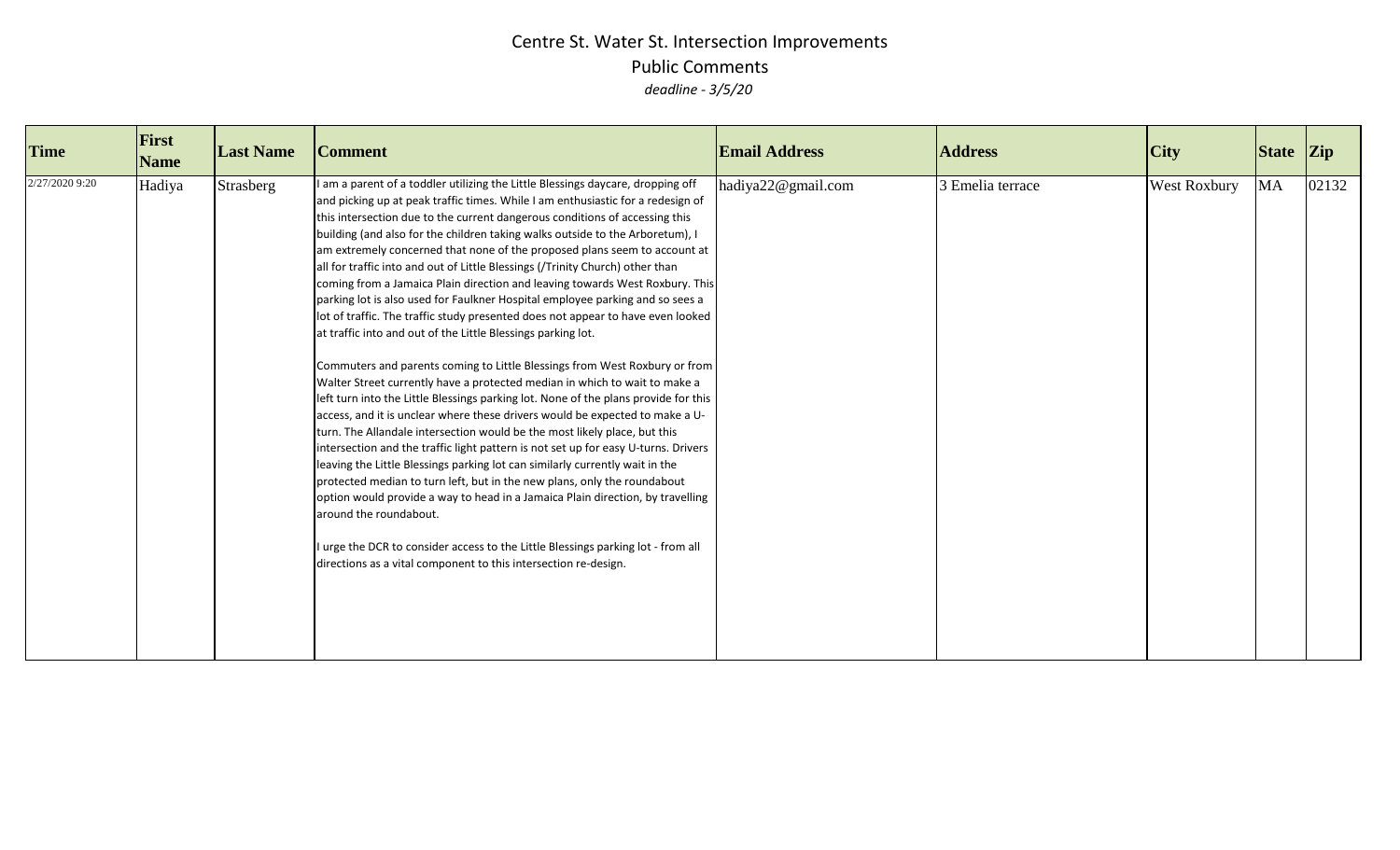| <b>Time</b>    | First<br><b>Name</b> | <b>Last Name</b> | <b>Comment</b>                                                                                                                                                                                                                                                                                                                                                                                                                                                                                                                                                                                                                                                                                                                                                                                                                                                                                                                                                                                                                                                                                                                                                                                                                                                                                                  | <b>Email Address</b>  | <b>Address</b> | $\overline{C}$ ity | State Zip |       |
|----------------|----------------------|------------------|-----------------------------------------------------------------------------------------------------------------------------------------------------------------------------------------------------------------------------------------------------------------------------------------------------------------------------------------------------------------------------------------------------------------------------------------------------------------------------------------------------------------------------------------------------------------------------------------------------------------------------------------------------------------------------------------------------------------------------------------------------------------------------------------------------------------------------------------------------------------------------------------------------------------------------------------------------------------------------------------------------------------------------------------------------------------------------------------------------------------------------------------------------------------------------------------------------------------------------------------------------------------------------------------------------------------|-----------------------|----------------|--------------------|-----------|-------|
| 2/27/2020 9:22 | <b>Bill</b>          | Sloan            | Alternative II makes the most sense, as it solves many of the<br>safety issues at this intersection not solved by the first or third<br>alternatives. Under no circumstances should DCR ever impose<br>another traffic circle on the Commonwealth (alternative III)!<br>This is a non-starter. I would rather live with the current bad<br>intersection than have it be replaced by a traffic circle, which<br>really only works well for horse-and-carriage traffic (if then).<br>My only concern about Alternative II is that the two lanes<br>curving to the right for traffic entering Centre Street<br>northbound from Walter Street constitute a potential hazard, if<br>they are causing traffic to merge into northbound Centre Street<br>traffic. If a traffic light is blocking northbound Centre Street<br>traffic, this merge will be easy and appropriate, but if traffic is<br>flowing on Centre Street then having two lanes merge from<br>Walter Street is just asking for traffic accidents. Please control<br>north-turning Walter Street traffic in Alternative II by using a<br>traffic light coordinated with the main intersection lights,<br>permitting the right-hand turn and merge only when Centre<br>Street traffic is halted. Otherwise, use only one right-turn lane,<br>not two. | bill.sloan@icloud.com | 33 Pond Circle | Jamaica Plain      | <b>MA</b> | 02130 |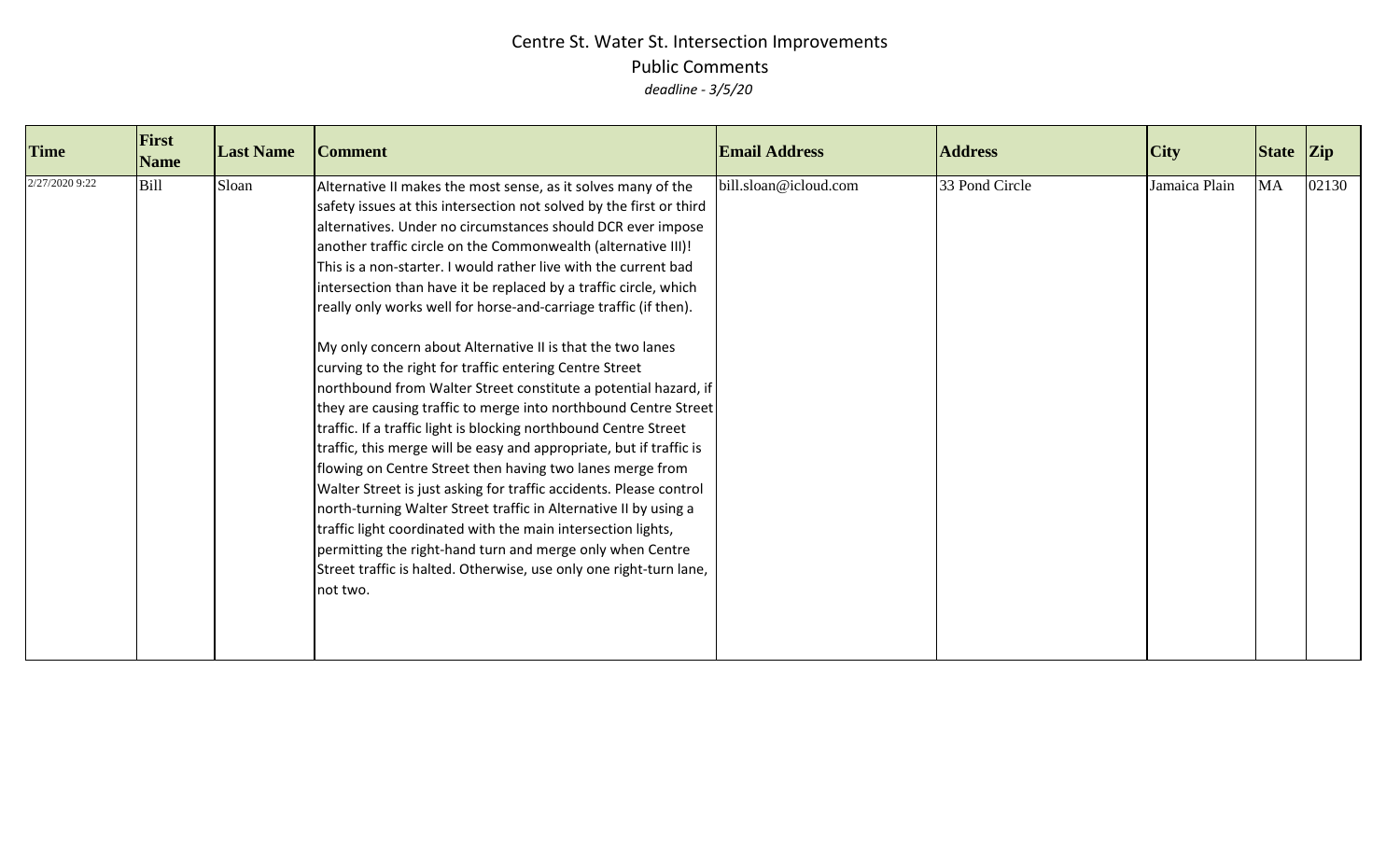| <b>Time</b>     | First<br><b>Name</b> | <b>Last Name</b> | <b>Comment</b>                                                                                                                                                                                                                                                                                                                                                                                                                                                                                                                                                                                                                                                                                                                                                                                                                                                                                                                                                                                                                                                                                                                                                                                                                                                                                                                                                                                                                                                                                                                                                                                                                                                                                                                                                                                                                                                                                                                                                                                                                                                                                                                                       | <b>Email Address</b> | <b>Address</b>   | $\overline{C}$ ity | $\left  \right $ State $\left  \right $ Zip |       |
|-----------------|----------------------|------------------|------------------------------------------------------------------------------------------------------------------------------------------------------------------------------------------------------------------------------------------------------------------------------------------------------------------------------------------------------------------------------------------------------------------------------------------------------------------------------------------------------------------------------------------------------------------------------------------------------------------------------------------------------------------------------------------------------------------------------------------------------------------------------------------------------------------------------------------------------------------------------------------------------------------------------------------------------------------------------------------------------------------------------------------------------------------------------------------------------------------------------------------------------------------------------------------------------------------------------------------------------------------------------------------------------------------------------------------------------------------------------------------------------------------------------------------------------------------------------------------------------------------------------------------------------------------------------------------------------------------------------------------------------------------------------------------------------------------------------------------------------------------------------------------------------------------------------------------------------------------------------------------------------------------------------------------------------------------------------------------------------------------------------------------------------------------------------------------------------------------------------------------------------|----------------------|------------------|--------------------|---------------------------------------------|-------|
| 2/27/2020 10:40 | craig                | uram             | am a parent of a toddler attending the Little Blessings Preschool at Trinity<br>Church. I applaud your efforts to fix traffic patterns at the intersection of<br>Centre Street and Walter Street, the source of daily angst and clearly one of<br>the worst intersections in Boston. However, I am concerned at what seems to<br>be a lack of attention to the way that cars will access and exit the Trinity<br>Church parking lot (which is used as a parking lot for Faulkner Hospital and the<br>Little Blessings). It does not appear to even show up in the study. There are at<br>least 70 cars that fill that lot during the day and another 40-50 that drop off,<br>meaning that 100-130 cars are entering and exiting onto Centre Street during<br>the busiest travel times of the day.<br>Alternatives 1 and 2 will certainly become a free-for-all, not much better than<br>the current situation. In Alternative 1 it is nearly guaranteed that people will<br>cross the painted median to turn left out of the parking lot to head toward JP<br>or to turn left into the parking coming from W. Roxbury. Alternative 2 solves<br>that problem but creates another one where people make u-turns and cross<br>two lanes to get into and out of the parking lot. I don't expect "No U-turns"<br>signs to prevent this from happening as there are current signs that are<br>routinely ignored.<br>Alternative 3 works well for leaving the lot, but does not have any satisfactory<br>way to get into the lot without making a u-turn at the Allendale Road light or<br>continuing to travel to the Arborway Circle, which will add a significant burden<br>to those two locations and add 10-15 minutes to an already taxed commute.<br>Perhaps this is solved in Alternative 3, but it is unclear what happens to the<br>roadway that enters/exits the Sophia Snow Parking Lot. Does that road also<br>provide access to the Trinity Church Parking? That could be a good solution if<br>it's viable.<br>I hope the concerns of this the Trinity Church Lot are taken into consideration<br>going forward.<br>Thank you,<br>Craig Uram | craiguram@yahoo.com  | 16 Hawthorne St. | <b>Boston</b>      | <b>MA</b>                                   | 02131 |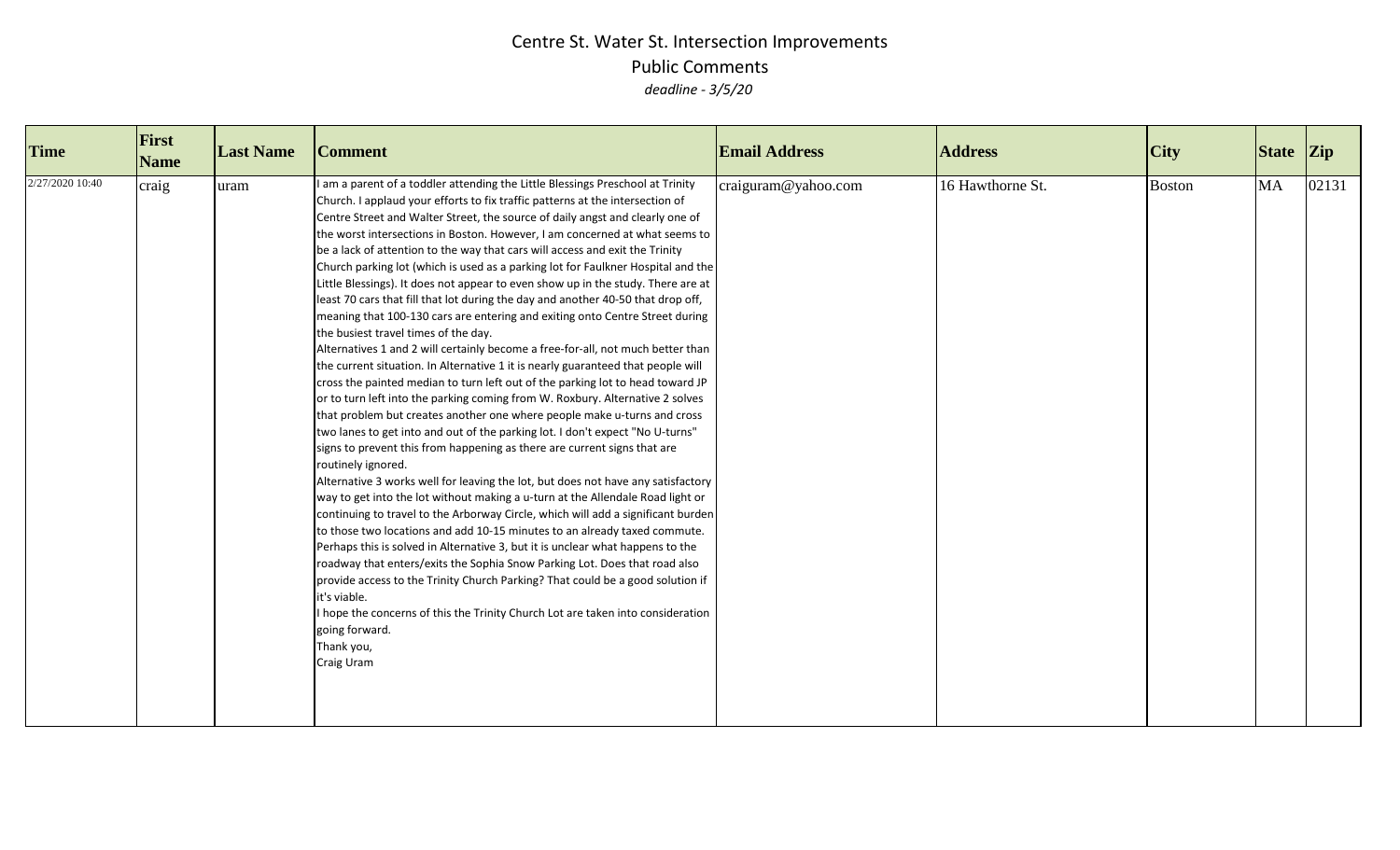| <b>Time</b>     | First<br><b>Name</b> | <b>Last Name</b> | <b>Comment</b>                                                                                                                                                                                                                                                                                                                                                                                                                                                                                                                                                                                                                                                                                                                                                                                                                                                                                                                                                                                                                                                                                                                                                                                                                                                                                                                                                                                                                                                                                                                                                                                                                                                                                                                                                                                                                                                                                                                                                                | <b>Email Address</b>   | <b>Address</b>  | $\overline{C}$ ity | State Zip |       |
|-----------------|----------------------|------------------|-------------------------------------------------------------------------------------------------------------------------------------------------------------------------------------------------------------------------------------------------------------------------------------------------------------------------------------------------------------------------------------------------------------------------------------------------------------------------------------------------------------------------------------------------------------------------------------------------------------------------------------------------------------------------------------------------------------------------------------------------------------------------------------------------------------------------------------------------------------------------------------------------------------------------------------------------------------------------------------------------------------------------------------------------------------------------------------------------------------------------------------------------------------------------------------------------------------------------------------------------------------------------------------------------------------------------------------------------------------------------------------------------------------------------------------------------------------------------------------------------------------------------------------------------------------------------------------------------------------------------------------------------------------------------------------------------------------------------------------------------------------------------------------------------------------------------------------------------------------------------------------------------------------------------------------------------------------------------------|------------------------|-----------------|--------------------|-----------|-------|
| 2/27/2020 11:23 | James                | Budreau          | Hi:<br>I live on louders lane in JP and have reviewed the above options. I prefer<br>the rotary option for a couple of reasons. First, it allows traffic to move unless<br>pedestrians/bikes use the crossings. This would reduce traffic congestion and<br>back ups on walter st coming towards Centre. It would also slow down traffic<br>as a whole given that almost every car traveling East on Center exceeds the<br>speed limit by 10 or more MPH creating a danger all along the arborway<br>heading toward JP.<br>I do not see the need for additional green space in this area as proposed by<br>the others. Bicycle travel going west should be fine while traveling East may<br>be impacted. This can be resolved through real crossing lites rather than<br>those flashing yellow pedestrian lites that no car seems to recognize. You<br>should try crossing these cross walks with the flashing lights and see how<br>dangerous it is. Its not the drivers (except for the high speeds and cell phone<br>distractions) fault as these lights are just poorly designed for human<br>recognition.<br>On another subject, I would suggest substituting those yellow flashing<br>pedestrian lights all along Centre St in this area as very few cars recognize<br>them as a warning that pedestrians are crossing. We have children that we do<br>not let use them without parental supervision because they are essentially<br>useless. Its the wild west along this side of Centre Street and some young kid<br>on a bike with get killed sooner of later.<br>would add real pedestrian traffic lites with cross walks about 10-20 feet<br>before all entry points to the proposed Walter rotary and the existing one<br>down by the JWay. I drive and understand the inconvenience, but bike and<br>pedestrian safety is more important.<br>Reducing speed along this stretch is critical to success and safety.<br>James Budreau<br>7 Louders Lane<br>JP 02130 | jamesbudreau@gmail.com | 7 Louder's Lane | Jamaica Plain      | <b>MA</b> | 02130 |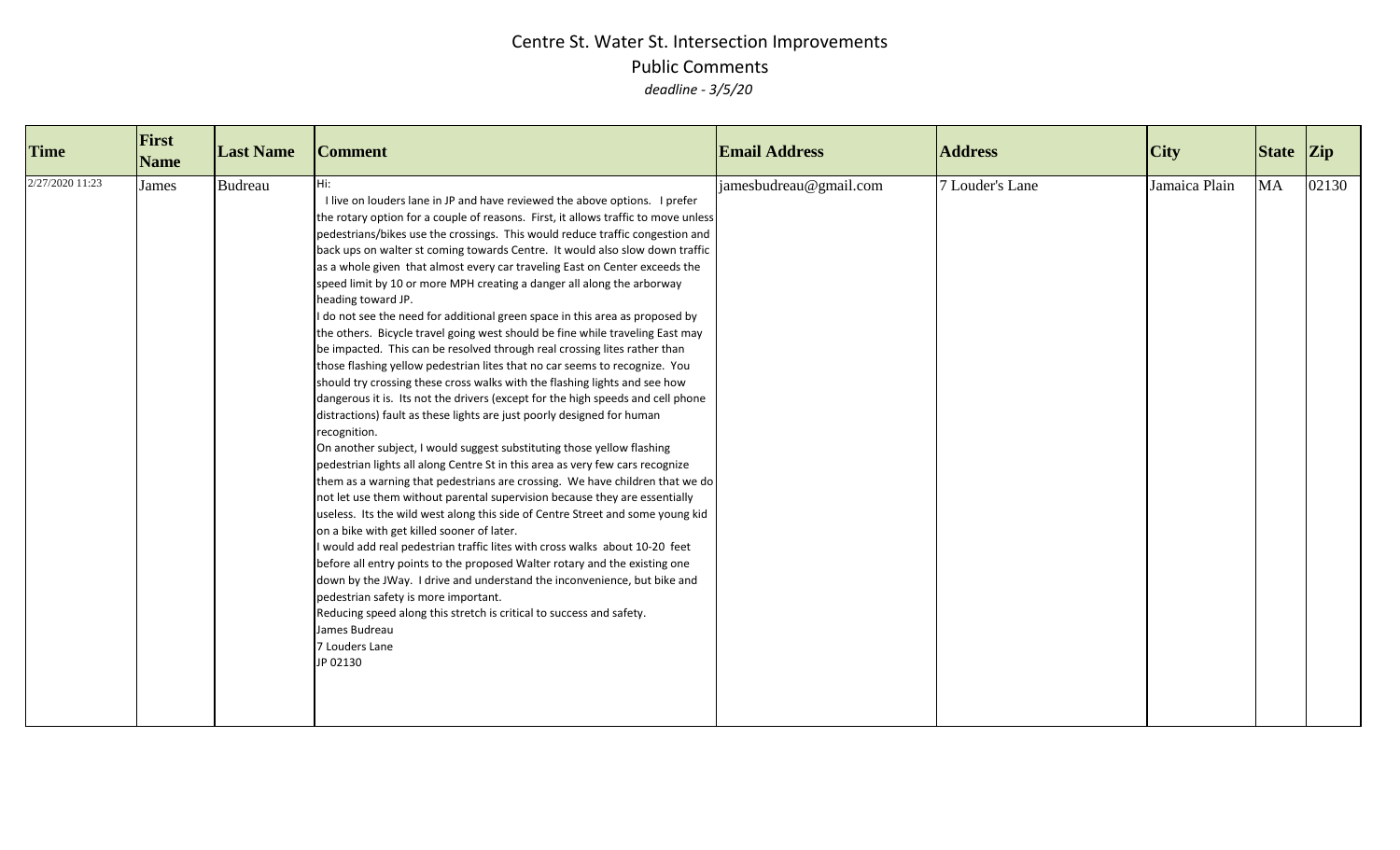| <b>Time</b>     | First<br><b>Name</b> | <b>Last Name</b> | <b>Comment</b>                                                                                                                                                                                                                                                                                                                                                                                                                                                                                                                                  | <b>Email Address</b>       | <b>Address</b>  | City          | State Zip |       |
|-----------------|----------------------|------------------|-------------------------------------------------------------------------------------------------------------------------------------------------------------------------------------------------------------------------------------------------------------------------------------------------------------------------------------------------------------------------------------------------------------------------------------------------------------------------------------------------------------------------------------------------|----------------------------|-----------------|---------------|-----------|-------|
| 2/27/2020 15:30 | Danny                | Schissler        | Hello,<br>work as project manager for the Arnold Arboretum and I'm<br>hoping to connect with someone on the project team to<br>discuss the impacts of this project on the Arboretum--<br>specifically with respect to the ownership/management of<br>green space liberated or utilized by the proposed design.<br>would appreciate it if someone from the project team could<br>connect with me directly.<br>I can be reached by email at dschissler@fas.harvard.edu or by<br>cell phone at 617-947-3485.<br>Thanks so much!<br>Danny Schissler | dschissler@fas.harvard.edu | 1300 Centre St. | <b>Boston</b> | MA        | 02131 |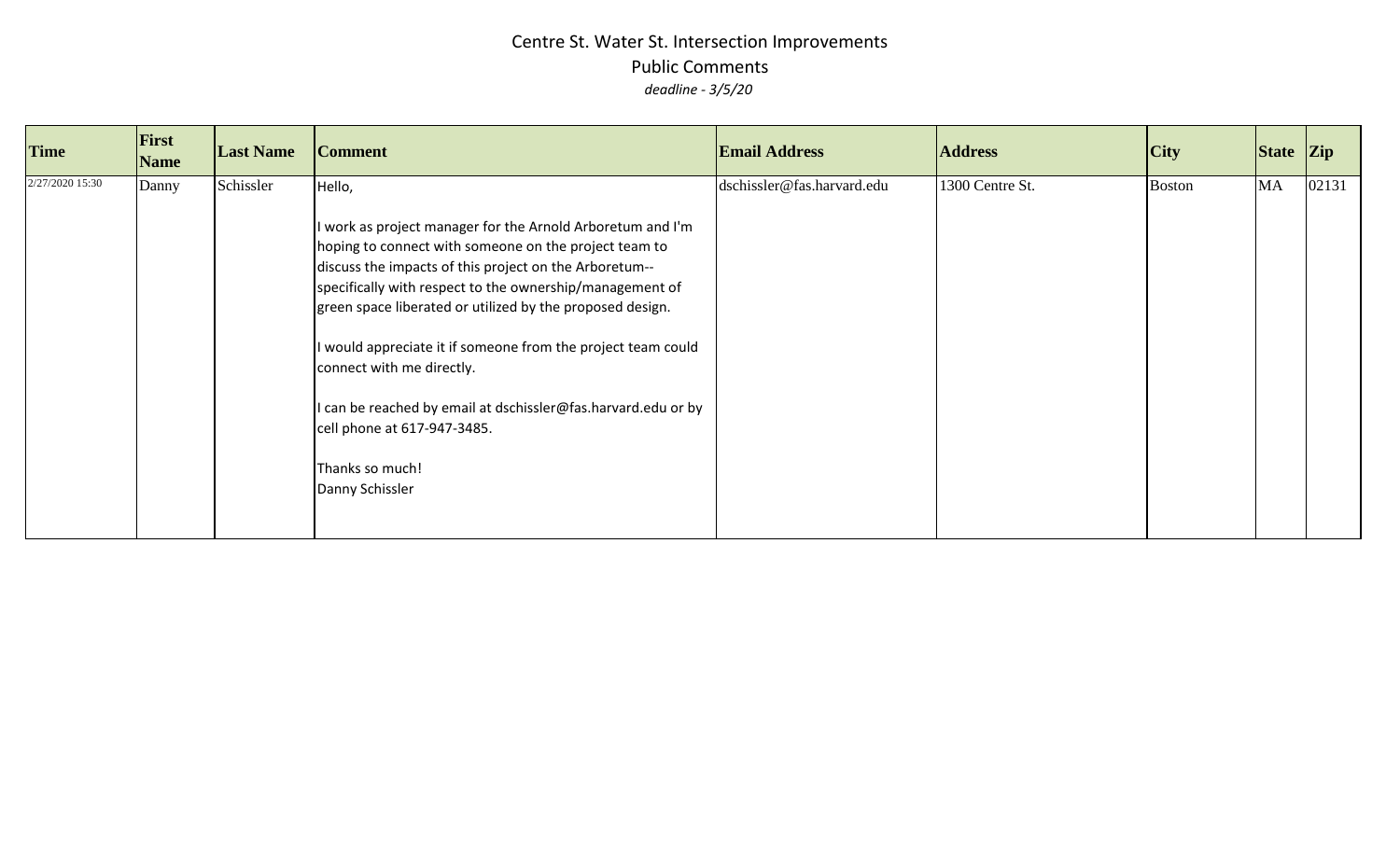| <b>Time</b>     | First<br><b>Name</b> | <b>Last Name</b> | <b>Comment</b>                                                                                                                                                                                                                                                                                                                                                                                                                                                                                                                                                                                                                                                                                                                                                                                                                                                                                                                     | <b>Email Address</b>       | <b>Address</b> | <b>City</b>   | State Zip |       |
|-----------------|----------------------|------------------|------------------------------------------------------------------------------------------------------------------------------------------------------------------------------------------------------------------------------------------------------------------------------------------------------------------------------------------------------------------------------------------------------------------------------------------------------------------------------------------------------------------------------------------------------------------------------------------------------------------------------------------------------------------------------------------------------------------------------------------------------------------------------------------------------------------------------------------------------------------------------------------------------------------------------------|----------------------------|----------------|---------------|-----------|-------|
| 2/27/2020 21:20 | Laura                | Kirshenbaum      | Hello,<br>I recently became aware of plans to ban long distance<br>swimming on Comet Pond in Hubbardston. I do not<br>understand the rationale for this proposal and urge you to not<br>formally ban the practice. This location serve as a beautiful,<br>clean and safe place for serious swimmers looking to train for<br>various open water races. With few boats and an amicable and<br>respectful relationship between swimmers and fishermen/<br>boaters Comet pond is a wonderful location for swimmers.<br>Furthermore, I would urge you to abandon all plans to restrict<br>public access to protected lands in central Massachusetts.<br>Rutland state park is a gem of Central Mass. Do not restrict<br>access to our public lands. Find other ways to trim budget<br>without limiting access to the public open spaces we love.<br>Regards,<br>Laura Kirshenbaum<br>41 Britney Dr.<br>Holden, Ma 01520<br>508-868-7519 | laurakirshenbaum@gmail.com | 41 BRITNEY DR  | <b>HOLDEN</b> | MA        | 01520 |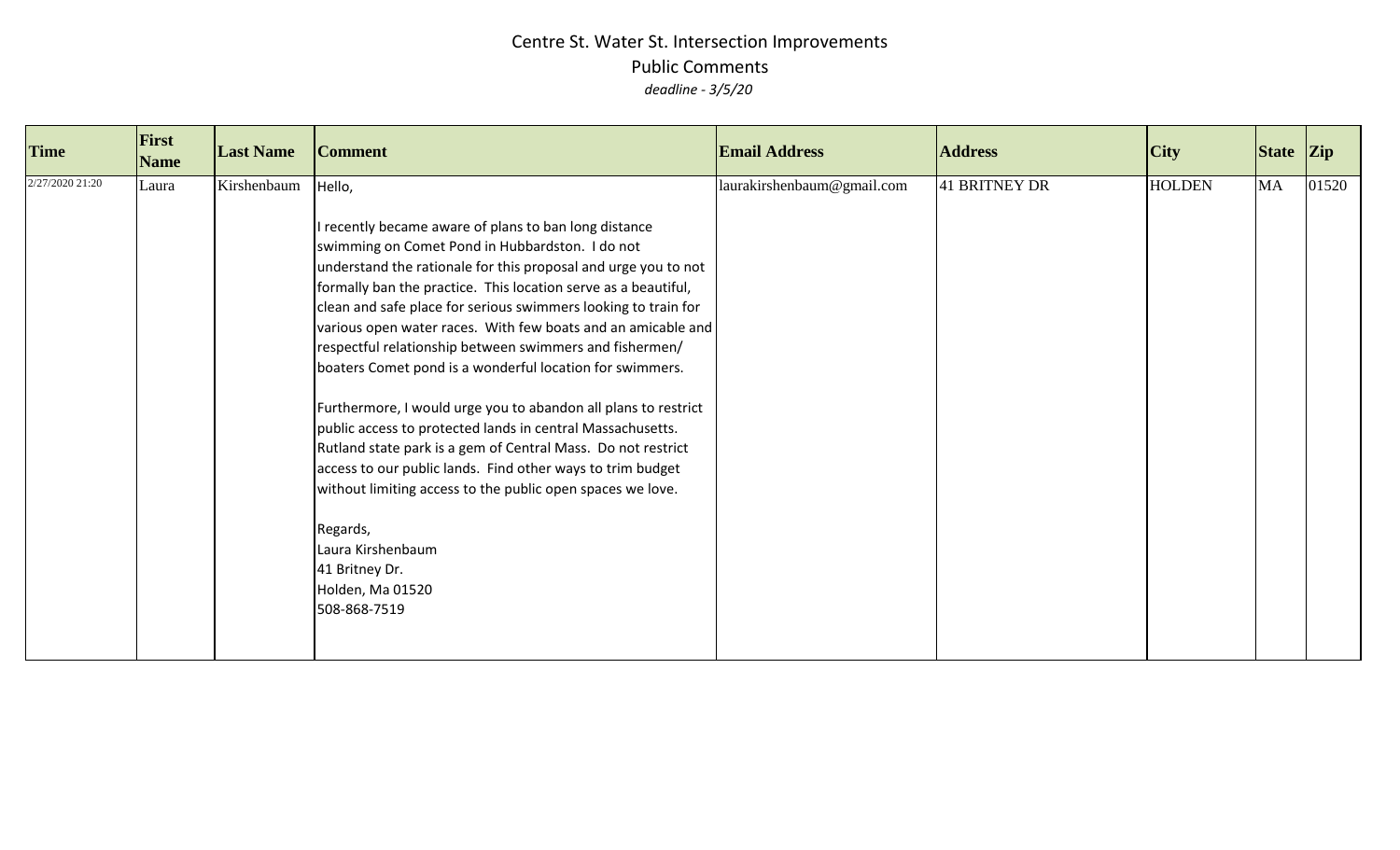| <b>Time</b>    | First<br><b>Name</b> | <b>Last Name</b> | <b>Comment</b>                                                                                                                                                                                                                                                                                                                                                                                                                                                                                                                                                                                                                                                                                                                                                                                                                                           | <b>Email Address</b> | <b>Address</b> | City          | $\left  \right $ State $\left  \right $ Zip |       |
|----------------|----------------------|------------------|----------------------------------------------------------------------------------------------------------------------------------------------------------------------------------------------------------------------------------------------------------------------------------------------------------------------------------------------------------------------------------------------------------------------------------------------------------------------------------------------------------------------------------------------------------------------------------------------------------------------------------------------------------------------------------------------------------------------------------------------------------------------------------------------------------------------------------------------------------|----------------------|----------------|---------------|---------------------------------------------|-------|
| 2/28/2020 8:00 | Elaine               | Gebhardt         | am a resident in this neighborhood. I live on Malcolm Rd. In<br>the evening as I return home from work, coming Eastbound on<br>Centre St, I am faced with outbound traffic blocking the turn<br>onto Whitcomb Ave (bordering Faulkner Hospital). This forces<br>me to sit for long periods of time with traffic on my side of the<br>road whizzing by at 40+ miles per hour. It's very unsafe. A<br>simple resolution would be to Paint those X's On the road on<br>Centre Street at the end of Whitcomb to keep traffic from<br>blocking that entrance when stopped. There is currently a sign<br>with a warning of being fined but nobody pays attention and<br>I've never seen a policeman enforcing it. Could correcting this<br>problem be incorporated into this project? It seems like a good<br>time to enhance the safety in this area as well. | emgebhardt@aol.com   | 54 Malcolm Rd  | Jamaica Plain | <b>MA</b>                                   | 02130 |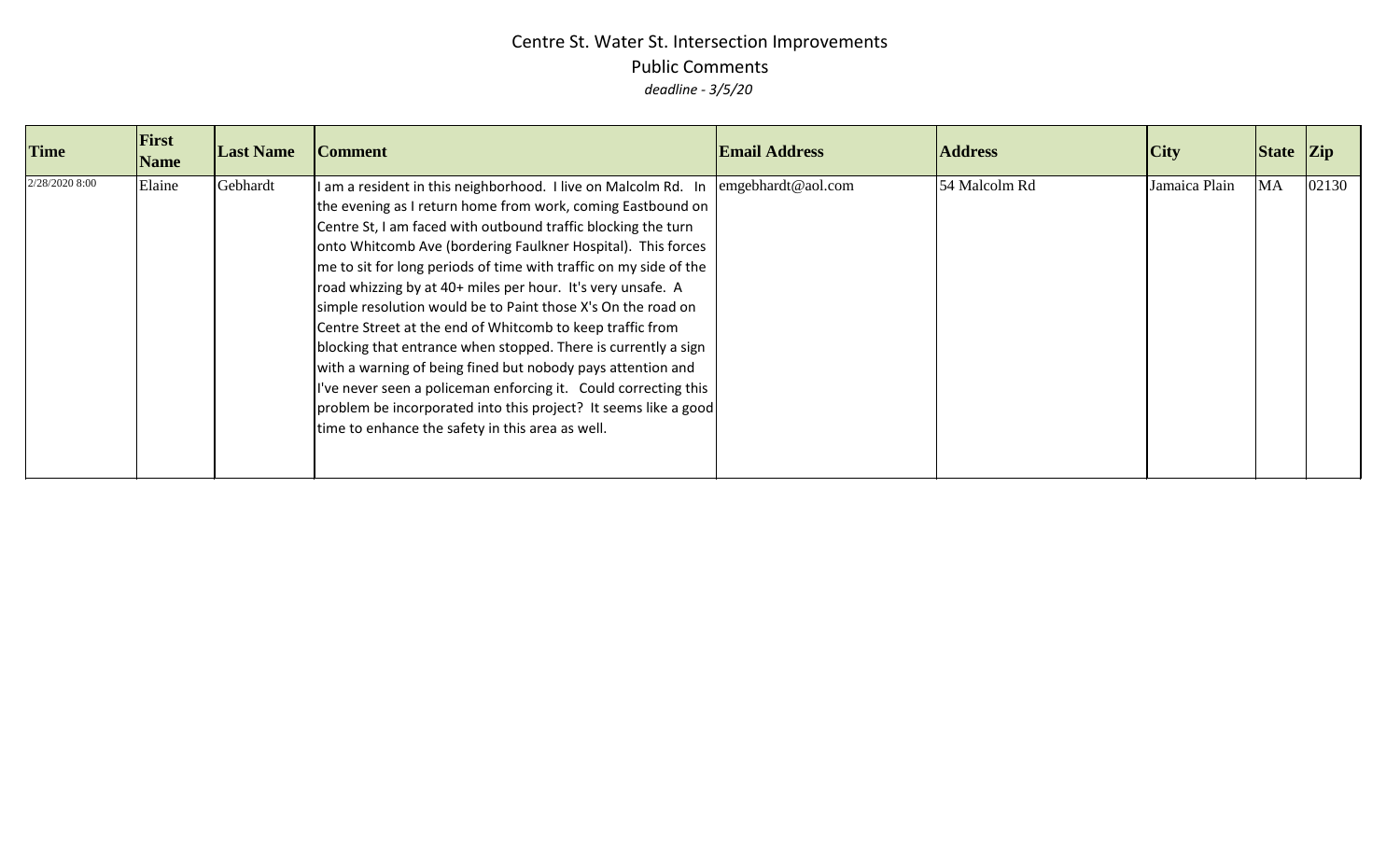| <b>Time</b>     | First<br><b>Name</b> | <b>Last Name</b> | <b>Comment</b>                                                                                                                                                                                                                                                                                                                                                                                                                                                                                                                                                                                                                                                                                                                                                                                                                                                                                                                                                                                                                                                                                                                                                                                                                                                                                                                                                                                                                                                                                                                                                                                                                                                                                                                                                                                                                                 | <b>Email Address</b>      | <b>Address</b>                         | <b>City</b> | $\left  \right $ State $\left  \right $ Zip |       |
|-----------------|----------------------|------------------|------------------------------------------------------------------------------------------------------------------------------------------------------------------------------------------------------------------------------------------------------------------------------------------------------------------------------------------------------------------------------------------------------------------------------------------------------------------------------------------------------------------------------------------------------------------------------------------------------------------------------------------------------------------------------------------------------------------------------------------------------------------------------------------------------------------------------------------------------------------------------------------------------------------------------------------------------------------------------------------------------------------------------------------------------------------------------------------------------------------------------------------------------------------------------------------------------------------------------------------------------------------------------------------------------------------------------------------------------------------------------------------------------------------------------------------------------------------------------------------------------------------------------------------------------------------------------------------------------------------------------------------------------------------------------------------------------------------------------------------------------------------------------------------------------------------------------------------------|---------------------------|----------------------------------------|-------------|---------------------------------------------|-------|
| 2/28/2020 10:32 | Anne                 | Lusk             | The roundabout is the best option in terms of reduction in<br>greenhouse gases and bicyclist's safety. In the signalized intersection<br>designs in which the bicyclists have to share the lane with the drivers<br>as they approach the intersection, the bicyclists are at a great<br>disadvantage. The drivers are looking ahead to the light and,<br>especially coming up either of the two hills, will speed. The drivers will<br>not see or be patient with a bicyclist in their lane. The signalized<br>intersections also mean the bicyclists have to make the turns with the<br>drivers unless they take the pedestrian crosswalk, which is not<br>allowed in Massachusetts. The bicyclists are having to travel with the<br>cars at speeds of the cars and take a lane on what are two and three<br>lane roads in a location that is tilted. Bicyclists have to make this<br>maneuver at night in the dark when it is raining and they have<br>groceries on their bike. For a car driver, the time of day, the weather,<br>and carrying groceries matter little. The shared-use path surrounding<br>the roundabout is not as safe as a sidewalk and parallel cycle tracks,<br>as in the Netherlands, but at least the sight lines are good to share<br>though the shared-use path should have bike/ped scaled lighting the<br>entire route around. The addition of the HAWK signal at the<br>intersections means the pedestrians and bicyclists can control the<br>signal and have drivers stop when they are crossing. The crosswalk<br>should have paint for the space for the pedestrian and the bicyclists.<br>The other intersection designs only favor drivers, increase greenhouse<br>gas emissions (and thus do not respond to climate change) and are<br>extremely unsafe for bicyclists.<br>Thank you,<br>Anne Lusk, Ph.D. | AnneLusk@hsph.harvard.edu | 665 Huntington Avenue, Building Boston |             | <b>MA</b>                                   | 02115 |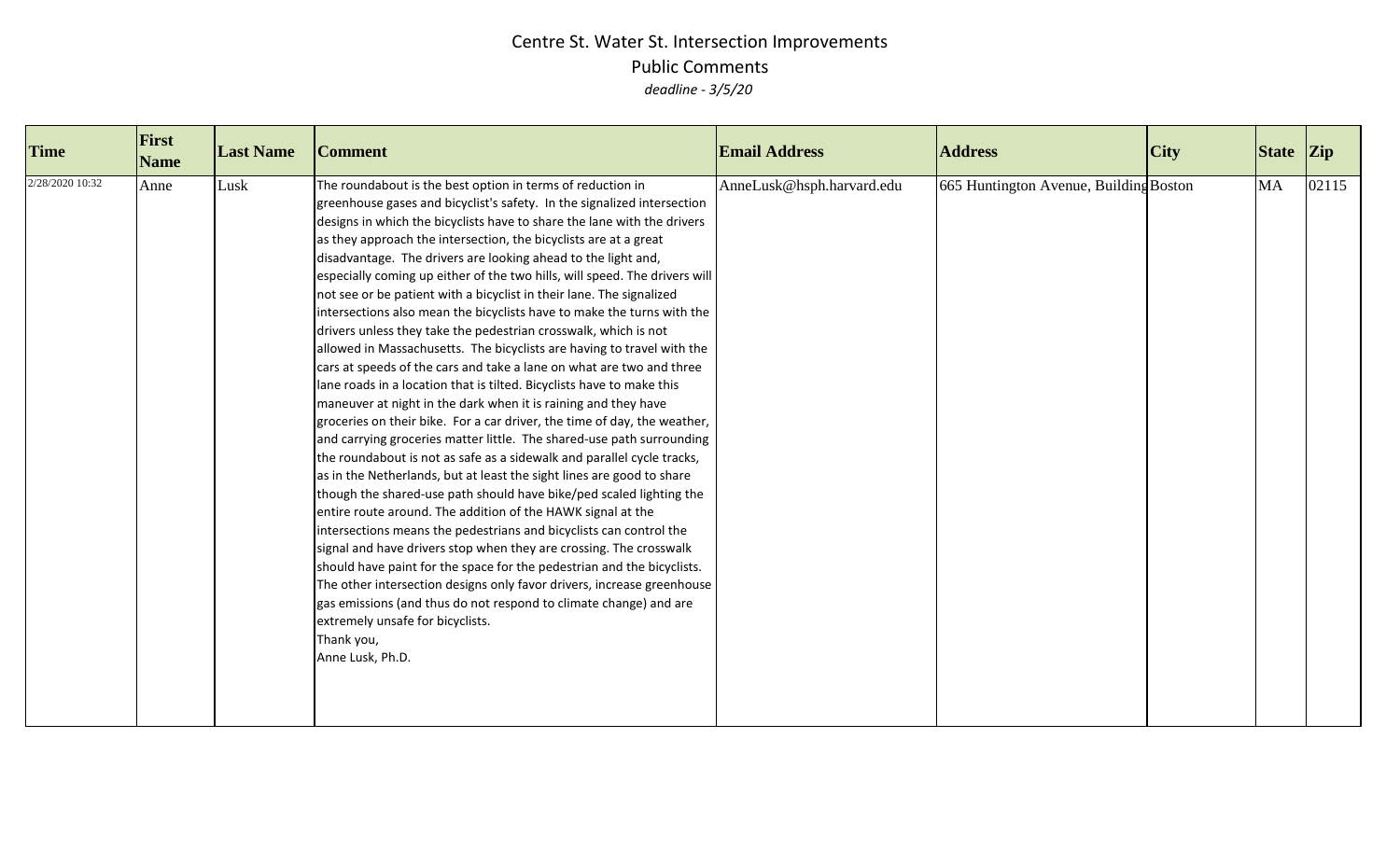| <b>Time</b>     | First<br><b>Name</b> | <b>Last Name</b> | <b>Comment</b>                                                                                                                                                                                                                                                                                                                                                                                                                                                                                                                                                                                                                                                                                                                                                                                                                                                                                                                                                 | <b>Email Address</b>     | <b>Address</b>    | <b>City</b>   | State Zip |       |
|-----------------|----------------------|------------------|----------------------------------------------------------------------------------------------------------------------------------------------------------------------------------------------------------------------------------------------------------------------------------------------------------------------------------------------------------------------------------------------------------------------------------------------------------------------------------------------------------------------------------------------------------------------------------------------------------------------------------------------------------------------------------------------------------------------------------------------------------------------------------------------------------------------------------------------------------------------------------------------------------------------------------------------------------------|--------------------------|-------------------|---------------|-----------|-------|
| 2/28/2020 17:26 | Katherine            | <b>Tibbetts</b>  | Commenting on which plan I think would work best.<br>like the one without the rotary and without the island. This<br>way no one is stranded on the island, And is is possible to have<br>two different timed walked signals, that is, one for "regular<br>users" and a second that is a little bit longer for Seniors since<br>the Sophia Snow place is going to have users that might need<br>more time to crosss the road? Lastly I think the rotary would<br>be a bad idea because seniors entering the rotary from their<br>driveway would just be a NIGHTMARE! Take for example the<br>rotary down the street at Centre and Arborway. No one Yields.<br>Yield apparently means drive as fast as possible into a lane that  <br>has a car already in it. And upon entering the rotary youre<br>expected to go from 0 to 40mph per the horn happy people<br>behind you. So NIGHTMARE option to have this near the Senior<br>community in my humble opinion. | tibbit@gmail.com         | 836 Centre Street | Jamaica Plain | <b>MA</b> | 02130 |
| 2/29/2020 13:08 | M                    |                  | would like to comment in support of option 1. From being a<br>daily driver on that road I believe it is the best and safest<br>option for bikes and cars.                                                                                                                                                                                                                                                                                                                                                                                                                                                                                                                                                                                                                                                                                                                                                                                                      | mika@resilientprints.com | 802 centre st     | Jamaica Plain | MA        | 02130 |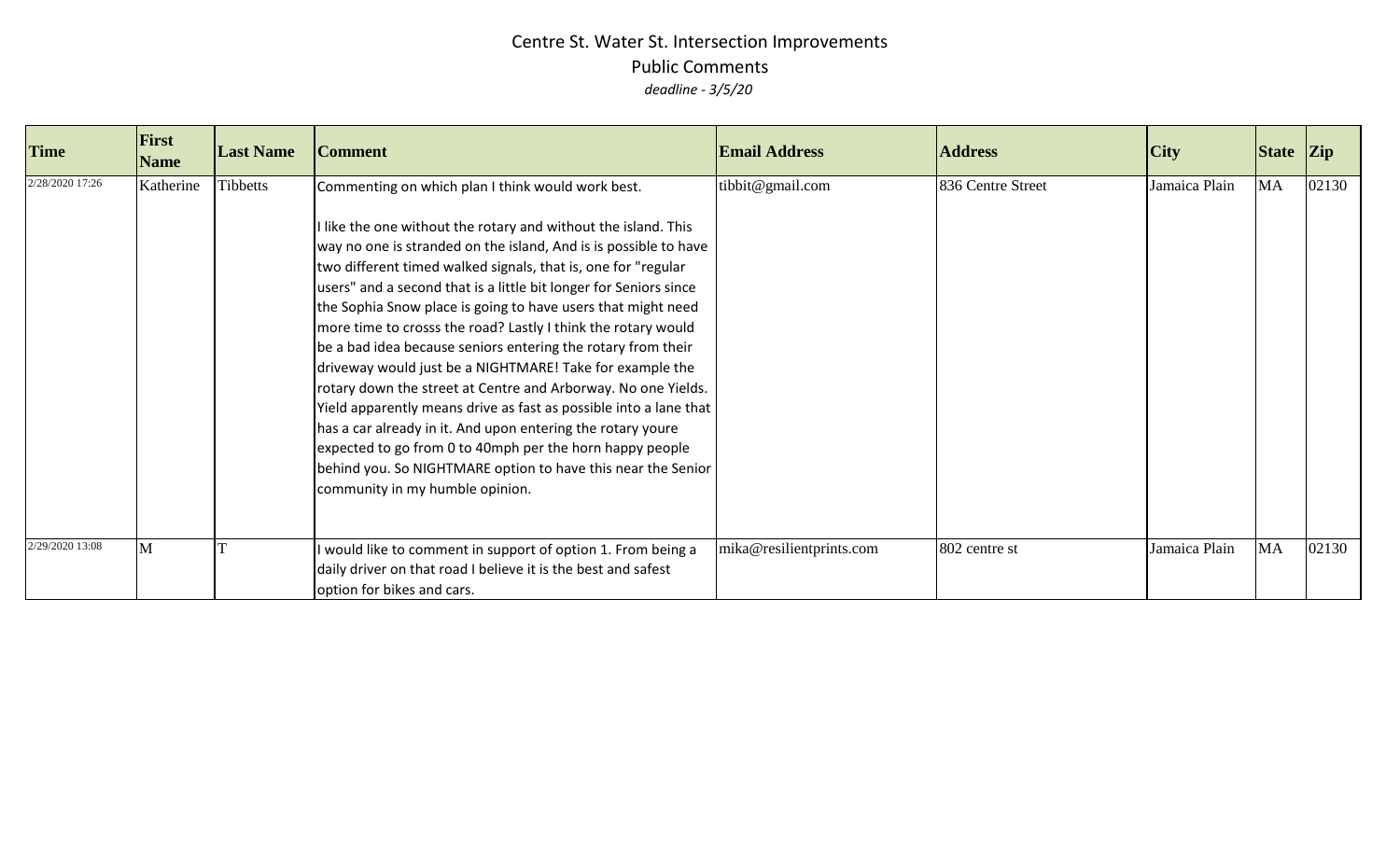| <b>Time</b>    | <b>First</b><br><b>Name</b> | <b>Last Name</b> | <b>Comment</b>                                                                                                                                                                                                                                                                                                                                                                                                                                                                                                                                                                                                                                                                                                                                                                             | <b>Email Address</b>       | <b>Address</b> | City          | State Zip |       |
|----------------|-----------------------------|------------------|--------------------------------------------------------------------------------------------------------------------------------------------------------------------------------------------------------------------------------------------------------------------------------------------------------------------------------------------------------------------------------------------------------------------------------------------------------------------------------------------------------------------------------------------------------------------------------------------------------------------------------------------------------------------------------------------------------------------------------------------------------------------------------------------|----------------------------|----------------|---------------|-----------|-------|
| 3/1/2020 21:49 |                             | Talbot           | The rotary intersection seems to handle the pedestrian, and<br>vehicle (car & bike) traffic most consistently smoothy.<br>Especially considering the tremendous fluctuations in volume<br>on Walter street through the day. This allows easy flow on<br>Center street (the majority of traffic, the majority of the time),<br>and slows all traffic proportionally when congestion occurs at<br>rush hour on Walter and Center without necessitating signal<br>delays for everyone, at off hours. All this while improving<br>safety for peds and bikes near the arboretum (a major<br>ped/bike destination). Also, 'unfamiliarity w/rotary<br>intersections' is not really a valid 'con'. There are several others<br>rotary intersections on connected roadways w/in a 2 mile<br>radius. | $\text{idtfish@gmail.com}$ | 25 Rawston Rd  | <b>Boston</b> | <b>MA</b> | 02131 |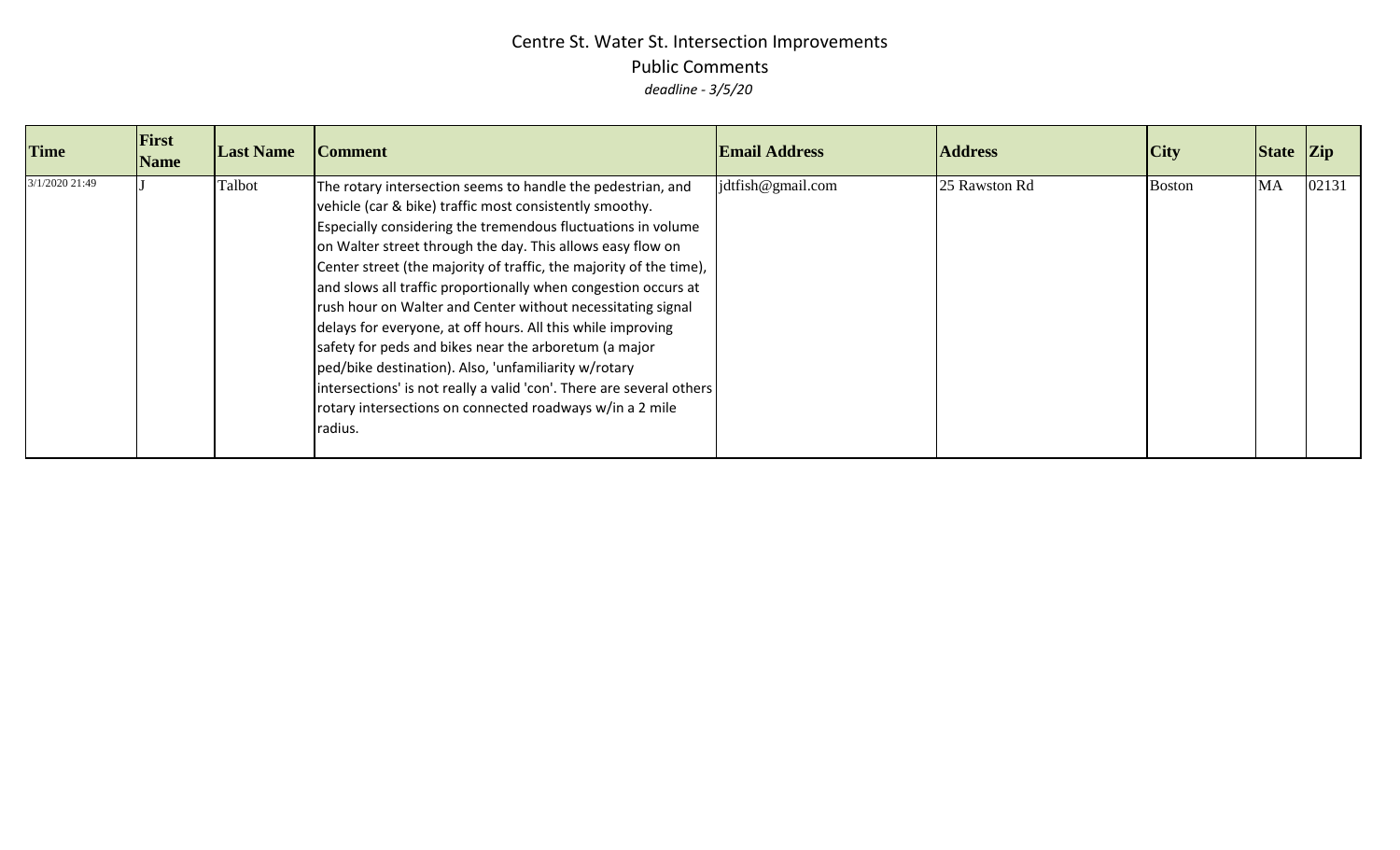| <b>Time</b>   | First<br><b>Name</b> | <b>Last Name</b> | <b>Comment</b>                                                                                                                                                                                                                                                                                                                                                                                                                                                                                                                                                                                                                                                                                                                                                                                                                                                                                                                                                                                                                                                                                                                                                                                                                                                                                                                                                                                                                                                                                                                                                  | <b>Email Address</b>    | <b>Address</b>  | <b>City</b>   | State Zip |       |
|---------------|----------------------|------------------|-----------------------------------------------------------------------------------------------------------------------------------------------------------------------------------------------------------------------------------------------------------------------------------------------------------------------------------------------------------------------------------------------------------------------------------------------------------------------------------------------------------------------------------------------------------------------------------------------------------------------------------------------------------------------------------------------------------------------------------------------------------------------------------------------------------------------------------------------------------------------------------------------------------------------------------------------------------------------------------------------------------------------------------------------------------------------------------------------------------------------------------------------------------------------------------------------------------------------------------------------------------------------------------------------------------------------------------------------------------------------------------------------------------------------------------------------------------------------------------------------------------------------------------------------------------------|-------------------------|-----------------|---------------|-----------|-------|
| 3/2/2020 9:52 | Jim                  | Kearney          | Good morning,<br>I appreciate the effort the group is making in terms of increasing safety (both<br>for commuters and pedestrians) at this intersection. That being said, I don't<br>feel the existing 3 plans / proposals appropriately capture options for entry to<br>and exit from Little Blessings Daycare & Preschool. While the existing turns in<br>and out of LB parking lot are dangerous, there are at least options to<br>enter/exit in either direction (towards JP or West Roxbury). If a roundabout<br>option extended to the LB entrance, those options would still exist.<br>The current roundabout option does not allow entry from WR, Roslindale or<br>the VFW Parkway. This is unacceptable and will cause significant traffic jams if<br>all LB daycare parents (and Faulker employees who satellite park in the LB lot)<br>need to pull U-Turns at the Allendale St. intersection in order to enter the LB<br>lot. This will also cause inbound traffic backups for everyone traveling inbound<br>on Center street, as the left hand turn / light at Allendale St. will become a<br>parking lot of it's own.<br>The other options don't allow folks to exit the LB lot and head inbound to<br>Boston, which is the direction where 90% of folks dropping off their children<br>need to go during the morning rush hour commute.<br>would like additional options to be presented that adequately address the<br>needs and commuting of folks coming in/out of the LB parking lot.<br>Thank you for the continued support!<br>Jim Kearney | jim.m.kearney@gmail.com | 28 Rossmore Rd. | <b>Boston</b> | <b>MA</b> | 02130 |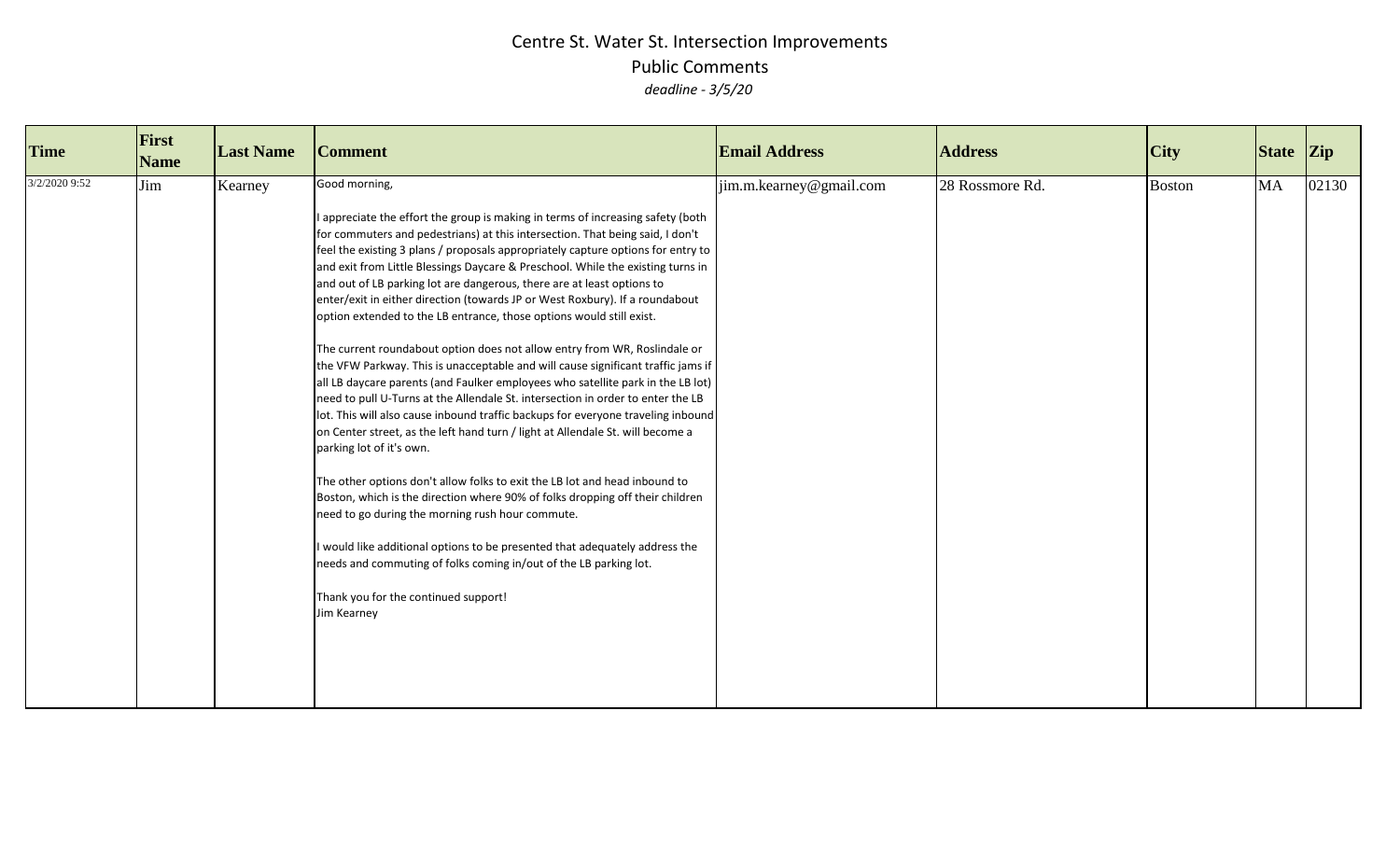| <b>Time</b>    | First<br><b>Name</b> | <b>Last Name</b> | <b>Comment</b>                                                                                                                                                                                                                                                                                                                                                                                                                                                                                                                                                                                                                                    | <b>Email Address</b>  | <b>Address</b> | City       | State Zip |       |
|----------------|----------------------|------------------|---------------------------------------------------------------------------------------------------------------------------------------------------------------------------------------------------------------------------------------------------------------------------------------------------------------------------------------------------------------------------------------------------------------------------------------------------------------------------------------------------------------------------------------------------------------------------------------------------------------------------------------------------|-----------------------|----------------|------------|-----------|-------|
| 3/2/2020 11:41 | Megan                | Putney           | I am completely in favor of a re-design of this intersection as it is extremely<br>hazardous. I travel this route daily to access Little Blessings Daycare from<br>Walter St. (from Roslindale direction). In the three proposed designs, it's<br>unclear to me how access to Little Blessings Daycare will be accommodated.<br>How will I be able to access that driveway? There is not a great way to make a<br>U-turn on Centre St. now and that seems like the only option. In addition to<br>daycare drop-off/pick up, that parking lot is also used for staff at the Faulkner<br>and sees a fair amount of traffic.<br>Thank you,<br>-Megan | meganputney@gmail.com | 650 South St   | Roslindale | <b>MA</b> | 02131 |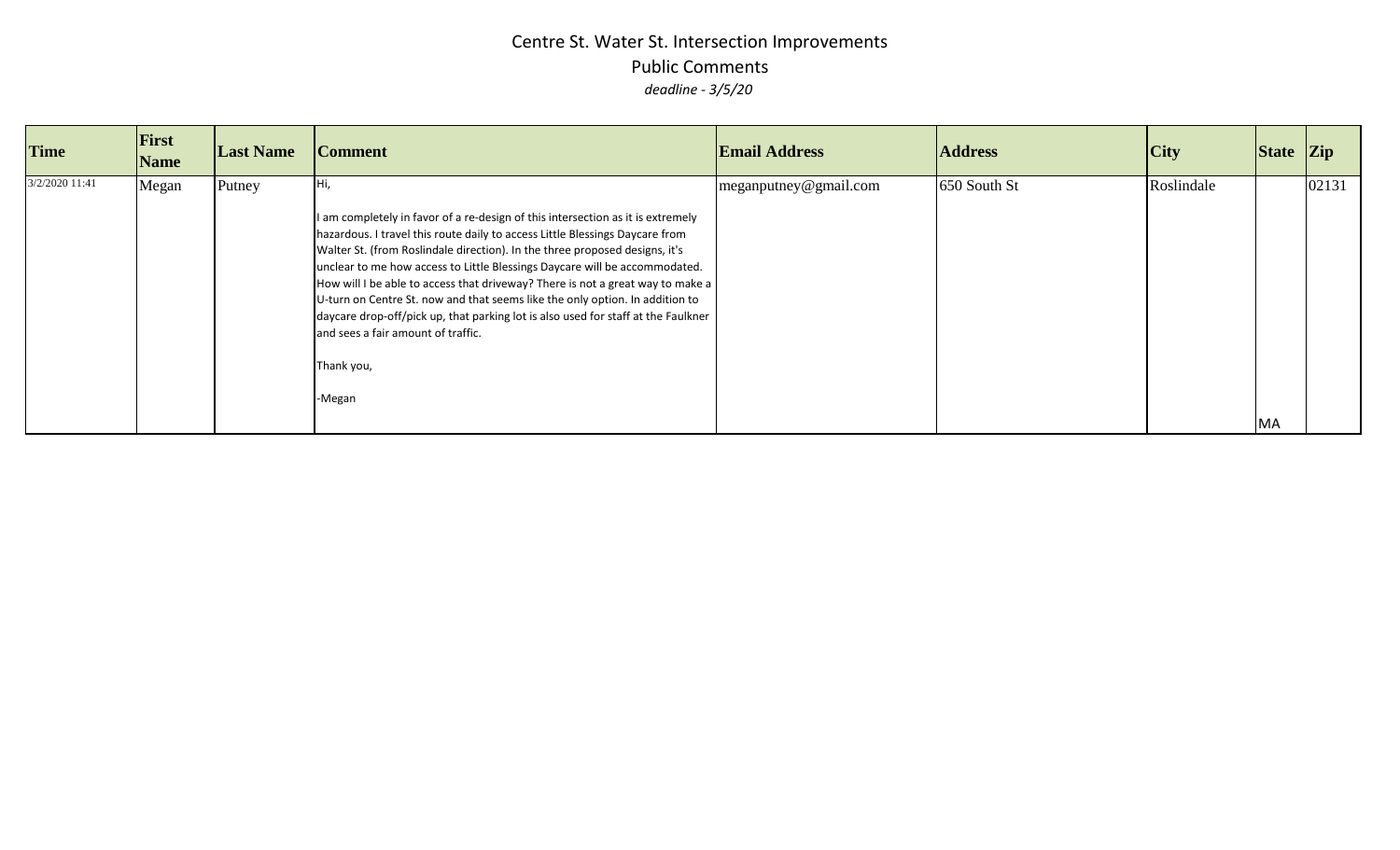| <b>Time</b>    | First<br><b>Name</b> | <b>Last Name</b> | <b>Comment</b>                                                                                                                                                                                                                                                                                                                                                                                                                                                                                                                                                                                                                                                                                                                                                                                                                                                                                                                                                                                                                                                                                                                                                                                                                                                                                                                                       | <b>Email Address</b>   | <b>Address</b> | City          | $\left  \right $ State $\left  \right $ Zip |       |
|----------------|----------------------|------------------|------------------------------------------------------------------------------------------------------------------------------------------------------------------------------------------------------------------------------------------------------------------------------------------------------------------------------------------------------------------------------------------------------------------------------------------------------------------------------------------------------------------------------------------------------------------------------------------------------------------------------------------------------------------------------------------------------------------------------------------------------------------------------------------------------------------------------------------------------------------------------------------------------------------------------------------------------------------------------------------------------------------------------------------------------------------------------------------------------------------------------------------------------------------------------------------------------------------------------------------------------------------------------------------------------------------------------------------------------|------------------------|----------------|---------------|---------------------------------------------|-------|
| 3/3/2020 11:40 | Jason                | <b>Bylsma</b>    | As a daily bike commuter, I use this intersection every morning to get from<br>West Roxbury to the Arborway and beyond. I strongly urge DCR to select any<br>plan that includes protected bike lanes and vastly improved pedestrian<br>infrastructure for those trying to cross Centre St to the Arboretum. The<br>current lack of crosswalks and protected bike infrastructure at this<br>intersection as well as the VFW Parkway, Allandale St and the entirety of<br>Centre St is unacceptable.<br>I also take issue with the traffic data that was collected as part of this study.<br>The bicycle counts in 2013 and 2020 were done in December/January<br>respectively, during a known low-point in bicycle use of this project area.<br>Regarding speeding and wreckless driving, it is my experience that there is<br>either a complete backup of vehicle traffic, in which case I feel relatively safe<br>aside from cars in the painted bike lane, or vehicles travel around 40mph on<br>average. Average speeds were not adequately captured in DCR's research.<br>Furthermore, the Boston "Safest Driver Competition" recently identified this<br>stretch of Centre St as one of the more dangerous streets in the city for<br>speeding and wreckless driving.<br>We need safe streets for all, urgently.<br>--Jason<br>West Roxbury, MA | bylsma.jason@gmail.com | 1579 Centre St | <b>Boston</b> | MA                                          | 02132 |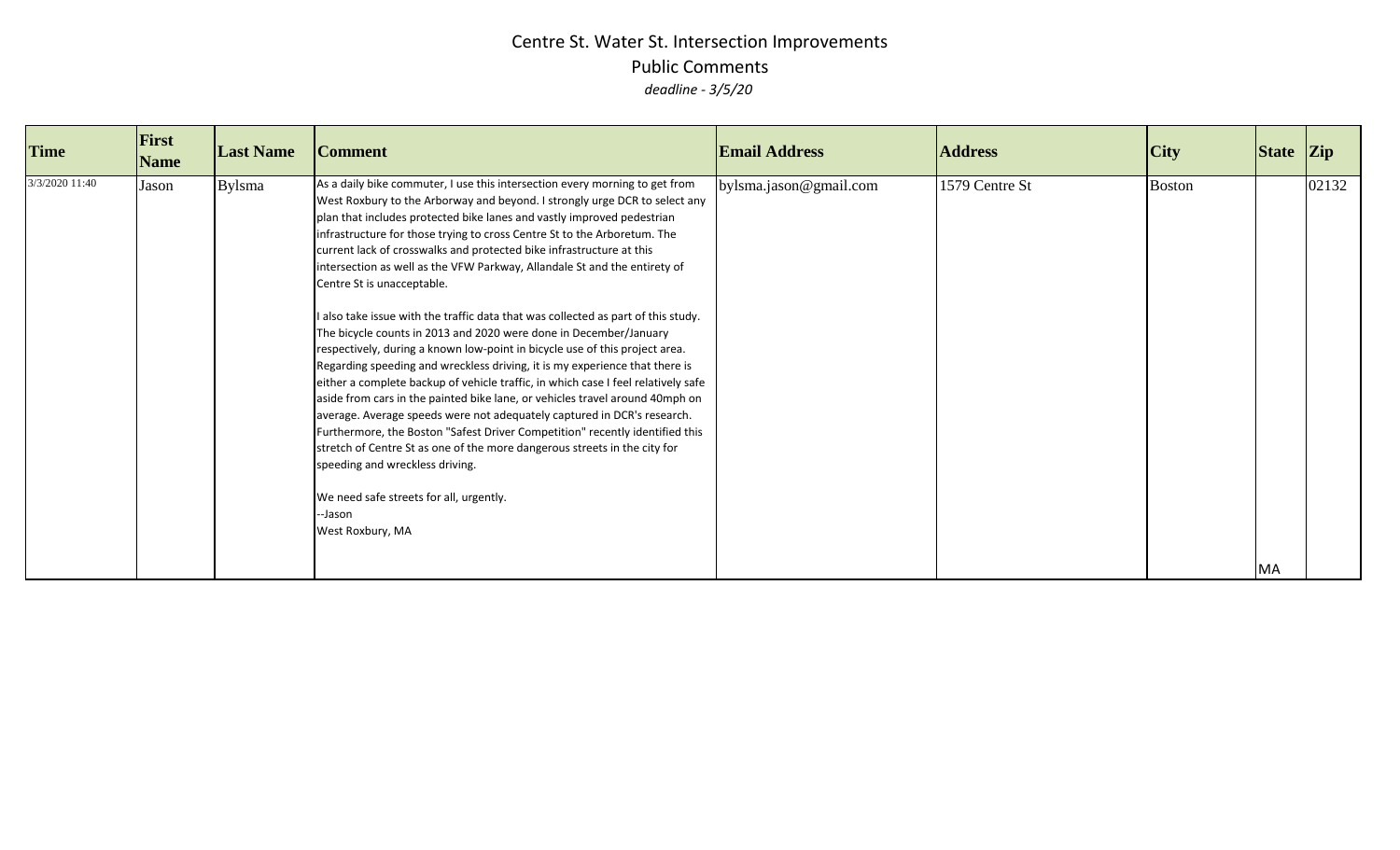| <b>Time</b>    | First<br><b>Name</b> | <b>Last Name</b> | <b>Comment</b>                                                                                                                                                                                                                                                                                                                                                                                                                                                                                                                                                                                                                                                                                                                                                                                                                                                                                                                                                      | <b>Email Address</b> | <b>Address</b>  | City          | State Zip |       |
|----------------|----------------------|------------------|---------------------------------------------------------------------------------------------------------------------------------------------------------------------------------------------------------------------------------------------------------------------------------------------------------------------------------------------------------------------------------------------------------------------------------------------------------------------------------------------------------------------------------------------------------------------------------------------------------------------------------------------------------------------------------------------------------------------------------------------------------------------------------------------------------------------------------------------------------------------------------------------------------------------------------------------------------------------|----------------------|-----------------|---------------|-----------|-------|
| 3/3/2020 15:33 | Sid                  | Menon            | None of the 3 alternatives on slide 18 of the Centre St/Walter St Improvement $ sidsnuggles@gmail.com$<br>presentation (https://bit.ly/3cwPDym) provide a way for eastbound traffic<br>(from West Roxbury) to enter Little Blessings Daycare easily. Was the<br>intention for Sophia's snowplace and little blessings to have connected<br>parking lots? Right now both facilities have separate entrances from the<br>street.<br>As it stands, it appears that drivers who want to go to Little Blessings from<br>West Roxbury would have to take a U-turn at some point, but knowing what I<br>know of Center Street, during rush-hour the only feasible way for someone to<br>take a U-turn would be to drive all the way to the Arborway roundabout (over<br>a mile down the road). This seems very inconvenient.<br>Of the 3 proposals, I tend to prefer the second. Round-abouts don't quite slow<br>down traffic enough for pedestrians to cross the street. |                      | 266 Arborway #2 | <b>Boston</b> | MA        | 02130 |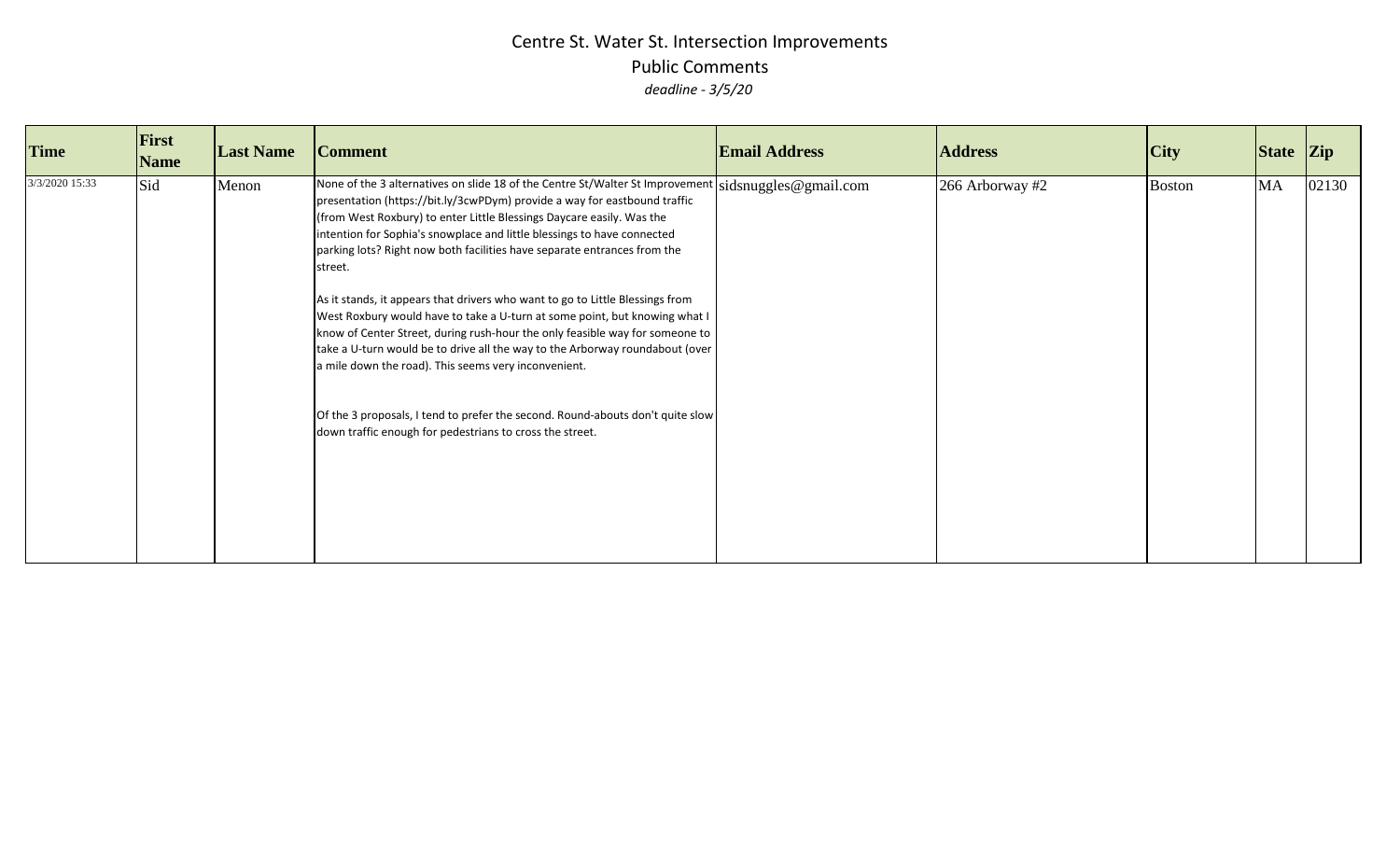| <b>Time</b>    | First<br><b>Name</b> | <b>Last Name</b> | <b>Comment</b>                                                                                                                                                                                                                                                                                                                                                                                                                                                                                                                                                                                                                                                                                                                                                                                                                                                                                                                                                                                                                                                                                                                                                                                                                                                            | <b>Email Address</b> | <b>Address</b>  | <b>City</b> | State Zip |       |
|----------------|----------------------|------------------|---------------------------------------------------------------------------------------------------------------------------------------------------------------------------------------------------------------------------------------------------------------------------------------------------------------------------------------------------------------------------------------------------------------------------------------------------------------------------------------------------------------------------------------------------------------------------------------------------------------------------------------------------------------------------------------------------------------------------------------------------------------------------------------------------------------------------------------------------------------------------------------------------------------------------------------------------------------------------------------------------------------------------------------------------------------------------------------------------------------------------------------------------------------------------------------------------------------------------------------------------------------------------|----------------------|-----------------|-------------|-----------|-------|
| 3/3/2020 17:35 | Marc                 | Kaufman          | Alternative II is the clear preference for me -- and many neighborhood<br>residents that I've spoken with.<br>Adding a rotary would be disruptive for the community and difficult for many<br>drivers. It seems to be a needlessly complicated solution. Adding the two<br>turnoffs from Walter, to take a right on Centre St, addresses the needs of the<br>vast majority of outbound traffic at peak hours. It is preferable to adding a<br>signal only.<br>The situation is bad enough for cars as it is. Any solution really needs to make<br>significant improvements for vehicles - and really ought to be based on the<br>needs of the Roslindale community - coming from Walter to Centre in the<br>morning, and from Centre to Walter in the afternoon/evening.<br>Providing a safe dedicated way for both pedestrians and cyclists to cross is<br>absolutely necessary, but there is relatively little pedestrian and cyclist traffic<br>at his intersection. While I personally support both walking and biking, and I'm<br>an advocate for pedestrian and cyclist's rights, this situation really ought to be<br>resolved with a plan that prioritizes vehicles and allows them to safely and<br>efficiently pass through a troubled intersection.<br>Thanks! | mdkauf@hotmail.com   | 18 Hawthorne St | Roslindale  | <b>MA</b> | 02131 |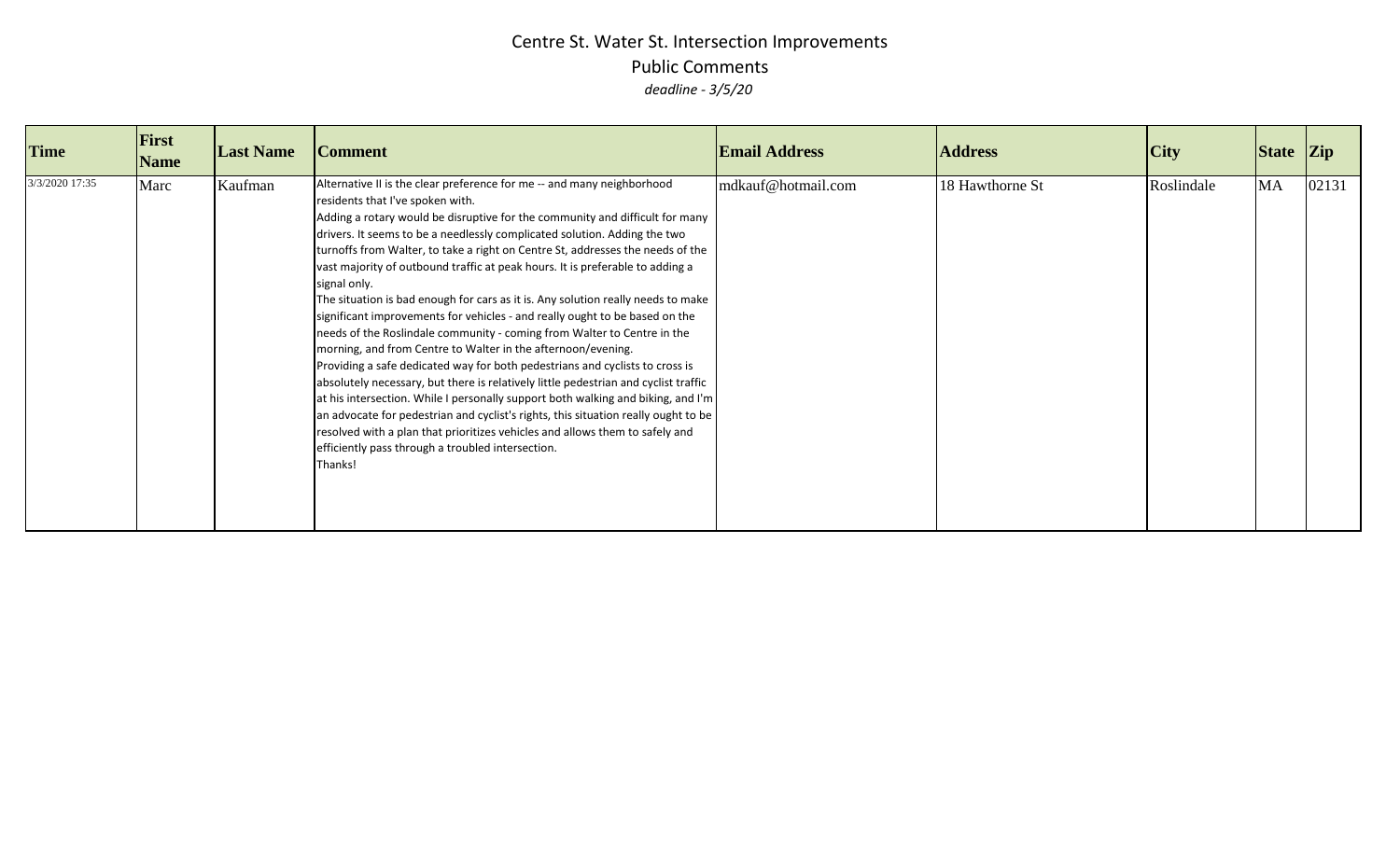| <b>Time</b>    | First<br><b>Name</b> | <b>Last Name</b> | <b>Comment</b>                                                                                                                                                                                                                                                                                                                                                                                                                                                                                                                                                                                                                                                                                                                                    | <b>Email Address</b>     | <b>Address</b> | <b>City</b>   | State Zip |       |
|----------------|----------------------|------------------|---------------------------------------------------------------------------------------------------------------------------------------------------------------------------------------------------------------------------------------------------------------------------------------------------------------------------------------------------------------------------------------------------------------------------------------------------------------------------------------------------------------------------------------------------------------------------------------------------------------------------------------------------------------------------------------------------------------------------------------------------|--------------------------|----------------|---------------|-----------|-------|
| 3/4/2020 13:54 | Kathryn              | Allen            | Hello,<br>I would just like to note that the data supplied in the Centre St/Walter St<br>intersection analysis fails to include any traffic into and out of the Little<br>Blessings parking lot, which involves two trips per family (drop off and pick<br>up). This parking lot also includes parking for Faulkner Hospital employees.<br>Many families that drop children off do travel from Walter St or are traveling<br>inbound on Centre St- none of the proposed options for improving the<br>intersection would allow them easy access to the Little Blessing parking lot.<br>Essentially, they would need to go up to the intersection with Allendale Rd<br>and do a u-turn to be able to enter to parking lot.<br>Thank you,<br>Kathryn | leedskathryn@hotmail.com | 22 Leland Rd   | Chestnut Hill | <b>MA</b> | 02467 |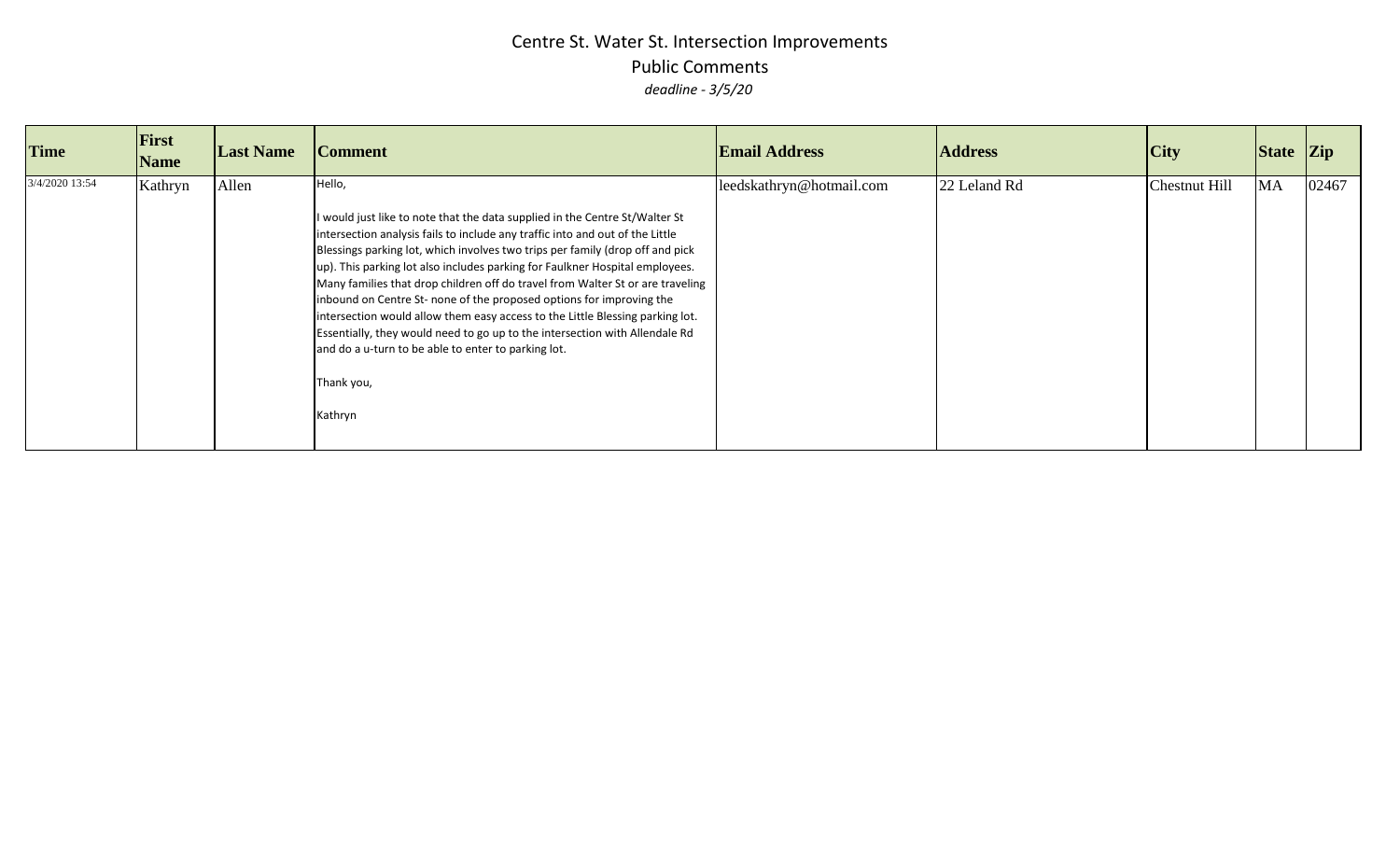| <b>Time</b>   | First<br><b>Name</b> | <b>Last Name</b> | <b>Comment</b>                                                                                                                                                                                                                                                                                                                                                                                                                                                                                                                                                                                                                                                                                                                                                                                                                                                                                                                                                                                                                                                                                                                                                                                                                                                                                                                                                                                                                                                                                                                                                                                                                                                                                                                                                                                                                                                                                                                                                                                                                                                                                                              | <b>Email Address</b> | <b>Address</b>     | <b>City</b> | State Zip |       |
|---------------|----------------------|------------------|-----------------------------------------------------------------------------------------------------------------------------------------------------------------------------------------------------------------------------------------------------------------------------------------------------------------------------------------------------------------------------------------------------------------------------------------------------------------------------------------------------------------------------------------------------------------------------------------------------------------------------------------------------------------------------------------------------------------------------------------------------------------------------------------------------------------------------------------------------------------------------------------------------------------------------------------------------------------------------------------------------------------------------------------------------------------------------------------------------------------------------------------------------------------------------------------------------------------------------------------------------------------------------------------------------------------------------------------------------------------------------------------------------------------------------------------------------------------------------------------------------------------------------------------------------------------------------------------------------------------------------------------------------------------------------------------------------------------------------------------------------------------------------------------------------------------------------------------------------------------------------------------------------------------------------------------------------------------------------------------------------------------------------------------------------------------------------------------------------------------------------|----------------------|--------------------|-------------|-----------|-------|
| 3/5/2020 7:18 | Kathleen             | McCabe           | LONGFELLOW AREA NEIGHBORHOOD ASSN COMMENTS, Part 1 of 4<br>The Longfellow Area Neighborhood Assn is the voice of residents who live on the east<br>side vicinity of the Centre and Walter Street intersection. Improvement of the safety<br>and aesthetics of this intersection for pedestrians, bicyclists, and vehicle travelers has<br>been a long-time concern. We are glad to see that the engineering and design is<br>advancing. We look forward to continued public input before the design is finalized.<br>We are anxious to see the desired improvements realized.<br>Our comments based on the initial presentation made in February are:<br>1) The project should be fully funded based on what is needed, and not just funds<br>available. We are very concerned that this project be fully and adequately funded, so<br>that it is done right with high quality design and construction benefitting the roadway<br>and the landscape, so that it is lasting and not in need of frequent future repairs. Based<br>on our experience, we know this is a once in a generation improvement. Let's make<br>sure it is done well! We have been waiting too long.<br>2) LANA believes a holistic view of how the Centre/ Walter intersection functions within<br>the Centre Street corridor stretching from the circle at Centre and Arborway south<br>towards VFW Parkway and Weld Streets, as well as how Walter Street functions<br>extending southeasterly including the Walter/Bussey Street, Walter/Weld Street, and<br>Walter South/Street intersections. So that this occurs, we encourage DCR engineers<br>and consultants to work closely with the Boston Transportation Dept.<br>a. We remain concerned about the delays and backups caused by the Centre/Walter<br>Street intersection and queuing along Walter Street that regularly occurs in the morning<br>rush hours extending upwards towards Weld Street and beyond. Any solution of the<br>Centre/ Walter Street intersection must address this issue.<br>b. Traffic calming of traffic turning on to Walter from Centre is important parameter | mccabek@aol.com      | 12 Primrose Street | Roslindale  | <b>MA</b> | 02131 |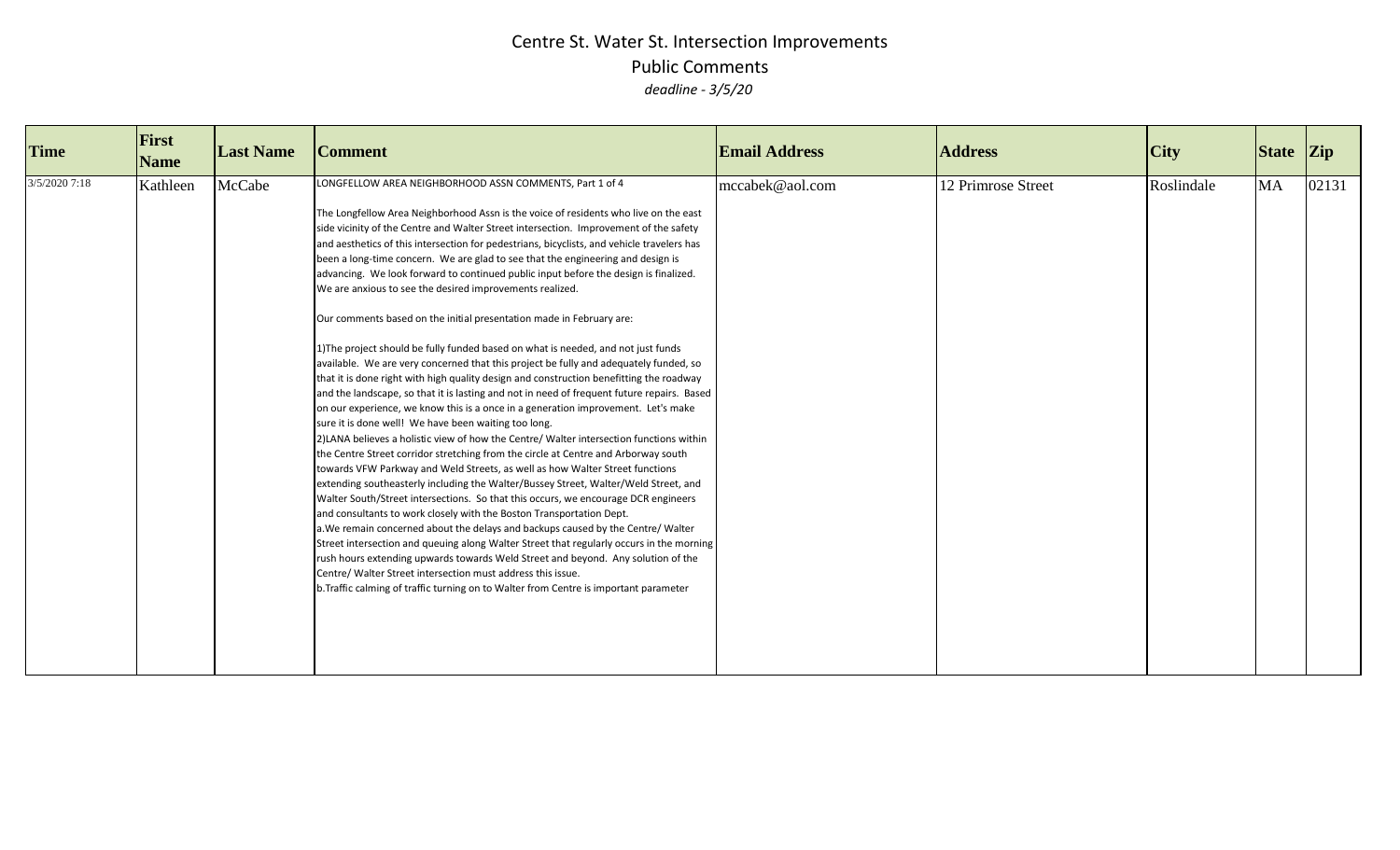| <b>Time</b>   | First<br><b>Name</b> | <b>Last Name</b> | <b>Comment</b>                                                                                                                                                                                                                                                                                                                                                                                                                                                                                                                                                                                                                                                                                                                                                                                                                                                                                                                                                                                                                                                                                                                                                                                                                                                                                                                                                                                                                                                                                   | <b>Email Address</b> | <b>Address</b>     | <b>City</b> | State Zip |       |
|---------------|----------------------|------------------|--------------------------------------------------------------------------------------------------------------------------------------------------------------------------------------------------------------------------------------------------------------------------------------------------------------------------------------------------------------------------------------------------------------------------------------------------------------------------------------------------------------------------------------------------------------------------------------------------------------------------------------------------------------------------------------------------------------------------------------------------------------------------------------------------------------------------------------------------------------------------------------------------------------------------------------------------------------------------------------------------------------------------------------------------------------------------------------------------------------------------------------------------------------------------------------------------------------------------------------------------------------------------------------------------------------------------------------------------------------------------------------------------------------------------------------------------------------------------------------------------|----------------------|--------------------|-------------|-----------|-------|
| 3/5/2020 7:21 | Kathleen             | McCabe           | LONGFELLOW AREA NEIGHBORHOOD ASSN COMMENTS, Part 2 of 4<br>1) Crosswalks and sidewalks for pedestrians' safe passage and access,<br>including "oases" when crossing wide swaths of pavement are very much<br>needed.<br>2) Bicyclists must be safely accommodated. Bicyclists need safe, separate<br>lanes that enable them to be visible and connect with other bike paths.<br>3) Lighting at the intersection is important since there is little ambient light<br>from nearby users at night. DCR needs to better maintain lights so the bulbs<br>work. Night sky standards should be applied, so light is directed to travelways<br>for cars, bikes and pedestrians. The February 13, 2020 meeting presentation<br>is silent on this issue.<br>4) Signal Alternatives I and II are preferred over the roundabout/rotary<br>option.<br>a.Both signalized options could be enhanced if there was a central entry to<br>the Sophia Snow House and Trinity Lutheran Church. We suggest that DCR<br>work with all parties for better access management and a centralized<br>ingress/egress to these two facilities. Since DCR regulates curb cuts, it should<br>play an active role in encouraging better and more sensible access<br>management on the approaches to the Centre/Walter intersections.<br>b. We suggest that you post the full-size images of all the options on the DCR<br>web site. The squeezing of the 3 options into one powerpoint slide renders<br>them impossible to read. | mccabek@aol.com      | 12 Primrose Street | Roslindale  | <b>MA</b> | 02131 |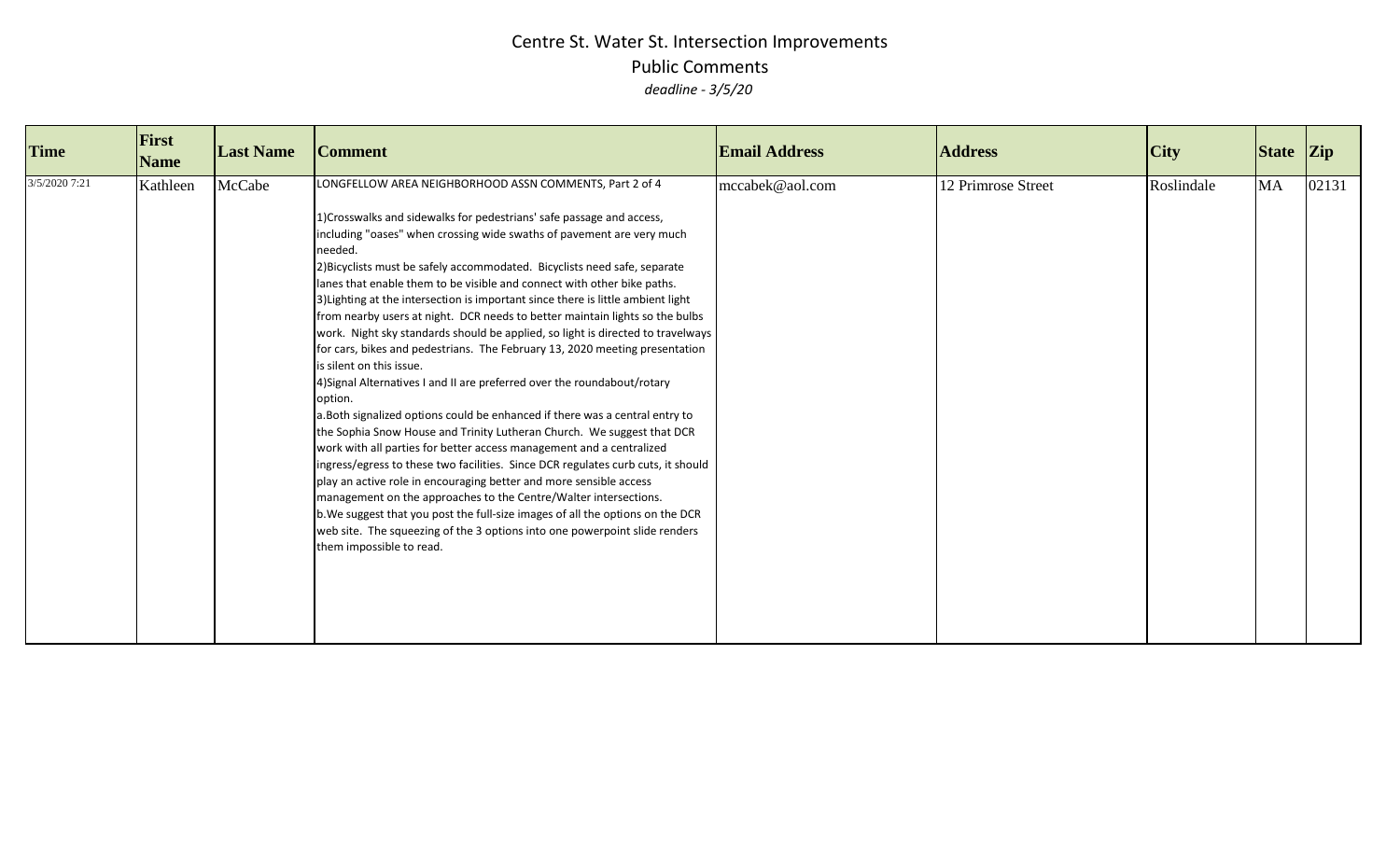| <b>Time</b>   | First<br><b>Name</b> | <b>Last Name</b> | <b>Comment</b>                                                                                                                                                                                                                                                                                                                                                                                                                                                                                                                                                                                                                                                                                                                                                                                                                                                                                                                                                                                                                                                                                                                                                                                                                                                                                                                   | <b>Email Address</b> | <b>Address</b>     | City       | State Zip |       |
|---------------|----------------------|------------------|----------------------------------------------------------------------------------------------------------------------------------------------------------------------------------------------------------------------------------------------------------------------------------------------------------------------------------------------------------------------------------------------------------------------------------------------------------------------------------------------------------------------------------------------------------------------------------------------------------------------------------------------------------------------------------------------------------------------------------------------------------------------------------------------------------------------------------------------------------------------------------------------------------------------------------------------------------------------------------------------------------------------------------------------------------------------------------------------------------------------------------------------------------------------------------------------------------------------------------------------------------------------------------------------------------------------------------|----------------------|--------------------|------------|-----------|-------|
| 3/5/2020 7:24 | Kathleen             | McCabe           | LONGFELLOW AREA NEIGHBORHOOD ASSN COMMENTS, Part 3 of 4<br>7) The Centre/Walter Street intersection is part of the parkways and abuts or<br>is a connector to major open space areas. As such, the final design of the<br>intersection should reflect a parkway quality and design. The plans need to<br>have additional detail and attention to the landscape design. The analysis as<br>conveyed in the February 13 presentation slides focused on roadway and<br>neglected the landscape. Both should be addressed. Centre Street and Walter<br>Street are important connectors for both people and vehicles to the Arnold<br>Arboretum and Allendale Woods, an urban wilds in the City of Boston and<br>part of the Charles-to-Charles Open Space Corridor connecting several DCR<br>reservations.<br>a. How does each of the alternative plans affect parking along Walter Street<br>and specifically the small parking area at the entrance to the Arboretum at<br>Walter near Bussey Streets? Will morning queues block easy in and out<br>access to this parking area?<br>b. Centre / Walter intersection improvements provide an opportunity to<br>address pedestrian connectivity to Allendale Woods and the Charles-to-<br>Charles Open Space Corridor. The next iteration of the plans should address<br>this point. | mccabek@aol.com      | 12 Primrose Street | Roslindale | MA        | 02131 |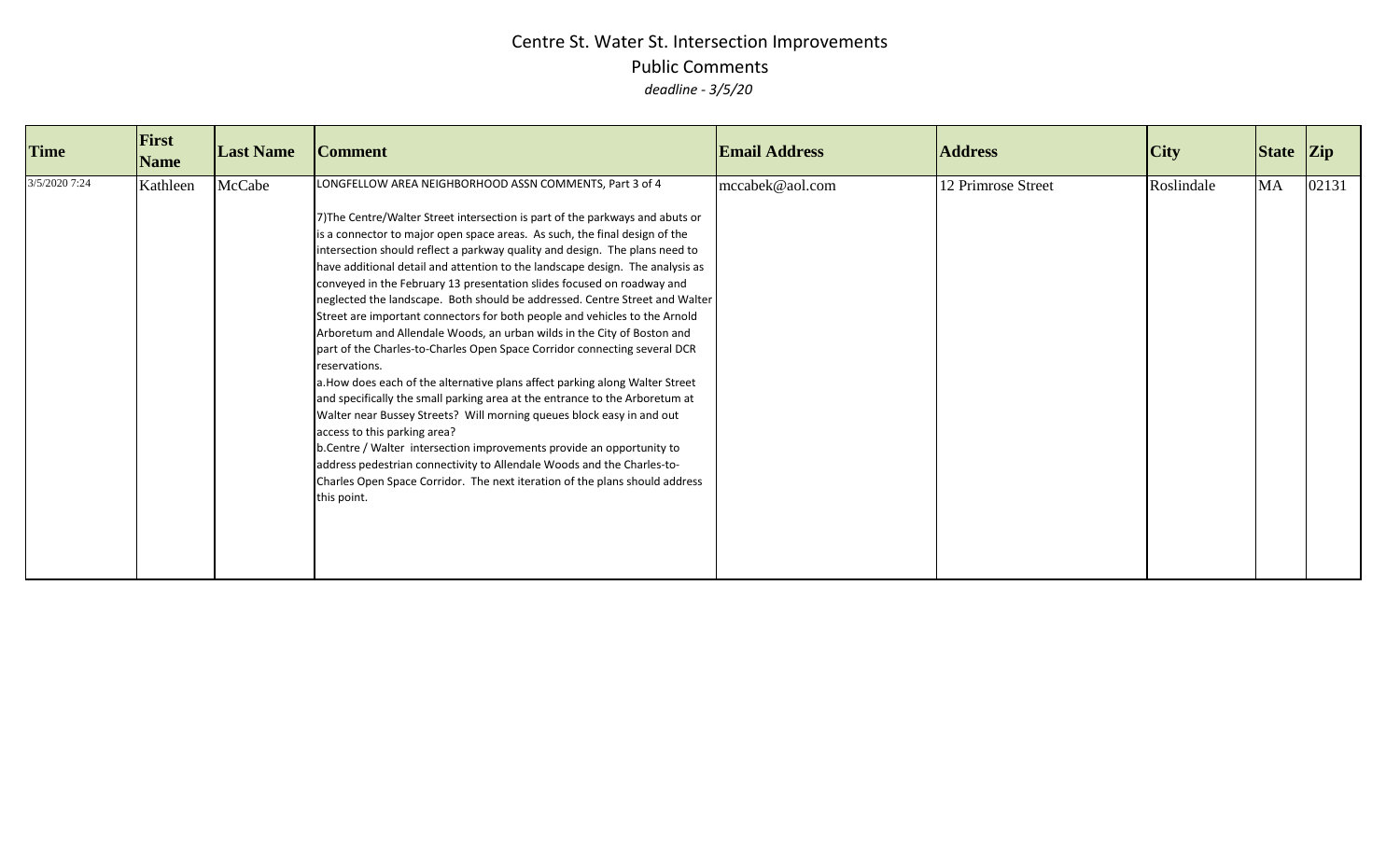| <b>Time</b>   | First<br><b>Name</b> | <b>Last Name</b> | <b>Comment</b>                                                                                                                                                                                                                                                                                                                                                                                                                                                                                                                                                                                                                                                                                                                                                                                                                                                                                                                                                                                                                                                                                                                                                                                                                                                                                                                                                                                                                                                                                                                                         | <b>Email Address</b> | <b>Address</b>     | <b>City</b> | State Zip |       |
|---------------|----------------------|------------------|--------------------------------------------------------------------------------------------------------------------------------------------------------------------------------------------------------------------------------------------------------------------------------------------------------------------------------------------------------------------------------------------------------------------------------------------------------------------------------------------------------------------------------------------------------------------------------------------------------------------------------------------------------------------------------------------------------------------------------------------------------------------------------------------------------------------------------------------------------------------------------------------------------------------------------------------------------------------------------------------------------------------------------------------------------------------------------------------------------------------------------------------------------------------------------------------------------------------------------------------------------------------------------------------------------------------------------------------------------------------------------------------------------------------------------------------------------------------------------------------------------------------------------------------------------|----------------------|--------------------|-------------|-----------|-------|
| 3/5/2020 7:27 | Kathleen             | McCabe           | LONGFELLOW AREA NEIGHBORHOOD ASSN COMMENTS, Part 4 of 4<br>8) The technical summary presented in the Feb. 13, 2020 presentation slides<br>indicates that there has been a reduction in average daily traffic counts (ADTs)<br>at this intersection since 2013. This does not reflect residents' experiences<br>with this intersection. We are experiencing longer periods of rush hour delay<br>and back-ups on Walter Street, particularly in the morning. Rush hour starts<br>before 7:15, since this is a major accessway to the Longwood Medical Area.<br>Many people are striving to get to a 7 am work shift and pass through this<br>intersection prior to 7 am. The AM rush continues through 9 am. The evening<br>rush hour, doesn't stop at 4:15 pm, rather it's just keeps going through 6 pm.<br>Analysis of traffic volumes at the Centre/Walter should not only address<br>current volumes but also anticipated increased traffic attributable to Faulkner<br>Hospital.<br>9) We would encourage DCR take an expansive view as to the existing right-of-<br>way lines at the Centre/ Walter Street intersection, including perhaps some<br>small adjustments in the right-of-way, if necessary, so that pedestrians and<br>bicyclists can optimally be accommodated with safety.<br>Thank you in advance for addressing these concerns. We look forward to<br>hearing the details on how DCR's proposals for improving the Centre and<br>Walter Street intersection address these concerns. Please keep us informed<br>of your progress. | mccabek@aol.com      | 12 Primrose Street | Roslindale  | MA        | 02131 |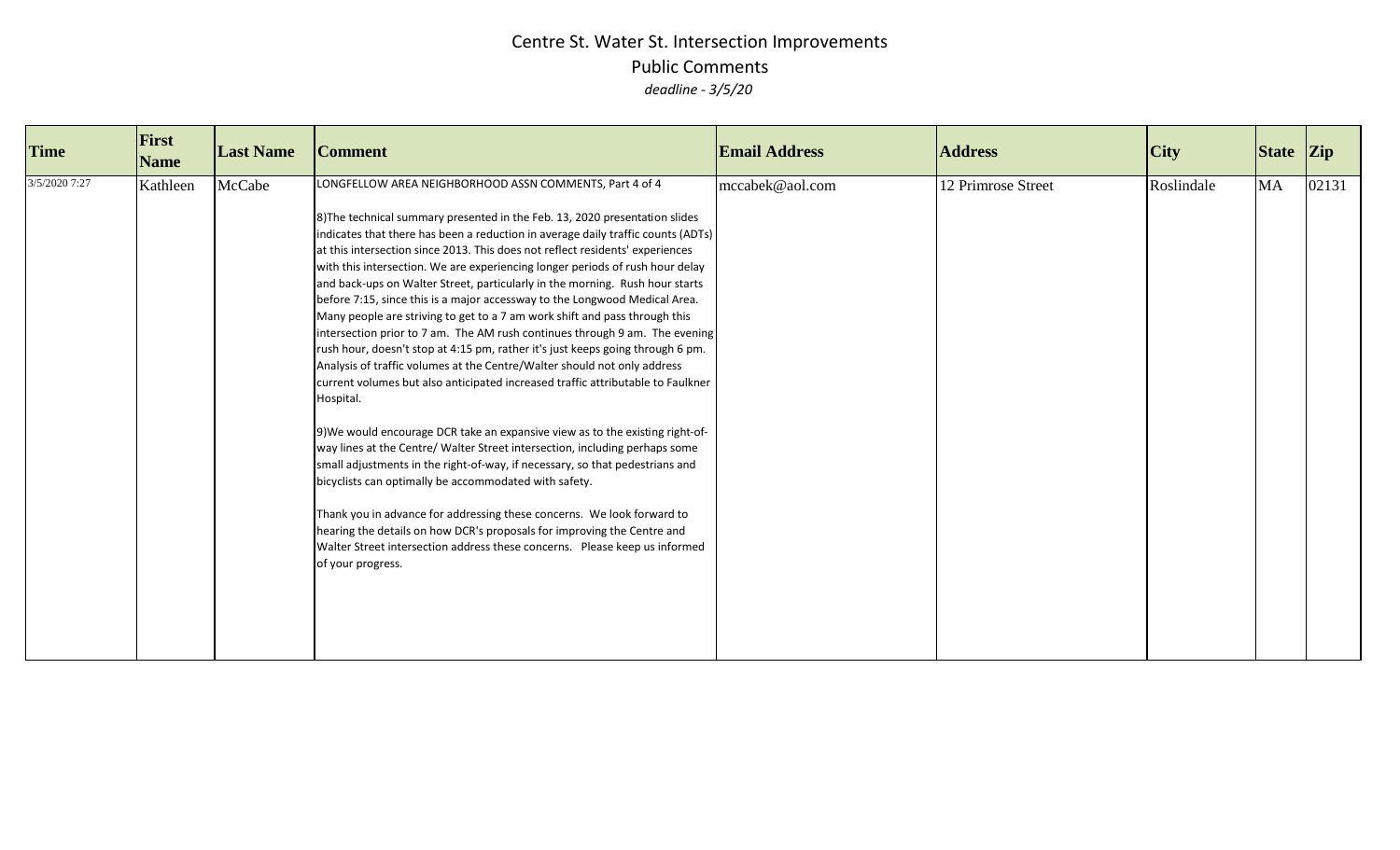| <b>Time</b>    | First<br><b>Name</b> | <b>Last Name</b> | <b>Comment</b>                                                                                                                                                                                                                                                                                                                                                                                                                                                                                                                                                                                                                                                                                                                                                                                                                                                                                                                                                                                                                                                                                                                                                                                                                                                                                                                                                                                          | <b>Email Address</b>  | <b>Address</b>   | <b>City</b>  | State Zip |       |
|----------------|----------------------|------------------|---------------------------------------------------------------------------------------------------------------------------------------------------------------------------------------------------------------------------------------------------------------------------------------------------------------------------------------------------------------------------------------------------------------------------------------------------------------------------------------------------------------------------------------------------------------------------------------------------------------------------------------------------------------------------------------------------------------------------------------------------------------------------------------------------------------------------------------------------------------------------------------------------------------------------------------------------------------------------------------------------------------------------------------------------------------------------------------------------------------------------------------------------------------------------------------------------------------------------------------------------------------------------------------------------------------------------------------------------------------------------------------------------------|-----------------------|------------------|--------------|-----------|-------|
| 3/5/2020 12:38 | Carter               | Wilkie           | As the former president of the local Longfellow Area Neighborhood<br>Association in Roslindale, I first brought this intersection to the attention of<br>DCR and then-State Sen. Marian Walsh in 2003, when I was rear-ended at the<br>site by another driver. Since then, I have repeatedly lobbied our legislators<br>(Sen. Rush and Reps. Coppinger, Scaccia, Sanchez, Elugardo) to obtain funding<br>to fix this sub-standard intersection, which has one of the worst records for<br>traffic accidents in Boston, if not the very worst in southwest Boston.<br>I very much favor Alternative 1 with two lanes of right turning traffic from<br>Walter Street onto Centre Street. It is very important for DCR to keep two<br>right turn lanes. Without two right turn lanes, traffic during morning rush hour<br>will back up on Walter Street, past Bussey Street and up to Weld Street, if not<br>beyond. That will create hazards during winter ice storms when going up<br>these hills is slippery and dangerous. These problems can be solved by<br>installing two right turn lanes from Walter Street onto Centre Street and by<br>prohibiting parking on the east side of Walter Street prior to 9am. DCR should<br>coordinate with the City of Boston to prohibit parking on the uphill side of<br>Walter Street during the morning commute as part of a holistic solution.<br>Thank you. | ccw35@comcast.net     | 990 South Street | Roslindale   | <b>MA</b> | 02131 |
| 3/5/2020 15:06 | Irene                | Daly             | Hello, as our family lives 5 houses away from the Centre Street/ Walter Street<br>intersection I strongly support Walk UP West Roxbury/Roslindales<br>recommendations for traffic calming. Thank you!<br>Irene                                                                                                                                                                                                                                                                                                                                                                                                                                                                                                                                                                                                                                                                                                                                                                                                                                                                                                                                                                                                                                                                                                                                                                                          | i_daileye@hotmail.com | 148 Weld St      | West Roxbury | MA        | 02132 |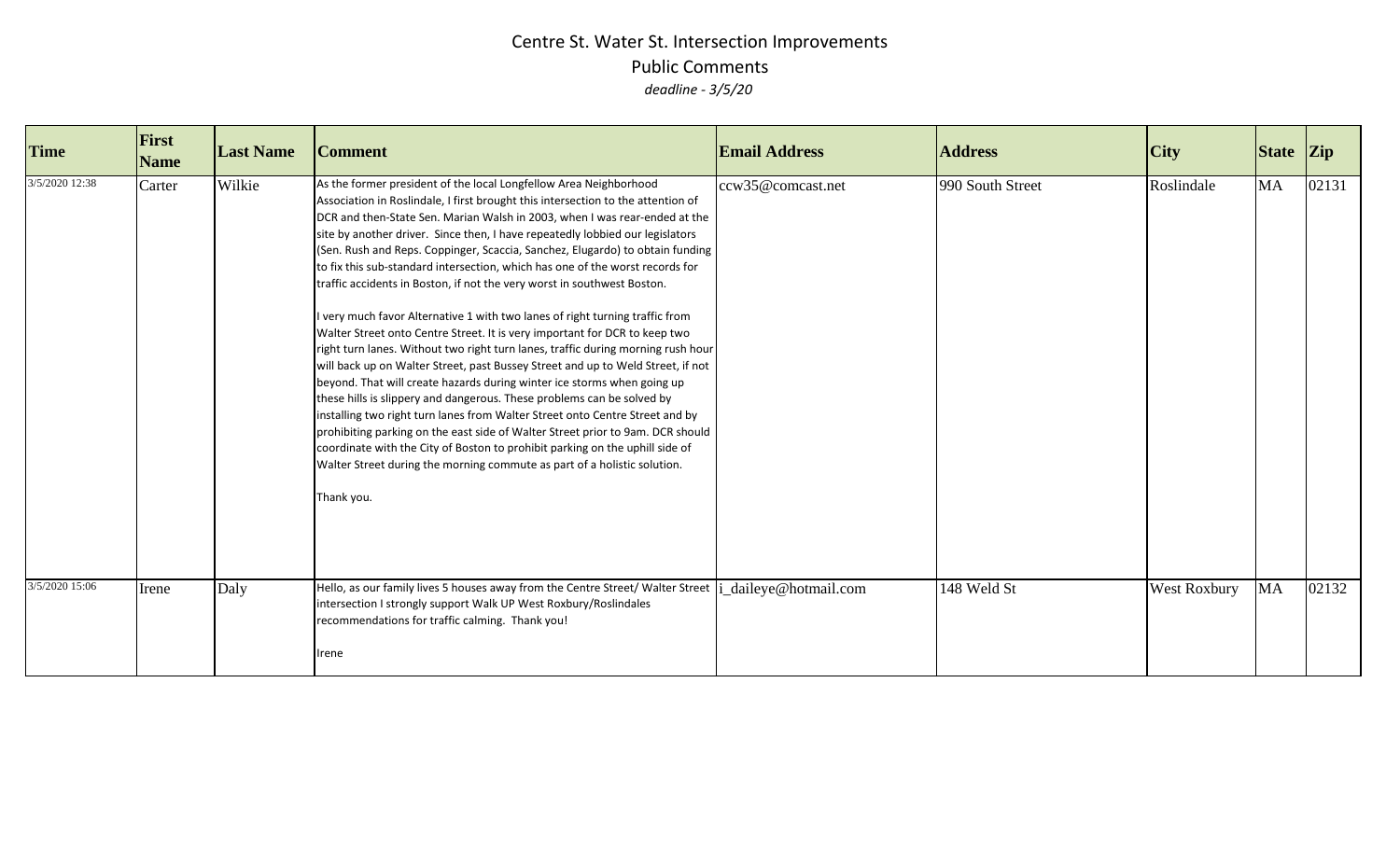| <b>Time</b>    | First<br><b>Name</b> | <b>Last Name</b> | <b>Comment</b>                                                                                                                                                                                                                                                                                                                                                                                                                                                                                                                                                                                                                                                                                                                                                                                                                                                                                                                                                                                                                                                                                                                                                                                                                                                                                                                                                                                                                                                                                                                                                                                                                                                                                                                                                                                                                                                                                                                                                                                                                                                                                                                         | <b>Email Address</b>        | <b>Address</b> | City          | State Zip |       |
|----------------|----------------------|------------------|----------------------------------------------------------------------------------------------------------------------------------------------------------------------------------------------------------------------------------------------------------------------------------------------------------------------------------------------------------------------------------------------------------------------------------------------------------------------------------------------------------------------------------------------------------------------------------------------------------------------------------------------------------------------------------------------------------------------------------------------------------------------------------------------------------------------------------------------------------------------------------------------------------------------------------------------------------------------------------------------------------------------------------------------------------------------------------------------------------------------------------------------------------------------------------------------------------------------------------------------------------------------------------------------------------------------------------------------------------------------------------------------------------------------------------------------------------------------------------------------------------------------------------------------------------------------------------------------------------------------------------------------------------------------------------------------------------------------------------------------------------------------------------------------------------------------------------------------------------------------------------------------------------------------------------------------------------------------------------------------------------------------------------------------------------------------------------------------------------------------------------------|-----------------------------|----------------|---------------|-----------|-------|
| 3/5/2020 16:29 | Sarah                |                  | Freeman (on be Thank you for addressing the Centre St/Walter St intersection, a long-standing gap in<br>the ped/bike network in this area as well as a high-crash area for motorists.<br>On behalf of the Arborway Coalition, we encourage you to find a solution that works for<br>all users and to implement it at the earliest possible time.<br>The Arborway Coalition is a collaboration of JP residents & other interested parties<br>working with City & State agencies, local neighborhood associations & elected officials<br>to preserve the Arborway as a green multi-use parkway connecting 3 Emerald Necklace<br>parks designed by Frederick Law Olmsted: Jamaica Pond Park, Arnold Arboretum and<br>Franklin Park. Our goal is to improve access to these parks for all users and to keep the<br>parkway clean & green. Since 1996, our activities have included:<br>Public Safety, Public Health (promotion of physical activity: completion of the Emerald<br>Necklace bicycle path & improved pedestrian conditions) & Historic Landscape<br>Preservation.<br>Feedback:<br>Option 2 has received the most favorable comments from a variety of individuals.<br>Pedestrians appreciate the green refuge, especially those who walk slowly, and<br>someone who drives through there "every single day!" also favored option 2.<br>* The roundabout option seemed to be the last choice.<br>For bicyclists, separate green crosswalks would indicate where they belong.<br>We hope that future visuals will be more readable on the website. We saw separate<br>links & photos of the posters via JHA & LANA, but it would streamline the comment<br>process to have the information in one place & accessible to all.<br>* Since Brigham & Women's Faulkner Hospital is currently proposing an expansion<br>which may add 503 parking spaces, we hope they will be an active participant &<br>contributor to the planning and implementation, especially for facilities for non-<br>motorized uses & active transportation through the Centre St. corridor & the Arborway.<br>Thank you for considering these comments. | freemansherwood@hotmail.com | 22 Arborway    | Jamaica Plain | <b>MA</b> | 02130 |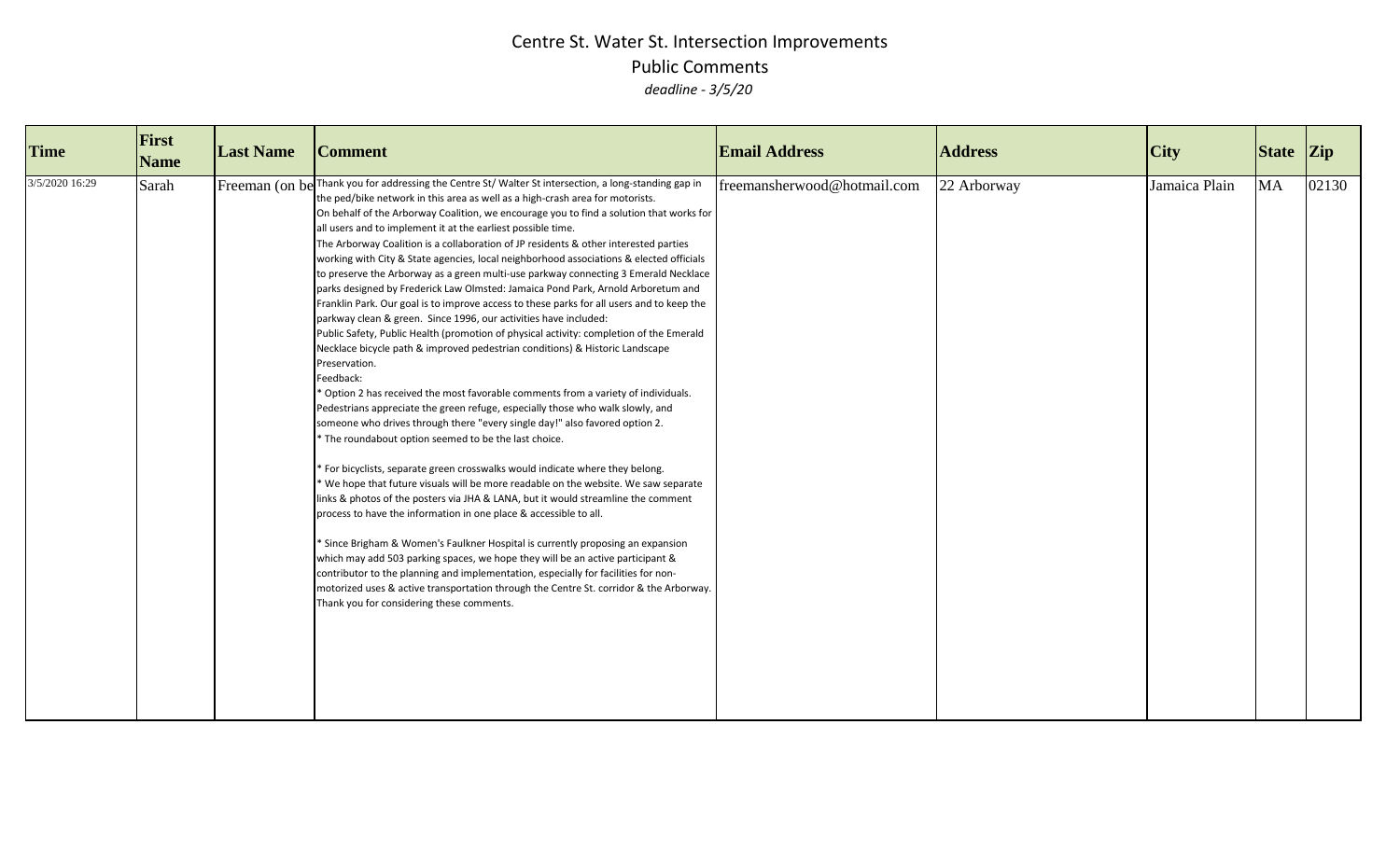| <b>Time</b>    | First<br><b>Name</b> | <b>Last Name</b> | <b>Comment</b>                                                                                                                                                                                                                                                                                                                                                                                                                                                                                                                                                                                                                                                                                                                                                                                                                            | <b>Email Address</b>        | <b>Address</b> | <b>City</b>   | <b>State</b> | <b>Zip</b> |
|----------------|----------------------|------------------|-------------------------------------------------------------------------------------------------------------------------------------------------------------------------------------------------------------------------------------------------------------------------------------------------------------------------------------------------------------------------------------------------------------------------------------------------------------------------------------------------------------------------------------------------------------------------------------------------------------------------------------------------------------------------------------------------------------------------------------------------------------------------------------------------------------------------------------------|-----------------------------|----------------|---------------|--------------|------------|
| 3/5/2020 16:47 | Susan                | Warne            | Thank you for your efforts to improve the Walter/Centre Its. intersection. Any susan warne 19@gmail.com<br>of the three alternatives would be an improvement over what we have now.<br>prefer alternative 2 because it seems the best compromise for all modes of<br>transportation. It delays cars the least, delays bicyclists the least, and<br>provides comfortable crossings for pedestrians. Alternative 1 is my second<br>choice. Alternative 3, the roundabout, seems the last preferable: most<br>expensive, and given the volume of traffic, wait times may be long.<br>In the future, it would be helpful if you would post larger images of the plans<br>with the slide show. I was able to get them from a neighbor, but it would be<br>best to have them posted from the outset with the slide show.<br>Thank you!          |                             | 65 Prince St.  | Jamaica Plain | <b>MA</b>    | 02130      |
| 3/5/2020 17:07 | Celeste              | Walker           | My preferred option is Alternative II because it has some green space<br>between the Walter St. turn lanes and gives people who are walking or biking<br>a safe place to wait to cross the street easily.<br>Initially I thought two right-hand turn lanes might be overkill but with the<br>Brigham and Womens' Faulkner Hospital expansion and the currently planned<br>500 additional parking spaces, having two lanes may not be overkill.<br>hope the final plans will include a seamless and protected bike lane from the<br>VFW Parkway and the same in the future between Walter and Murray Circle.<br>That part of Centre St. is one of the most dangerous in the city according to a<br>recent city of Boston report.<br>Thank you for the outreach. I look forward to fine-tuning the preferred<br>option at the next meeting. | celeste.walker100@gmail.com | 990 Centre St. | Jamaica Plain | <b>MA</b>    | 02130      |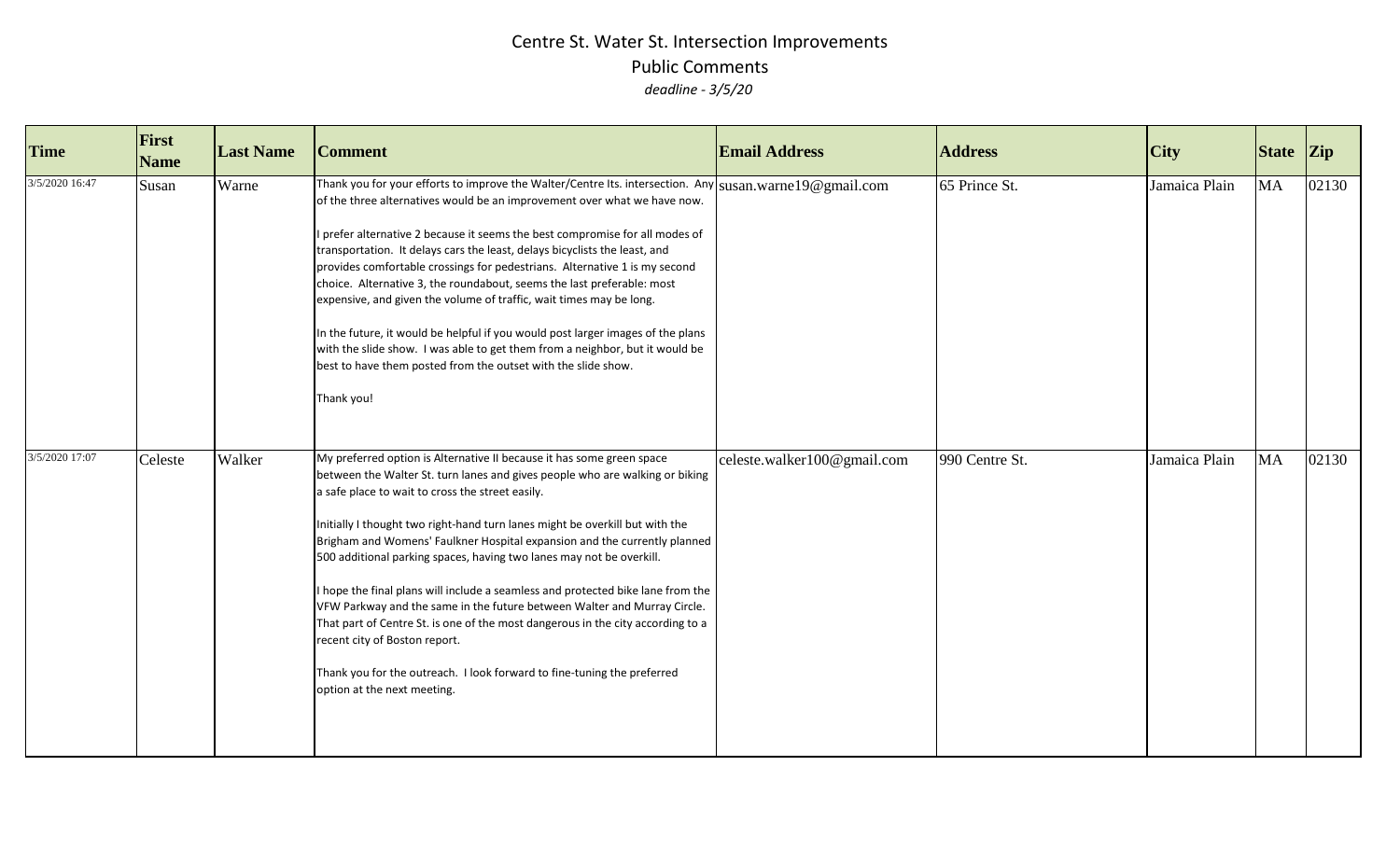| <b>Time</b>    | First<br><b>Name</b> | <b>Last Name</b> | <b>Comment</b>                                                                                                                                                                                                                                                                                                                                                                                                                                                                                                                                                                                                                                                                                                                                                                                                                                                                                                                      | <b>Email Address</b> | <b>Address</b>    | City          | State Zip |       |
|----------------|----------------------|------------------|-------------------------------------------------------------------------------------------------------------------------------------------------------------------------------------------------------------------------------------------------------------------------------------------------------------------------------------------------------------------------------------------------------------------------------------------------------------------------------------------------------------------------------------------------------------------------------------------------------------------------------------------------------------------------------------------------------------------------------------------------------------------------------------------------------------------------------------------------------------------------------------------------------------------------------------|----------------------|-------------------|---------------|-----------|-------|
| 3/5/2020 17:39 | Jason                | <b>Brown</b>     | would like to join the recommendations of West Rox Walks and WalkUP<br>Roslindale regarding the options for intersection safety improvements for the<br>Centre St/Walter St intersection presented at DCR's February 13, 2020 public<br>meeting at Sophia Snow Place.<br>presentation: https://www.mass.gov/doc/centre-street-and-walter-street-<br>intersection-improvements-meeting-presentation/download.<br>With respect to the three safety improvement options presented by DCR at<br>the meeting, I concur with the group recommendation to strongly prefer<br>Design Alternative 1: the T-intersection without the right-turn slip lanes.<br>Design Alternative 1 is the safest design alternative for pedestrians, as well as<br>cyclists, transit riders, and motor vehicle occupants, with the qualification that<br>our groups recommend certain critical changes to this design alternative that<br>we describe below. | jason6@gmail.com     | 747 VFW Pkwy      | West Roxbury  | MA        | 02132 |
| 3/5/2020 19:21 | Stephanie            | Geis             | As a nearby resident and frequent driver in this area I appreciate that it is<br>being looked at for improvements. From what I have witnessed during peak<br>and off peak times, Options 1 and 2 are the only ones that make sense for<br>drivers, pedestrians and cyclists. A roundabout would create a massive log<br>jam of cars and decrease safety for pedestrians and cyclists. The light at<br>Faulkner Hospital backs traffic up through this area, so adding a roundabout<br>(option 3) does little to nothing to alleviate that congestion other than moving<br>it over. While the other options help control the traffic and give distinct and<br>shorter walkways for pedestrians.                                                                                                                                                                                                                                      | sgeis617@gmail.com   | 529 Poplar Street | <b>Boston</b> | <b>MA</b> | 02131 |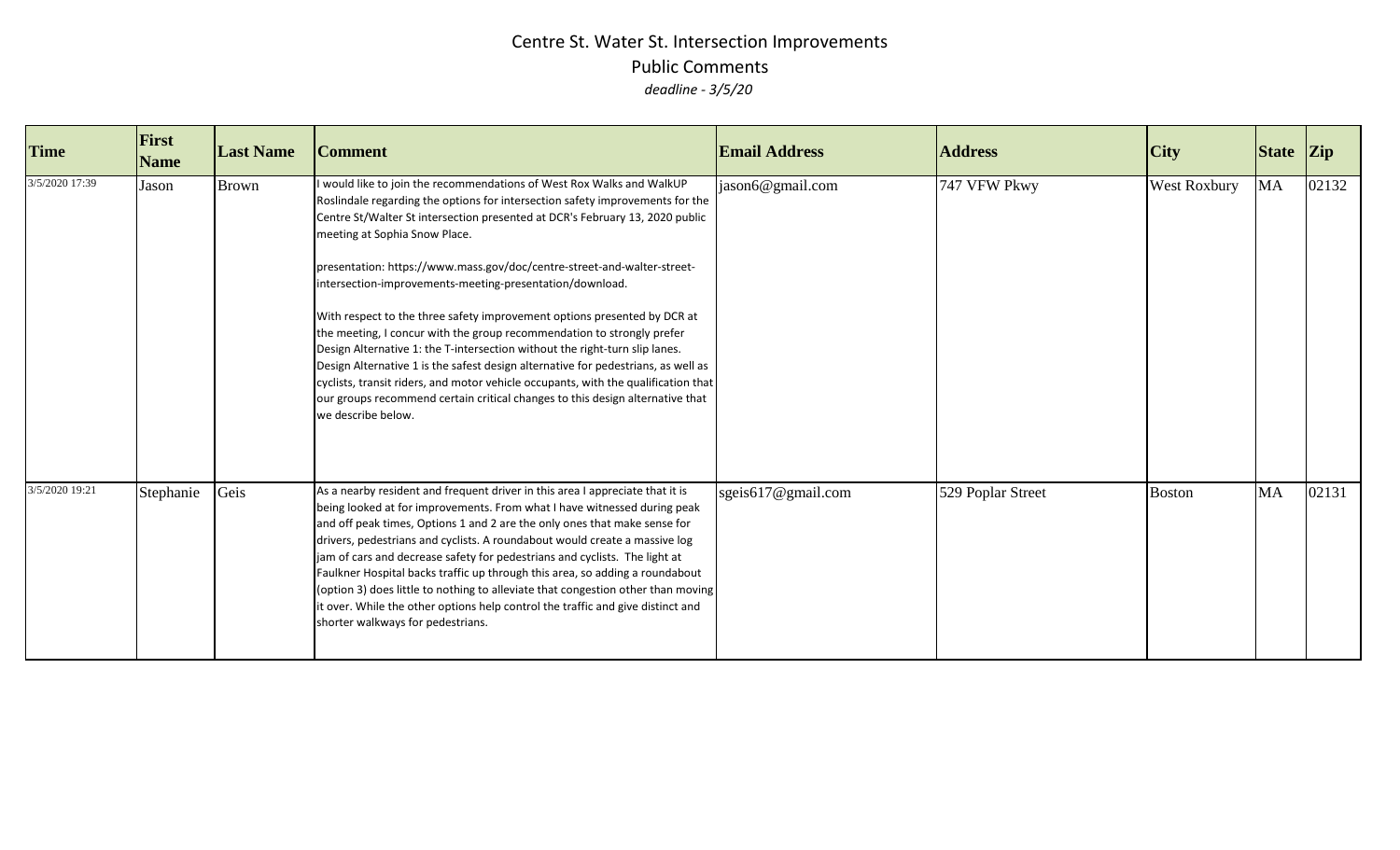| <b>Time</b>    | <b>First</b><br><b>Name</b> | <b>Last Name</b> | <b>Comment</b>                                                                                                                                                                                                                                                                                                                                                                                                                                                                | <b>Email Address</b>  | <b>Address</b>           | <b>City</b>         | State Zip |       |
|----------------|-----------------------------|------------------|-------------------------------------------------------------------------------------------------------------------------------------------------------------------------------------------------------------------------------------------------------------------------------------------------------------------------------------------------------------------------------------------------------------------------------------------------------------------------------|-----------------------|--------------------------|---------------------|-----------|-------|
| 3/5/2020 20:23 | Racheal                     | Rush             | My name is Racheal Rush. I'm a Roslindale resident living on Belgrade Ave. I've $r_{\text{r\_rached}}$ @hotmail.com<br>studied the three proposals for revamping the Centre St/ Walter St<br>intersection. I think Alternative I is the best option for this revamp followed by<br>Alternative II as the second best choice. I think a rotary in this area is a very<br>poor choice. Please feel free to call or email me if you would like to discuss<br>further.<br>Thanks! |                       | 345 Belgrade Ave, unit 1 | Roslindale          | <b>MA</b> | 02131 |
| 3/6/2020 11:27 | Jeff                        | Klepper          | PLEASE NOTE: THIS CONCERNS WALTER ST / CENTRE ST INTERSECTION (late<br>submission, sorry):<br>Why are traffic signals (lights) not being considered? A combination of lights<br>and crosswalks would solve many of the current problems, at a much lower<br>expense! The lights can be timed to manage the traffic flow. The crosswalks<br>will enhance safety for pedestrians and bike riders. (The rotary idea is not<br>good, not at all.)<br>Thank you,<br>Jeff Klepper   | $j$ eff1326@gmail.com | 26 Greaton Rd            | <b>West Roxbury</b> | <b>MA</b> | 02132 |
|                |                             |                  |                                                                                                                                                                                                                                                                                                                                                                                                                                                                               |                       |                          |                     |           |       |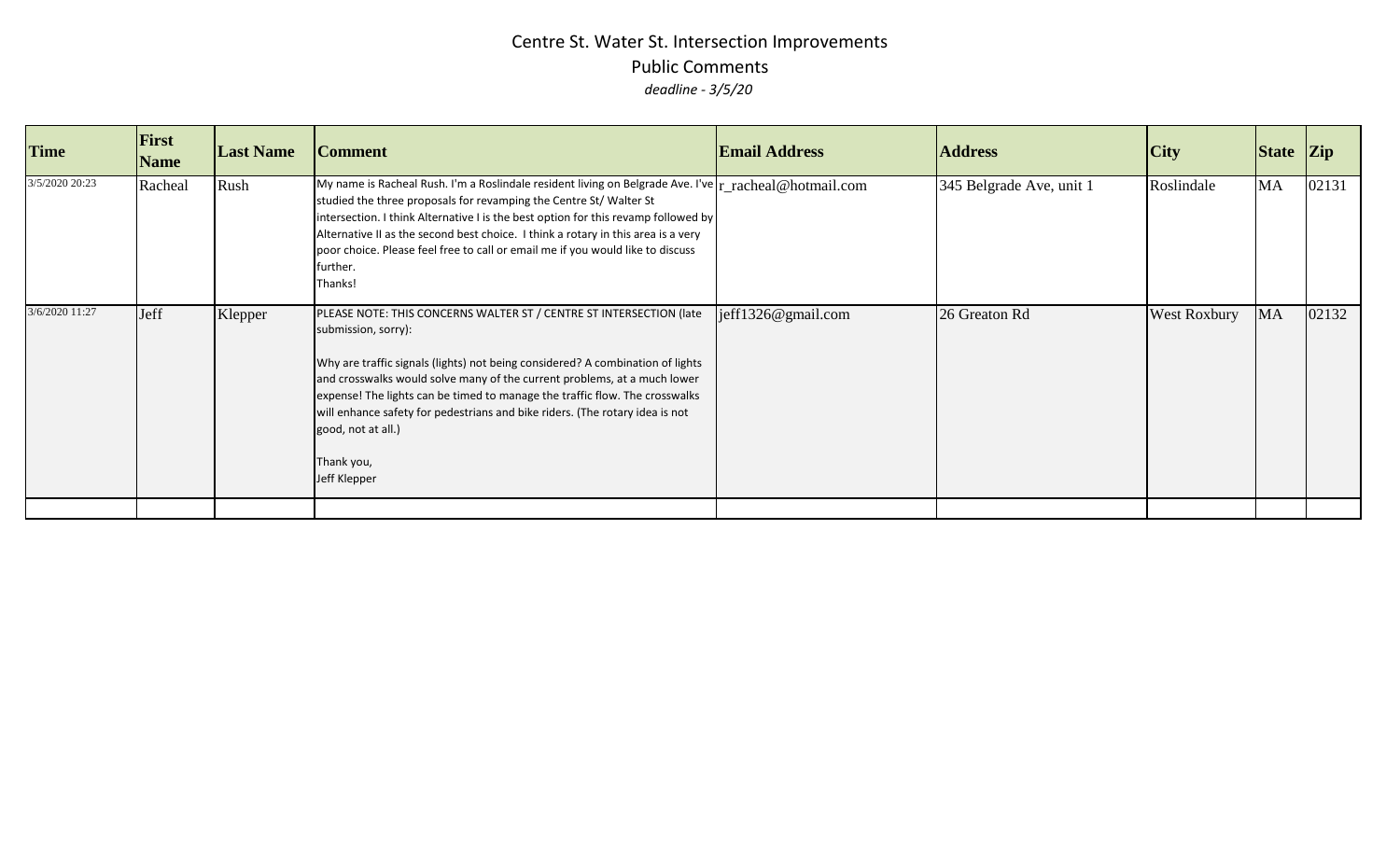**From:** Kathleen Mccabe [<mccabek@aol.com>](mailto:mccabek@aol.com) **Sent:** Friday, March 6, 2020 12:22 PM **To:** [James.montgomery@state.ma.us;](mailto:James.montgomery@state.ma.us) Montgomery, Jim (DCR) [<jim.montgomery@mass.gov>](mailto:jim.montgomery@mass.gov) **Cc:** Parenti, Jeffrey (DCR) [<Jeffrey.Parenti@mass.gov>](mailto:Jeffrey.Parenti@mass.gov); [sforti1@comcast.net](mailto:sforti1@comcast.net) **Subject:** LANA Comments re: Walter/Centre Street Intersection

Dear Commissioner Montgomery,

Attached please find the comment letter from the Longfellow Area Neighborhood Association (LANA). LANA serves the area adjacent to the Centre/Walter Street intersection where DCR is currently preparing intersection design plans for improvements.

We are pleased that DCR has started the engineering phase of the project, and our offering these comments. LANA submitted the comments online on March 5, 2020. We look forward to seeing these concerns addressed in the next iteration of the proposed plans for Centre/Walter Street.

We are very concerned about sufficient resources being allocated to this project. We believe the project should be engineered and designed for the best solution and resources be allocated to meet the engineering/design that results. Our neighborhood has been waiting a long time for these improvements -- over twenty years. So, we are pleased to see progress on the engineering and design phase. Since this is a once-in-a-generation project, LANA believes there needs to be full funding for a quality design that meets the needs of all persons using the intersection -- people, pedestrians, bicyclists, motor vehicles, addressing both landscape and pavement.

Our concerns are detailed in the attached letter. Thank for your consideration. We look forward to your response.

Sincerely yours,

LONGFELLOW AREA NEIGHBORHOOD ASSOCIATION

Kathleen McCabe Vice President

[mccabek@aol.com](mailto:mccabek@aol.com) 617 549-7985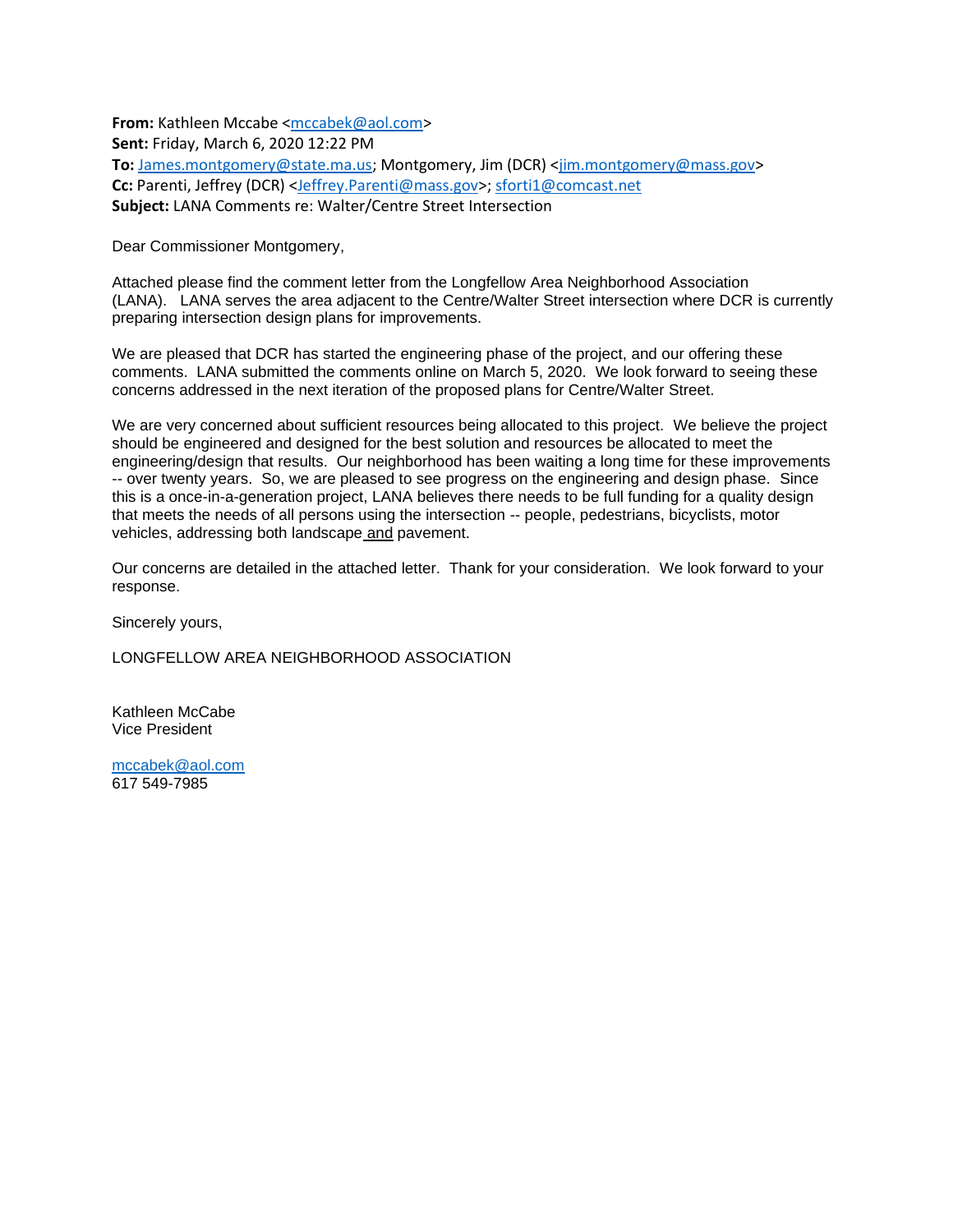

P. O. Box 222, Roslindale, MA 02131 longfellowarea@gmail.com

March 5, 2020

Commissioner Jim Montgomery MA Department of Conservation & Recreation 251 Causeway Street, 9th floor Boston, MA 02114

Attention: Joe Parente, DCR Managing Engineer

RE: Centre/ Walter Street Intersection, Roslindale

Dear Commissioner Montgomery:

 The Longfellow Area Neighborhood Association is the voice of residents who live on the east side vicinity of the Centre and Walter Street intersection. Improvement of the safety and aesthetics of this intersection for pedestrians, bicyclists, and vehicle travelers has been a long-time concern. We are glad to see that the engineering and design is advancing. We look forward to continued public input before the design is finalized. We are anxious to see the desired improvements realized.

\_\_\_\_\_\_\_\_\_\_\_\_\_\_\_\_\_\_\_\_\_\_\_\_\_\_\_\_\_\_\_\_\_\_\_\_\_\_\_\_\_\_\_\_\_\_\_\_\_\_\_\_\_\_\_\_\_\_\_\_\_\_\_\_\_\_\_\_\_\_\_\_\_\_\_\_\_\_\_\_\_\_\_\_\_\_\_\_\_\_\_\_\_\_\_\_\_\_\_\_\_\_\_\_\_\_

Our comments based on the initial presentation made in February are:

- 1) The project should be fully funded based on what is needed, and not just funds available. We are very concerned that this project be fully and adequately funded, so that it is done right with high quality design and construction benefitting the roadway and the landscape, so that it is lasting and not in need of frequent future repairs. Based on our experience, we know this is a once in a generation improvement. Let's make sure it is done well! We have been waiting too long.
- 2) LANA believes a holistic view of how the Centre/ Walter Street intersection functions within the Centre Street corridor stretching from the circle at Centre and Arborway south towards VFW Parkway and Weld Streets, as well as how Walter Street functions extending southeasterly including the Walter/Bussey Street, Walter/Weld Street, and Walter South/Street intersections. So that this occurs, we encourage DCR engineers and consultants to work closely with the Boston Transportation Department.
	- a. We remain concerned about the delays and backups caused by the Centre/ Walter Street intersection and queuing along Walter Street that regularly occurs in the morning rush hours extending upwards towards Weld Street and beyond. Any solution of the Centre/ Walter Street intersection must address this issue.
	- b. Traffic calming of traffic turning on to Walter Street from Centre is an important parameter.
- 3) Crosswalks and sidewalks for pedestrians' safe passage and access, including "oases" when crossing wide swaths of pavement are very much needed.
- 4) Bicyclists must be safely accommodated. Bicyclists need safe, separate lanes that enable them to be visible and connect with other bike paths.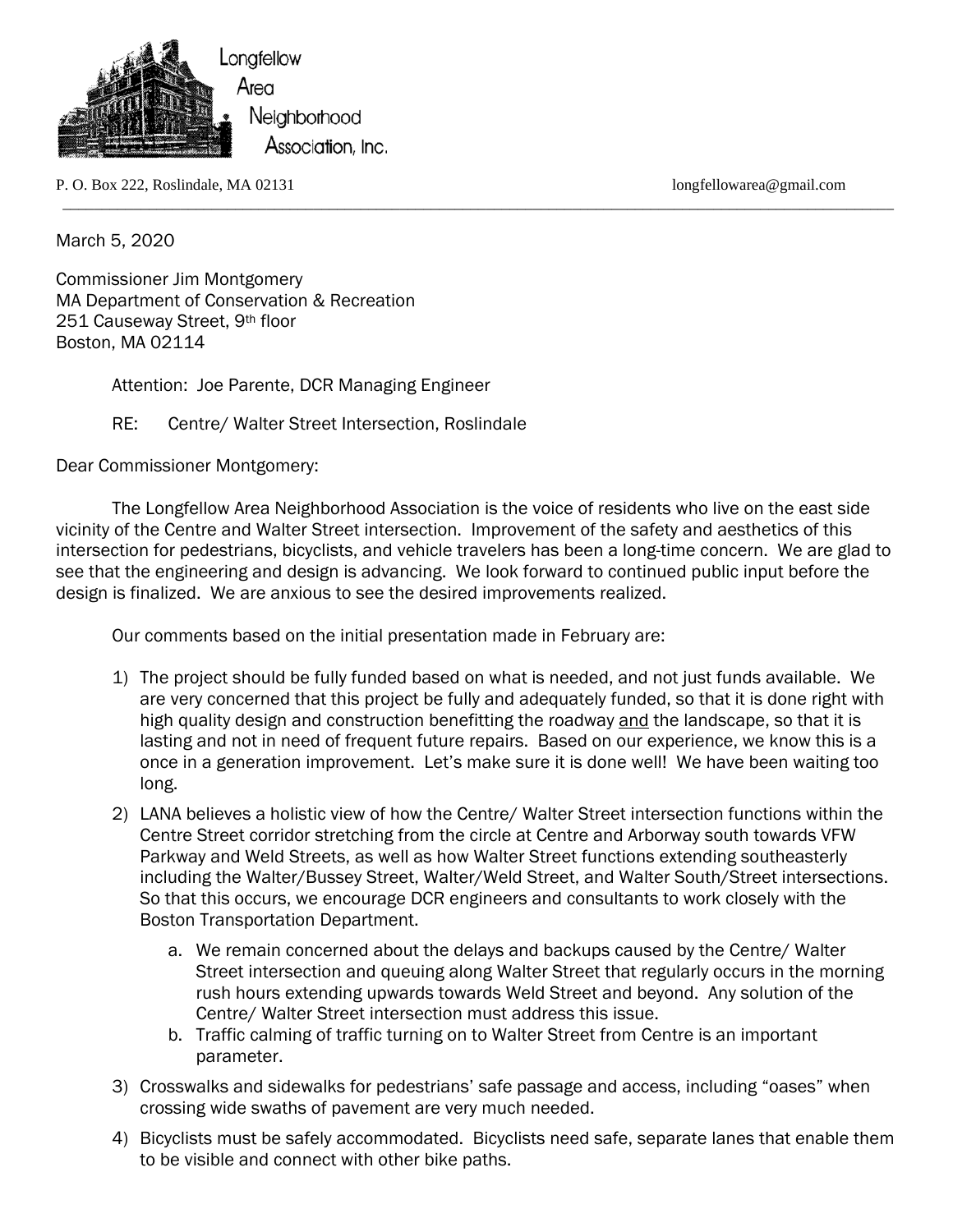Commissioner Montgomery March 5, 2020 LANA Comments RE: Centre/Walter Streets Intersection Design Page 2 of 3

- 5) Lighting at the intersection is important since there is little ambient light from nearby users at night. DCR needs to better maintain lights so the bulbs work. Night sky standards should be applied, so light is directed to travelways for cars, bikes and pedestrians. The February 13, 2020 meeting presentation is silent on this issue.
- 6) Signal Alternatives I and II are preferred over the roundabout/rotary option.
	- a. Both signalized options could be enhanced if there was a central entry to the Sophia Snow House and Trinity Lutheran Church. We suggest that DCR work with all parties for better access management and a centralized ingress/egress to these two facilities. Since DCR regulates curb cuts, it should play an active role in encouraging better and more sensible access management on the approaches to the Centre/Walter intersections.
	- b. We suggest that you post the full-size images of all the options on the DCR web site. The squeezing of the 3 options into one powerpoint slide renders them impossible to read.
- 7) The Centre/Walter Street intersection is part of the parkways and abuts or is a connector to major open space areas. As such, the final design of the intersection should reflect a parkway quality and design. The plans need to have additional detail and attention to the landscape design. The analysis as conveyed in the February 13 presentation slides focused on roadway and neglected the landscape. Both should be addressed. Centre Street and Walter Street are important connectors for both people and vehicles to the Arnold Arboretum and Allendale Woods, an urban wilds in the City of Boston and part of the Charles-to-Charles Open Space Corridor connecting several DCR reservations.
	- a. How does each of the alternative plans affect parking along Walter Street and specifically the small parking area at the entrance to the Arboretum at Walter near Bussey Streets? Will morning queues block easy in and out access to this parking area?
	- b. Centre / Walter Street intersection improvements provide an opportunity to address pedestrian connectivity to Allendale Woods and the Charles-to-Charles Open Space Corridor. The next iteration of the plans should address this point.
- 8) The technical summary presented in the February 13, 2020 presentation slides indicates that there has been a reduction in average daily traffic counts (ADTs) at this intersection since 2013. This does not reflect residents' experiences with this intersection. We are experiencing longer periods of rush hour delay and back-ups on Walter Street, particularly in the morning. Rush hour starts before 7:15, since this is a major accessway to the Longwood Medical Area. Many people are striving to get to a 7 am work shift and pass through this intersection prior to 7 am. The AM rush continues through 9 am. Moreover, evening rush hour, doesn't stop at 4:15 pm, rather it's just keeps going through 6 pm. Analysis of traffic volumes at the Centre/Walter should not only address current volumes but also anticipated increased traffic attributable to Faulkner Hospital.
- 9) We would encourage DCR take an expansive view as to the existing right-of-way lines at the Centre/ Walter Street intersection, including perhaps some small adjustments in the right-ofway, if necessary, so that pedestrians and bicyclists can optimally be accommodated with safety.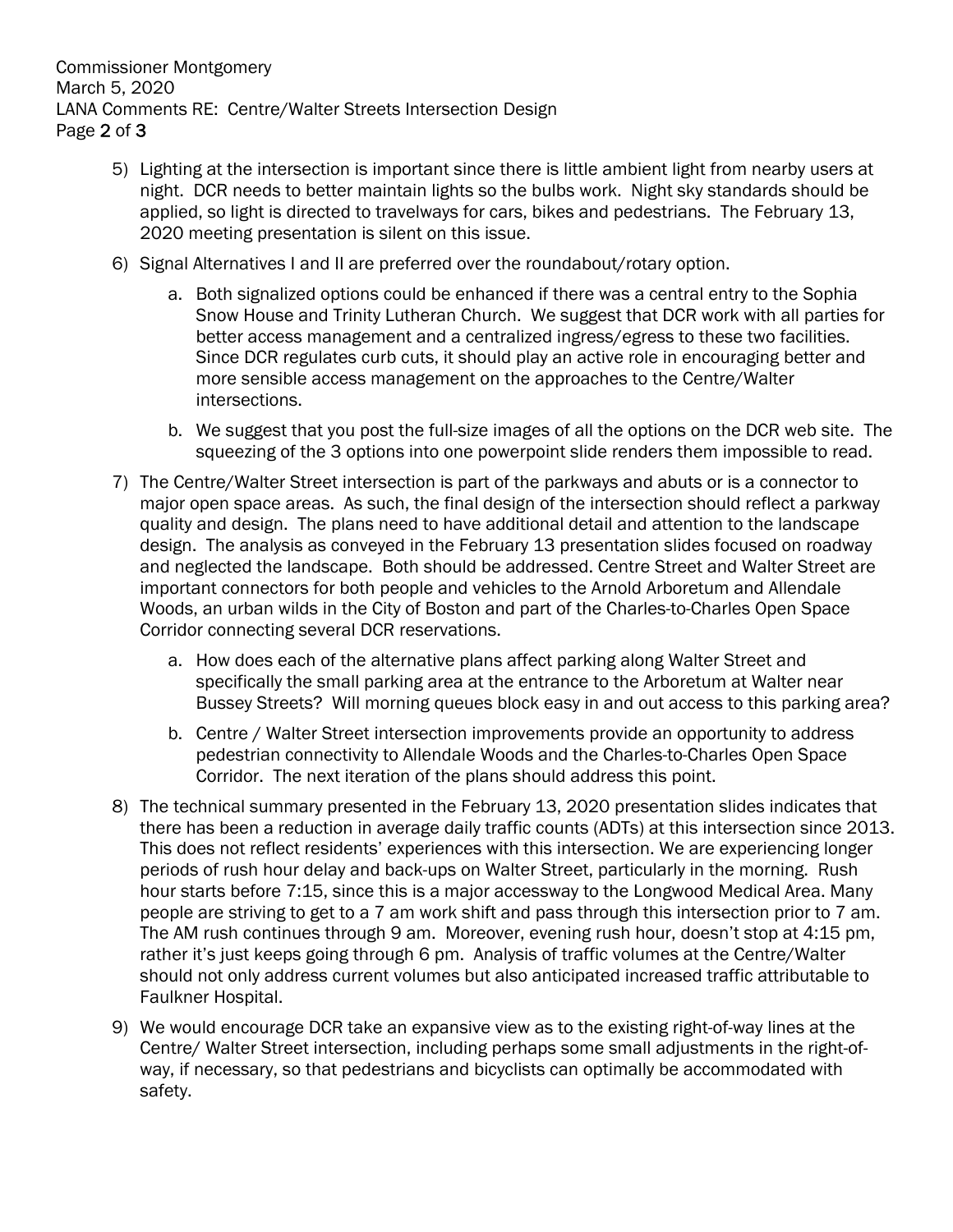**Commissioner Montgomery** March 5, 2020 LANA Comments RE: Centre/Walter Streets Intersection Design Page 3 of 3

Thank you in advance for addressing these concerns. We look forward to hearing the details on how DCR's proposals for improving the Centre and Walter Street intersection address these concerns. Please keep us informed of your progress.

Sincerely yours,

LONGFELLOW AREA NEIGBORHOOD ASSOCIATION

ue texti

By:

**Sue Forti** President

Kathleen McCabe **Vice President** 

**Senator Mike Rush** cc: Representative Edward Coppinger Representative Nika Elugardo **City Councilor Matt O'Malley** City Councilor Ricardo Arroyo City Councilor Michelle Wu **BTD Commissioner Greg Rooney** Vineet Gupta, Director of Planning, BTD Charlotte Fleetwood, BTD Joe Coppinger, Neighborhood Liaison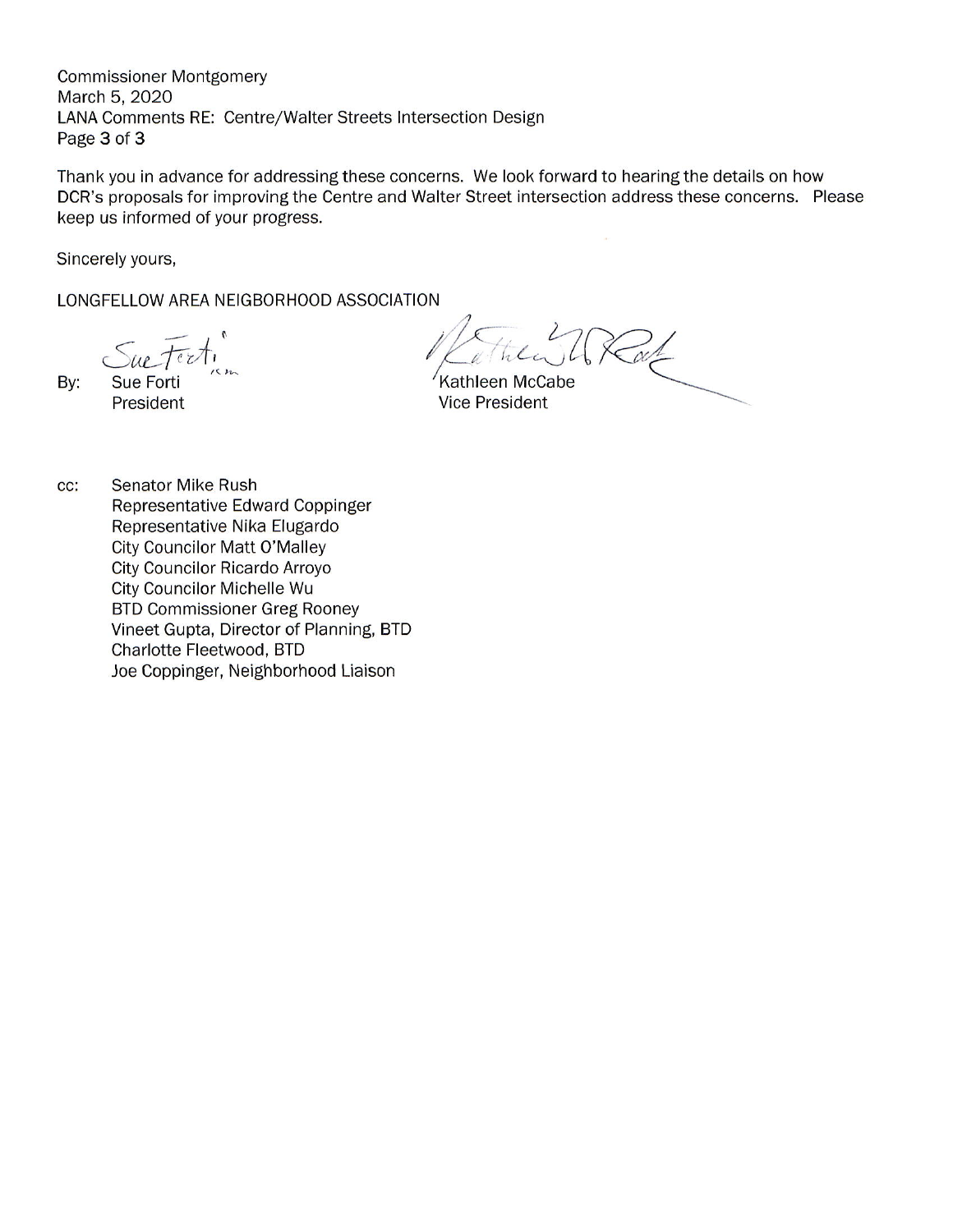**From:** Melissa Vining [\[mailto:viningm06@gmail.com\]](mailto:viningm06@gmail.com) **Sent:** Wednesday, January 29, 2020 5:28 AM **To:** Parks, Mass (DCR) **Subject:** Fwd: Walter St/Centre St Intersection (Roslindale)

#### Good morning,

I am contacting you about the Walter St/Centre St intersection near Hebrew Senior Life and the Arnold Arboretum in Roslindale. I recently began commuting that way for a new job, and that intersection is absolutely terrible during morning rush hour.

It's almost impossible to cross the intersection (taking a left from Walter St onto Centre St), it's dangerous, and the sight-lines are awful. With the amount of traffic both on Centre St and trying to cross onto Walter St, it's unbelievable to me that it's not a real intersection with a traffic light.

I originally emailed BTD about this, and they told me that DCR is in charge of the intersection. I wanted to contact your office in writing to voice my concerns about the intersection. I also plan to attend the public meeting on February 13, which BTD informed me about.

Sincerely, Melissa Vining 70 Patten St, Jamaica Plain, MA 02130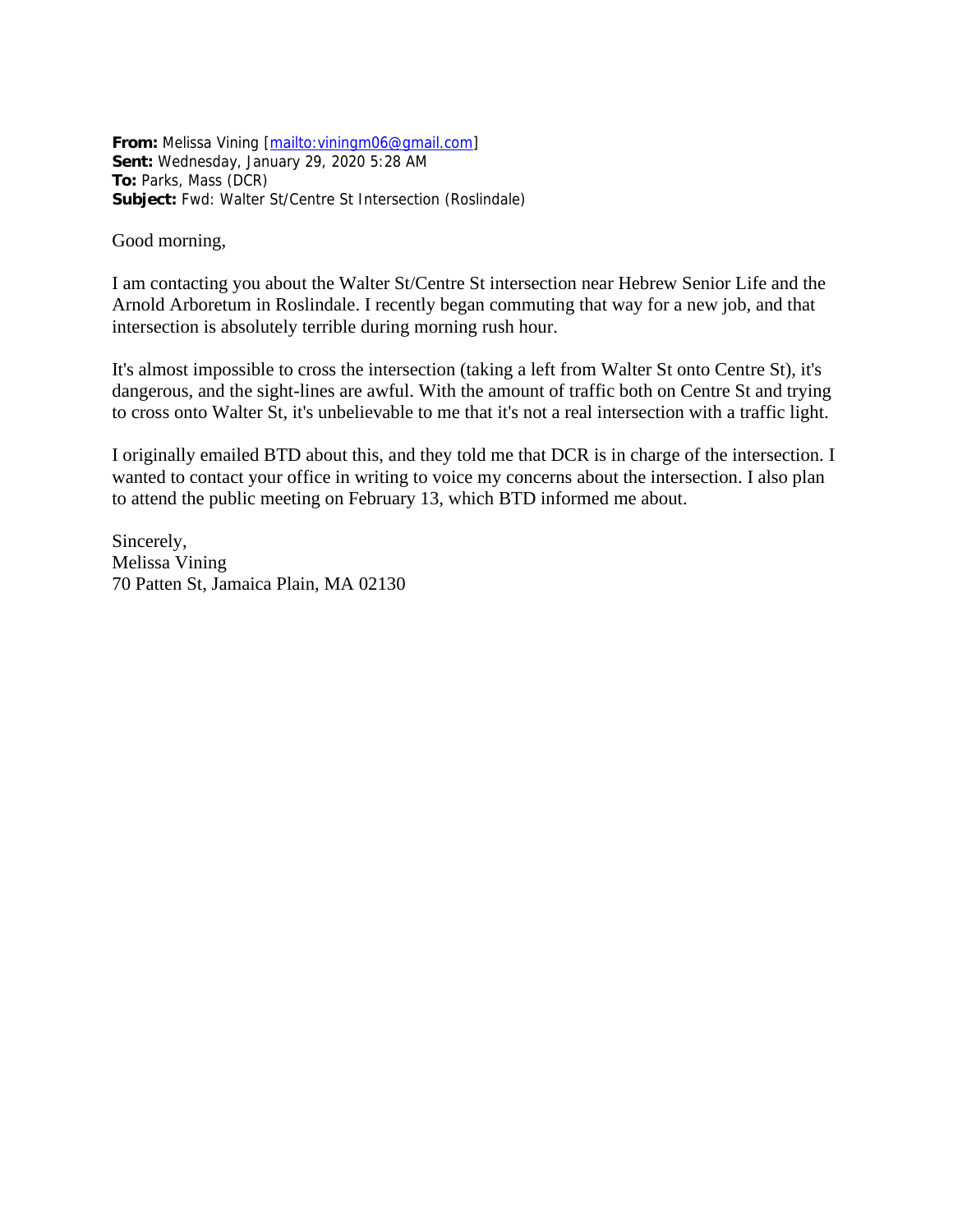-----Original Message-----

From: Joel N. Weber II [<joel@joelweber.com>](mailto:joel@joelweber.com)

Sent: Thursday, March 5, 2020 4:44 PM

To: Parks, Mass (DCR) [<mass.parks@mass.gov>](mailto:mass.parks@mass.gov)

Cc: Sutton, Peter (DOT) [<Peter.Sutton@dot.state.ma.us>](mailto:Peter.Sutton@dot.state.ma.us); Patricia Jehlen

[<patricia.jehlen@masenate.gov>](mailto:patricia.jehlen@masenate.gov); Michael Rush [<mike.rush@masenate.gov>](mailto:mike.rush@masenate.gov);

[denise.provost@mahouse.gov;](mailto:denise.provost@mahouse.gov) [edward.coppinger@mahouse.gov;](mailto:edward.coppinger@mahouse.gov) [tommy.vitolo@mahouse.gov;](mailto:tommy.vitolo@mahouse.gov)

[michelle.wu@boston.gov;](mailto:michelle.wu@boston.gov) [a.e.george@boston.gov;](mailto:a.e.george@boston.gov) [matthew.omalley@boston.gov;](mailto:matthew.omalley@boston.gov)

[westroxwalks@gmail.com;](mailto:westroxwalks@gmail.com) [bwolfson@bostoncyclistsunion.org;](mailto:bwolfson@bostoncyclistsunion.org) [eparad@bostoncyclistsunion.org;](mailto:eparad@bostoncyclistsunion.org) [edebarros@bostoncyclistsunion.org;](mailto:edebarros@bostoncyclistsunion.org) [jterbush@bostoncyclistsunion.org;](mailto:jterbush@bostoncyclistsunion.org) Joel N. Weber II [<joel@joelweber.com>](mailto:joel@joelweber.com)

Subject: Centre St and Walter St in Boston

As DCR explores options for making the intersection of Centre St and Walter St safer, I think we should be exploring the possibility of reducing Centre St from Weld St to Arborway to a single automobile through lane in each direction (with additional turn lanes approaching intersections).

Slide 12 of the February 13, 2020 presentation is titled ``Centre Street Existing Conditions -- Issues for Bicyclists'', but it seems to completely ignore the lack of any attempt at providing protected cycling space for all ages and abilities.

I also don't understand why slide 13 claims ``Long queues turning into and out of Walter Street from Centre Street during peak hours'' when in the largest count that appears in slides 14 and 15, no conflict point in the intersection seems to have the 1800 vehicles per hour crossing it that one would expect if a vehicle crosses a conflict point every two seconds. However, it appears that perhaps the design of the intersection might be preventing vehicles from turning left from Walter to Centre when there's a long queue waiting to turn left from Centre to Walter, and perhaps that queue waiting to turn left from Walter to Centre might then delay right turns from Walter to Centre?

I would like to see Centre St between Weld St and Arborway reconfigured so that the portion to the west of the median which is currently used for two southbound automobile lanes would instead be used for one automobile lane in each direction, and the part of the road to the east of the median reallocated as dedicated cycling space.

Joel N. Weber II 225 Summer St #3 Somerville MA 02143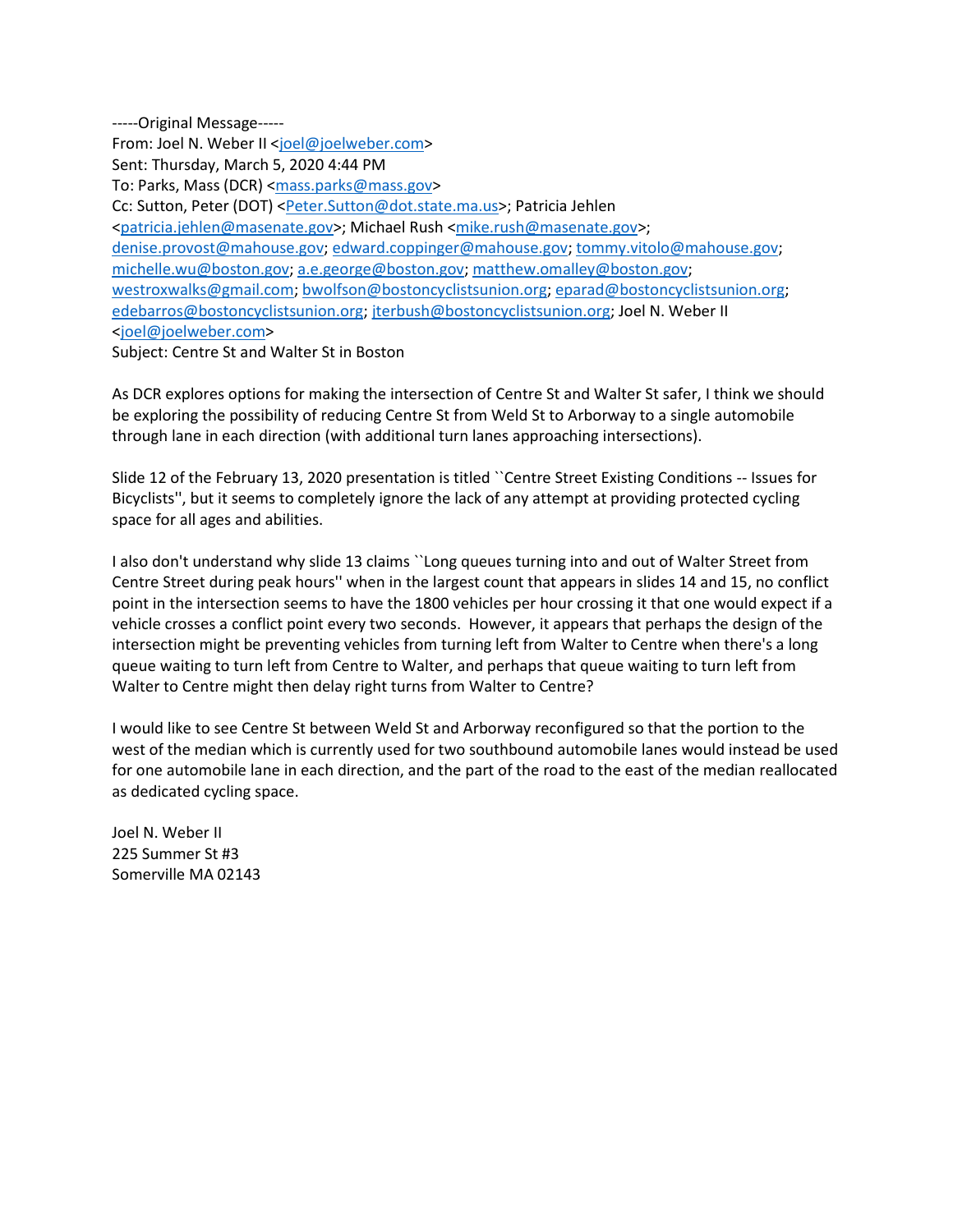

March 3, 2020

Massachusetts Department of Conservation and Recreation Office of Public Outreach 251 Causeway Street Suite 600 Boston, MA 02114 Email: mass.parks@mass.gov Submittal portal: https://www.mass.gov/forms/dcr-public-comments

Joint Comment Letter Regarding Safety Improvement Options Re: Centre St./Walter St. Intersection, West Roxbury/Roslindale, MA

Ladies and Gentlemen:

We write jointly on behalf of West Rox Walks and WalkUP Roslindale with comments regarding the options for intersection safety improvements for the Centre St/Walter St intersection presented at DCR's February 13, 2020 public meeting at Sophia Snow Place. The full presentation with the proposed alternatives can be found here: https://www.mass.gov/doc/centre-street-and-walter-street-intersection-improvements-meeting-pr esentation/download.

Our groups are community-based, grassroots organizations made up of residents of West Roxbury and Roslindale sharing among our goals the improvement of pedestrian safety and walkability in our neighborhoods by advocating for proven, common sense improvements to street and intersection design. Both of our groups have hundreds of supporters within our communities. Additional information about our respective groups can be found at the end of this letter.

With respect to the three safety improvement options presented by DCR at the meeting, our groups strongly prefer Design Alternative 1: the T-intersection without the right-turn slip lanes. Design Altemative 1 is the safest design altemative for pedestrians, as well as cyclists, transit riders, and motor vehicle occupants, with the qualification that our groups recommend certain critical changes to this design alternative that we describe below.

Design Alternative 2 is not preferred due to its inclusion of a two-lane slip lane for motor vehicle occupants turning right from Walter onto Centre. The Federal Highway Administration describes right turn slip lanes as "generally a negative facility from the pedestrian perspective due to the emphasis on easy and fast motor vehicle travel." Given the location of the intersection, as adjacent to a senior living facility, a rehabilitation facility, a church, and a daycare, as well as the Arnold Arboretum, a popular neighborhood and regional destination, as well as on a street -Centre Street - known for excessive vehicle speeds (posted speed limit 25 mph, 85<sup>th</sup> percentile

1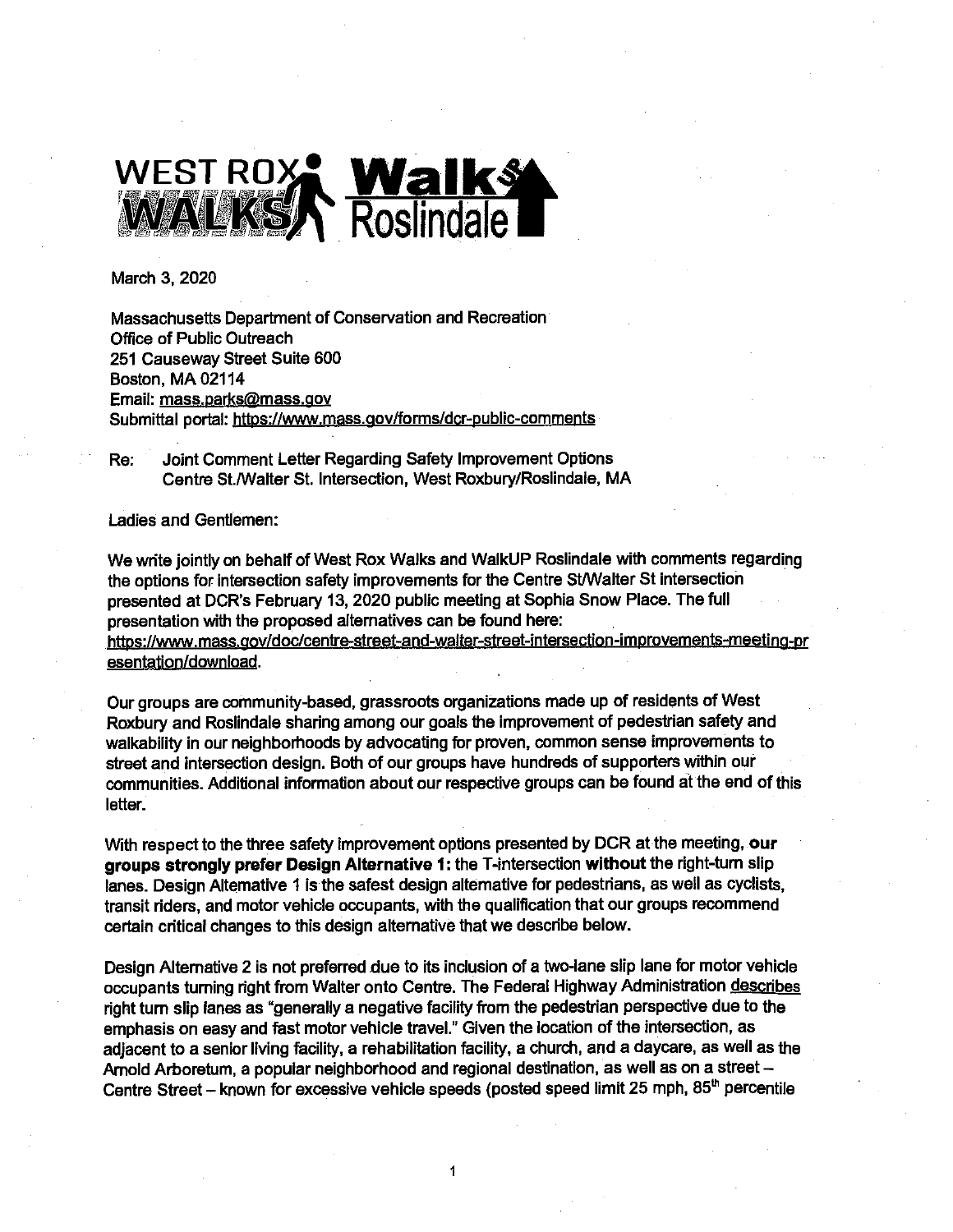40 mph), resulting safety improvements must prioritize safety over motor vehicle speeds. Design Alternative 2 does the opposite and must be rejected.

Design Alternative 3, the Roundabout Alternative, is also not preferred because it similarly seeks to maintain unsafe motor vehicle speeds, and also due to the multiple-threat risks for pedestrians at 3 of the 4 crossings in the design. This design provides an unnecessary risk for pedestrians and cyclists, and again ultimately prioritizes motor vehicle speeds over the safety of all intersection users. Rotaries/Roundabouts at nearby Murray Circle and Centre/West Roxbury Parkway are already known to be difficult crossings for pedestrians and cyclists (see logged comments in the Boston Vision Zero concerns map) and this design would simply add another similarly difficult set of crossings to an already problematic stretch of road.

Finally, while Design Alternative 1 is our preferred option, we have the following recommendations to ensure this design provides our communities with safe and welcoming travel infrastructure for all users that slows motor vehicle traffic and promotes alternative modes:

- A single right turn-only vehicle lane onto Centre St from Walter St is strongly preferred to shorten the crossing for pedestrians and cyclists. We note with dismay that the prior 2015 design alternatives for this intersection showed such a two-lane (one straight-left-right, one right-only) approach for Walter Street. We find it inexplicable and frankly deeply disappointing that, despite the drop in motor vehicle volumes over the last several years that DCR presented at the February meeting, we are seeing more intersection space being given to turning motor vehicles.
- All motor vehicle travel lanes in all directions should be not more than 10'6" in width. This is sufficient for both ambulances and buses to operate safely. No design alternative should be promoting 11' motor vehicle lane widths given what we know about the manner in which wider lane widths induce motor vehicle speeding and endanger all street and intersection users.
- The Route 38 MBTA bus stop should be on the far side of the intersection in both directions to decrease delay to bus transit riders due to the traffic signal proposed for this intersection. We recommend that these relocated stops each be configured as a floating bus stop, where the curb at the bus stop is bumped out, and the bike lane goes behind the bus stop (i.e. between the bus stop and the sidewalk). This reduces instances of the bus blocking the bike lane while also reducing delay for bus riders.
- Separate bicycle and pedestrian areas need to be included through the entire  $\bullet$ intersection in all directions. This may mean pulling the intersection a bit northward to accommodate the movement for cyclists coming down Walter Street from Centre Street.
- Pedestrian/bicycle mixing areas should include clear and intuitive striping and signage to ensure both pedestrians and people on bicycles understand the area is shared-use and bicycles should yield to pedestrians.
- All medians should be constructed with curbing and landscaping to provide real refuge points for pedestrians and cyclists. Painted medians are not sufficient.
- The walk phase for crossings should be timed to allow completion of a full crossing in the  $\bullet$ time given.
- That the most recent presentation was held at Sophia Snow Place is no accident. We understand that the residents and staff there have been long-running advocates for much better walking connections from their collective home to the Arboretum and other destinations in the area. We were encouraged that DCR and its consultants recognized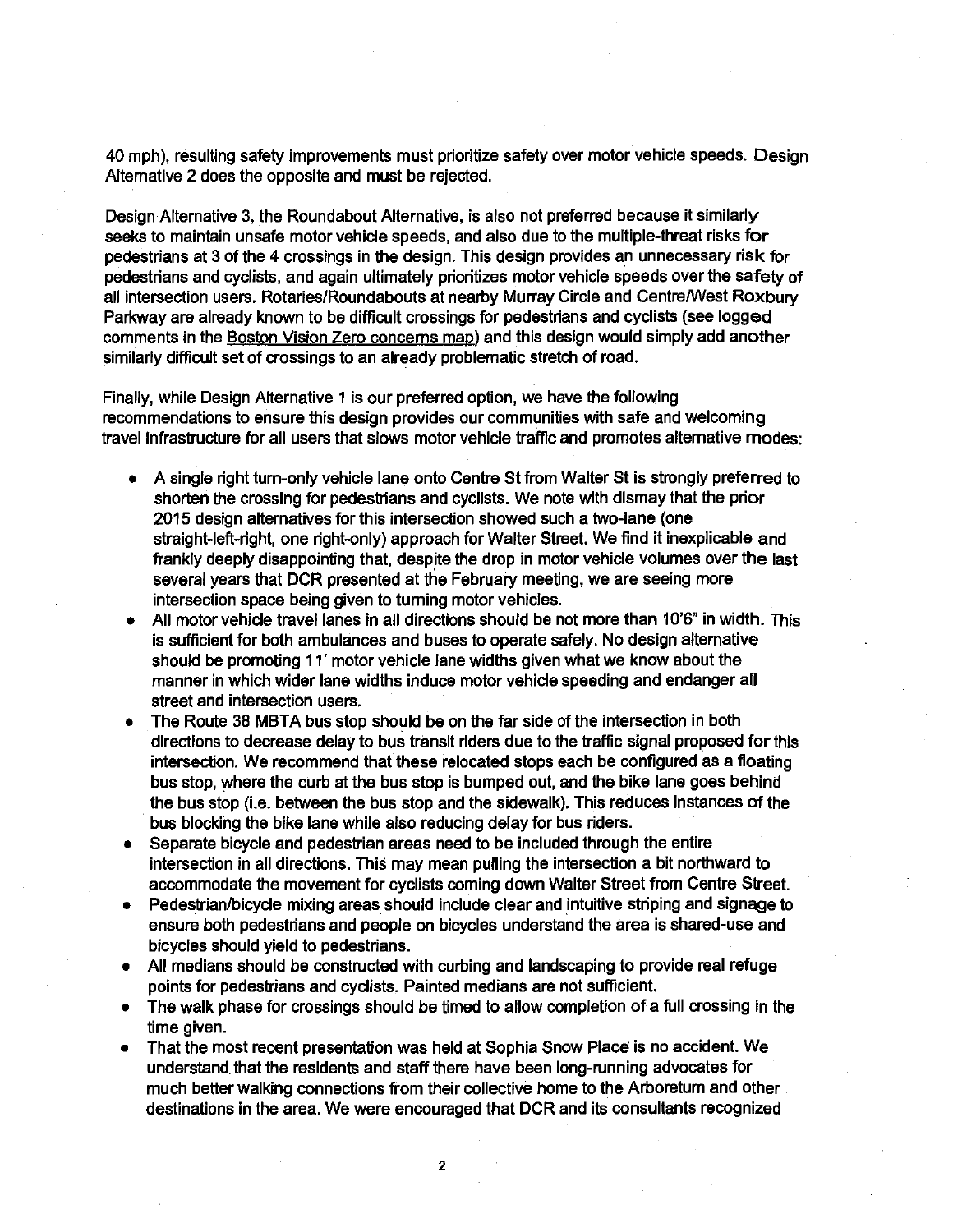how bad this intersection currently is for all users, especially those walking, cycling, and taking transit, and urge that Design Alternative 1 be further improved to make it as safe and comfortable for those modes as possible.

We appreciate your consideration of our comments and recommendations and look forward to working with you and all of our neighbors and stakeholders to improve this dangerous intersection for all street users.

#### Sincerely,

Ricardo Austrich, Resident @ 843 South Street, Roslindale Lisa Beatman, Resident @ 180 Mount Hope Street, Roslindale Rachel Blumberg, Resident @ 15 Newburg Street, Apt. 2, Roslindale Ben Bruno, Resident @ 27 Colgate Road, Roslindale Lucy Bullock-Sieger, Resident @ 33 Brookdale Street, Roslindale Steve Gag, Resident @ 631 South Street, Roslindale Liz Graham-Meredith, Resident @ 6 Crandall Street, Roslindale Matthew Lawlor, Resident @ 15 Basto Terrace, Roslindale Margaux Leonard, Resident @ 35 Harding Road, Roslindale Mandana Moshtaghi, Resident @ 12 Arborough Road, Roslindale Robert Orthman, Resident @ 31 Mendelssohn Street, #2, Roslindale Rebecca Phillips, Resident @ 10 Tappan Street, Roslindale Adam Rogoff, Resident @ 28 Ashfield Street, Roslindale Adam Rosi-Kessel, Resident @ 36 Taft Hill Terrace, Roslindale Rachele Rosi-Kessel, Resident @ 36 Taft Hill Terrace, Roslindale Laura Smeaton, Resident @ 61 Cornell Street, Roslindale Mark Tedrow, Resident @ 21 Conway Street, Roslindale Greg Tobin, Resident @ 1 Sheldon Street, Roslindale Nick Ward, Resident @ 35 Harding Road, Roslindale Alan Wright, Resident @ 98 Birch Street, Roslindale Evan Judd, Resident @ 12 Sunset Hill Path, West Roxbury William Vincent, Resident @ 16 Sunset Hill Path, West Roxbury Elizabeth Gross, Resident @ 23 Sunset Hill Road, West Roxbury Bill Barrar, Resident, 80 Montclair Avenue, West Roxbury

#### **About WalkUP Roslindale**

WalkUP Roslindale, which takes its name from the international movement to foster "Walkable" Urban Places," is a collaborative group of residents dedicated to making Roslindale the most walkable neighborhood in Boston. We advocate for a dynamic, livable streetscape and we support positive changes to our public and private built environment that strengthen walkability and other forms of active mobility as means toward better personal and public health, safety, social capital, economic development, and environmental sustainability. We are led by a steering group of about thirty residents and have nearly 1,000 additional supporters. More information about WalkUP Roslindale and our initiatives can be found at walkuproslindale.org. We recognize that no single group of people can be said to speak for our entire neighborhood-instead, please take these comments as representing the collective support of our steering group members (indicated above) resulting from our mission and principles.

3